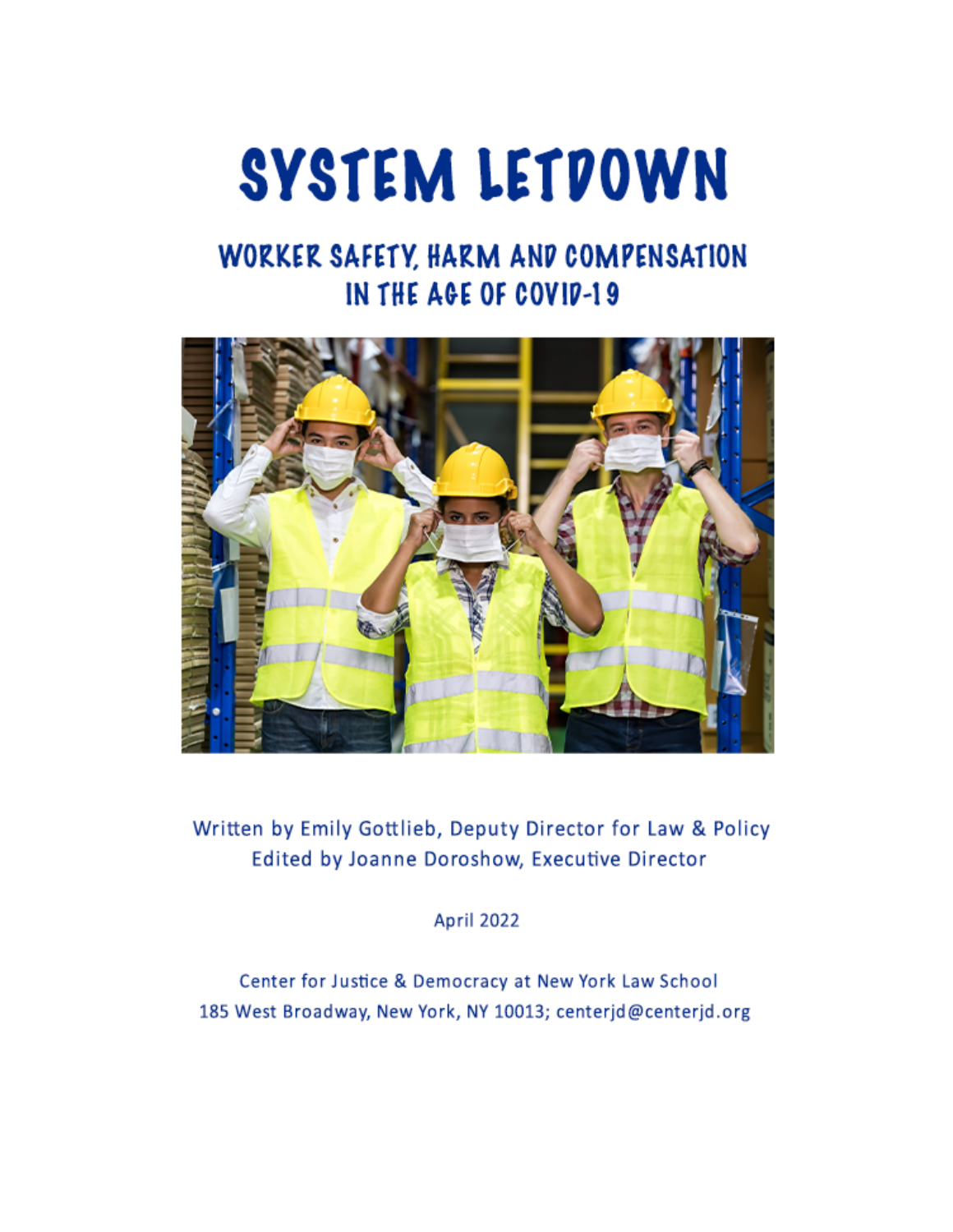# **SYSTEM LETDOWN**

# **WORKER SAFETY, HARM AND COMPENSATION** IN THE AGE OF COVID-19

## **TABLE OF CONTENTS**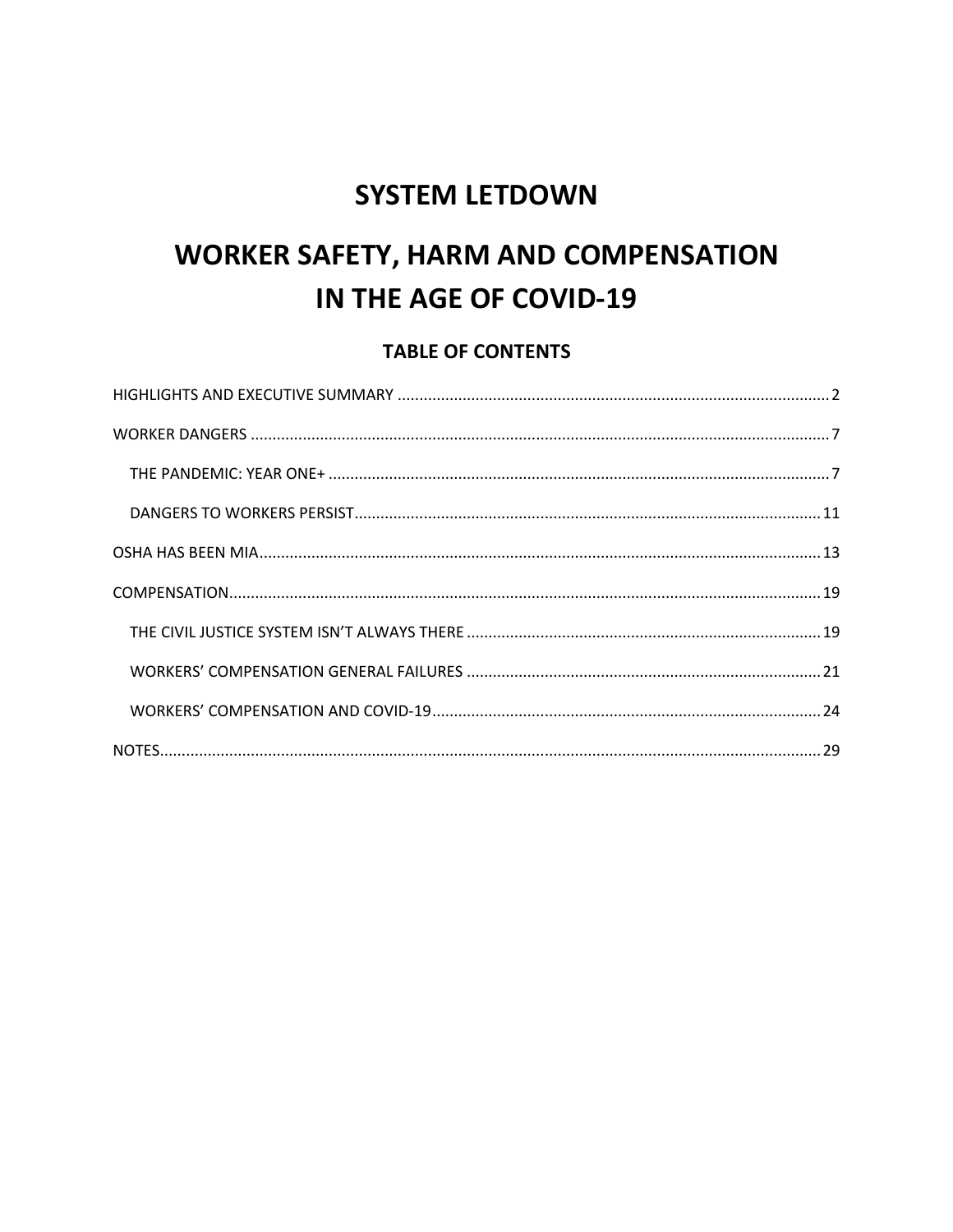# **SYSTEM LETDOWN**

# **WORKER SAFETY, HARM AND COMPENSATION IN THE AGE OF COVID-19**

## **HIGHLIGHTS AND EXECUTIVE SUMMARY**

No government agency has tracked worker deaths and infections caused by COVID transmission on the job.

#### **Harm**

During the pandemic's first year, the United States had 50 million frontline and essential workers. However, many employers did not deem worker health and safety either essential or critical, ignoring evidence that workplaces with indoor environments, poorly ventilated spaces, crowded conditions and settings with individuals known to be infected (*e.g.*, health care) were at especially high risk of COVID-19 exposure.

Countless workplaces were rife with lax or non-existent safety practices, turning them into breeding grounds for transmission and outbreaks that sickened and killed employees who were largely low income, disproportionately people of color and had no choice but to work in person. These employers included retail stores, warehouses, health care settings including nursing homes and meatpacking factories.

Weak workplace safety protocols coupled with the emergence of more highly transmissible variants Delta and Omicron have compounded the dangers to employee health and safety.

## **Non-Existent Government Oversight**

Almost every worker and employer falls under the jurisdiction of the Occupational Health and Safety Administration (OSHA), which is supposed to ensure worker safety. But from the beginning of the pandemic, OSHA abdicated its mandate.

OSHA failed to issue national COVID-specific binding safety regulations despite calls from labor unions and Congress to do so.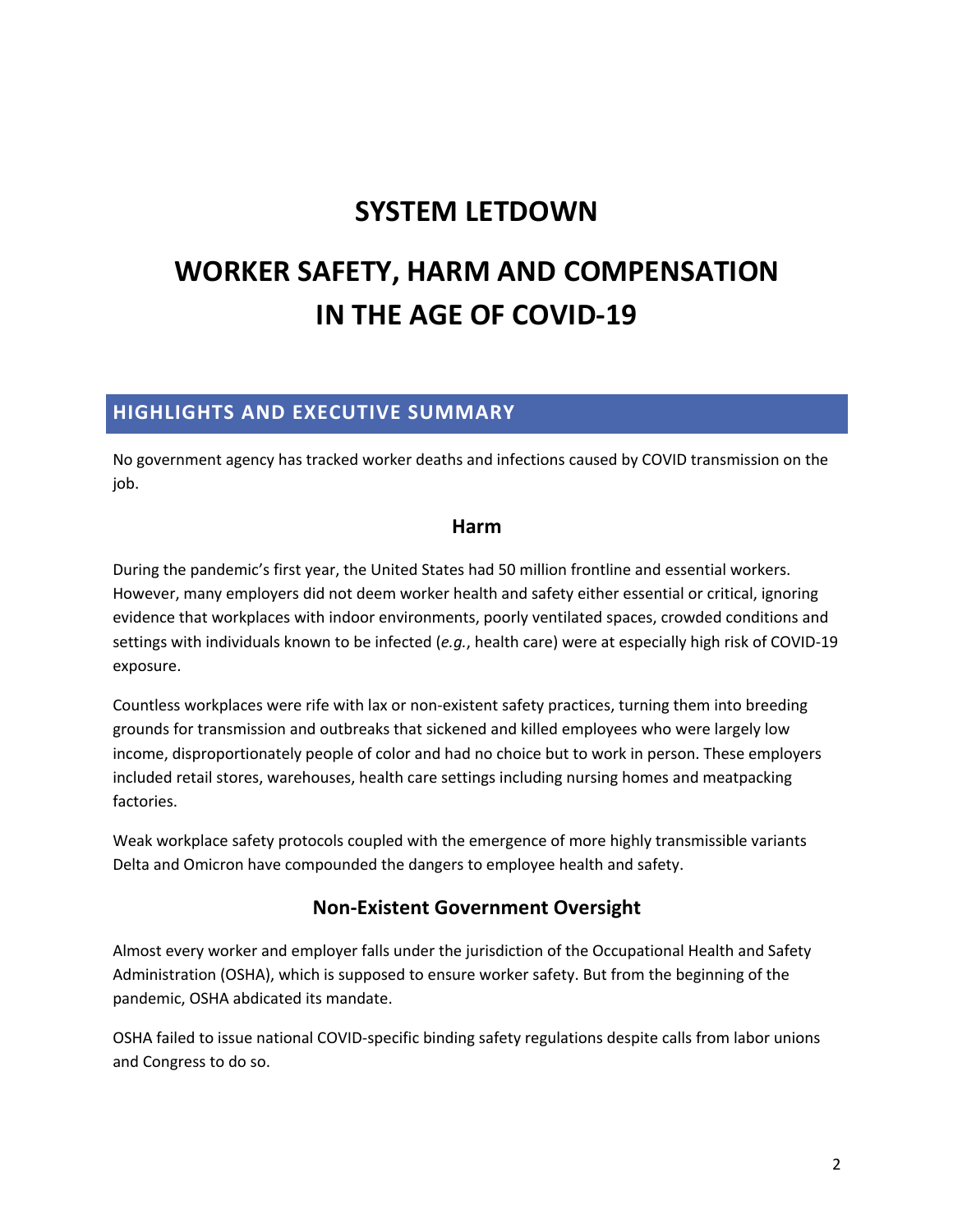During the pandemic, OSHA eliminated any COVID-related record-keeping requirements for employers. It failed to fill important agency positions, allowed the number of inspectors to fall to the lowest level in 45 years as inspections dramatically declined, issued paltry fines even for the worst violators and failed to protect whistleblowers.

#### **Compensation**

#### **The Civil Justice System**

As soon as the pandemic began, corporate lobbyists pushed state and federal lawmakers to provide companies with legal immunity when workers were exposed to COVID on the job and became sick or died, arguing without any evidence that a "wave of lawsuits" was coming.

The proposals for liability shields, some of which were extremely broad, were harmful and unsafe, removing the best financial incentive that businesses have to protect workers and consumers.

While immunity efforts ultimately failed at the federal level, many state lawmakers enacted liability shields for negligent businesses. Many laws have expired, but a significant number are still in effect.

Statistics show that a "wave of lawsuits" based on COVID exposure never materialized. That has been true around the country, whether or not a state enacted a liability shield. The reason is that state tort law already places significant obstacles in the way of those bringing negligence suits.

When workers did try to go to court, their cases often were thrown out due to preemption by both federal law (OSHA) and state workers' compensation laws — usually the exclusive remedy for workers harmed in the workplace.

#### **Workers Compensation**

Before the pandemic, workers' compensation systems around the country had been already rife with problems, making it difficult for workers to obtain adequate compensation, and in many cases, any benefits at all.

As workers around the U.S. became sick or died from COVID infections that occurred on the job, employers and the insurance industry began aggressive lobbying and media efforts aimed at reducing their responsibility for compensating workers.

The pandemic ended up as a windfall for the insurance industry. Any claims paid have been dramatically offset by a huge decrease in non-COVID claims due to shutdowns, workforce reductions and the switch to remote work.

As to those who did seek COVID-related benefits under state workers' comp laws, their claims were often denied. In some states and in some dangerous professions, a large majority of claims have been denied.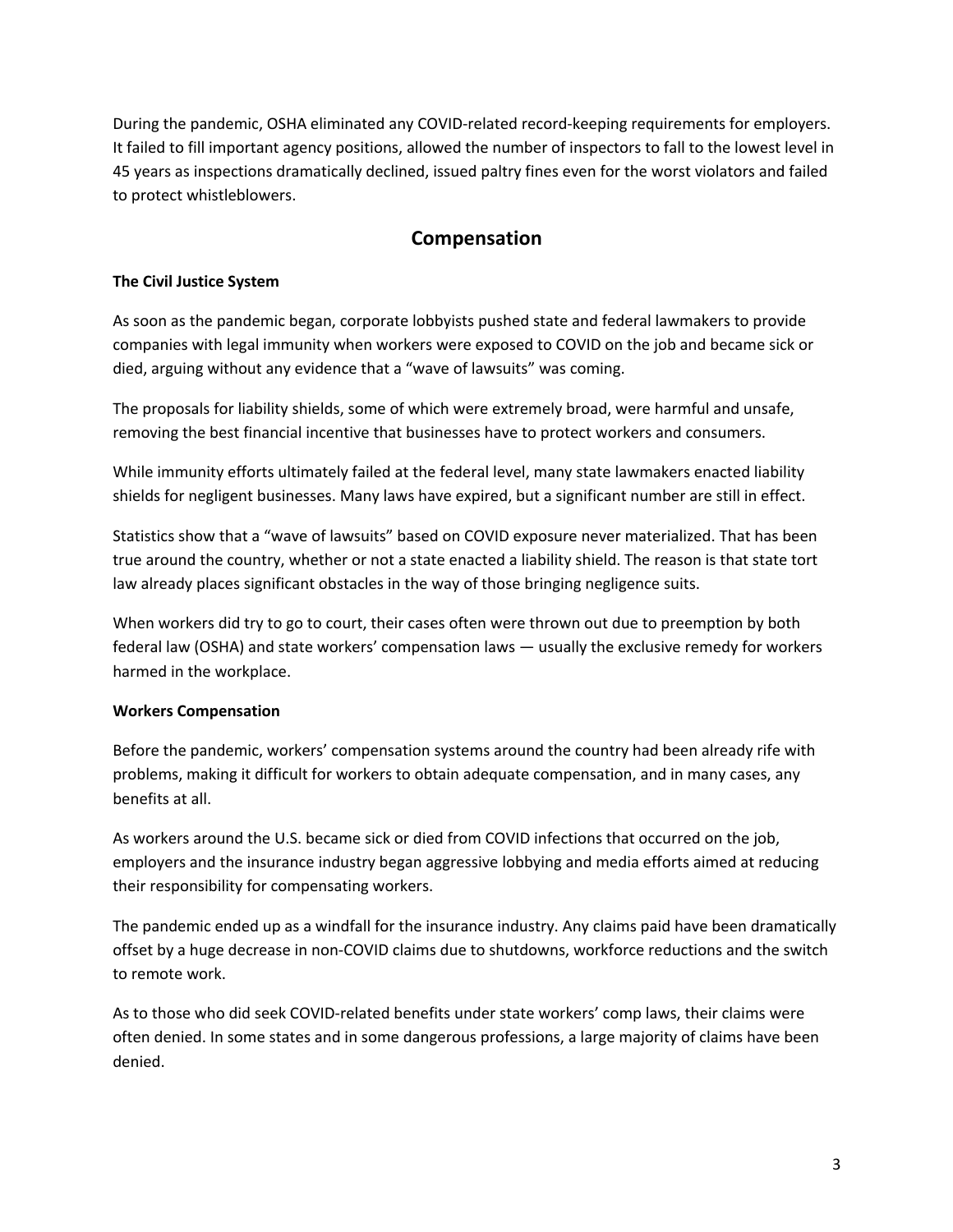# **SYSTEM LETDOWN: WORKER SAFETY, HARM AND COMPENSATION IN THE AGE OF COVID-19**

As the famous *Hamilton* lyric goes, the telling of history depends on "who lives, who dies, who tells your story." Let's begin with some stories.

- "Wando Evans, who worked at a Walmart store in Evergreen Park for 15 years, was found dead in his home on March 25. He had first mentioned symptoms consistent with the novel coronavirus to management at his store two weeks prior but was largely ignored…."1 "After telling his supervisor about his symptoms on March 23 he was sent home from his overnight maintenance shift and was found dead in his apartment just two days later. Another employee of the same store, Phillip Thomas, 48, died due to virus complications on March 29."<sup>2</sup> Evans was 51.
- "At about 5 a.m. on March 19, a New York City ER physician named Frank Gabrin texted a friend about his concerns over the lack of medical supplies at hospitals." There was "limited availability of personal protective equipment (PPE) — the masks and gloves that help keep health care workers from getting sick and spreading the virus to others," so he wore the same mask for several shifts. "'Don't have any PPE that has not been used,' he wrote. 'No N95 masks — my own goggles — my own face shield.'" On March 31, after suffering symptoms, Gabrin woke his husband Arnold Vargas and said, "'Baby, I can't breathe, help me.' He was gasping for air in great, hoarse breaths, but could not get enough oxygen. Vargas called [a friend] and 911. But by the time paramedics arrived, Gabrin was on the edge of death, or had already gone. His face had turned purple. Frank 'passed away in my arms,' Vargas said. 'He was looking into my eyes.'" Gabrin was "the first ER doctor in the U.S. known to have died as a result of the COVID-19 pandemic."3
- Enock Benjamin, a meat factory worker and union chief steward at JBS' Souderton, Pennsylvania slaughterhouse, "first began experiencing symptoms March 27, after several coworkers began showing symptoms"4 and "had checked with a doctor but was not tested for COVID-19. He thought he had a bad case of asthma, and was using a nebulizer as he coughed and lost his appetite…. By the time the family realized how sick he was, they couldn't transport him to the hospital and called paramedics. He died soon afterward at home, in his bed<sup>75</sup> on April 3, 2020, "just four days after the JBS slaughterhouse closed its doors because workers showed symptoms…."6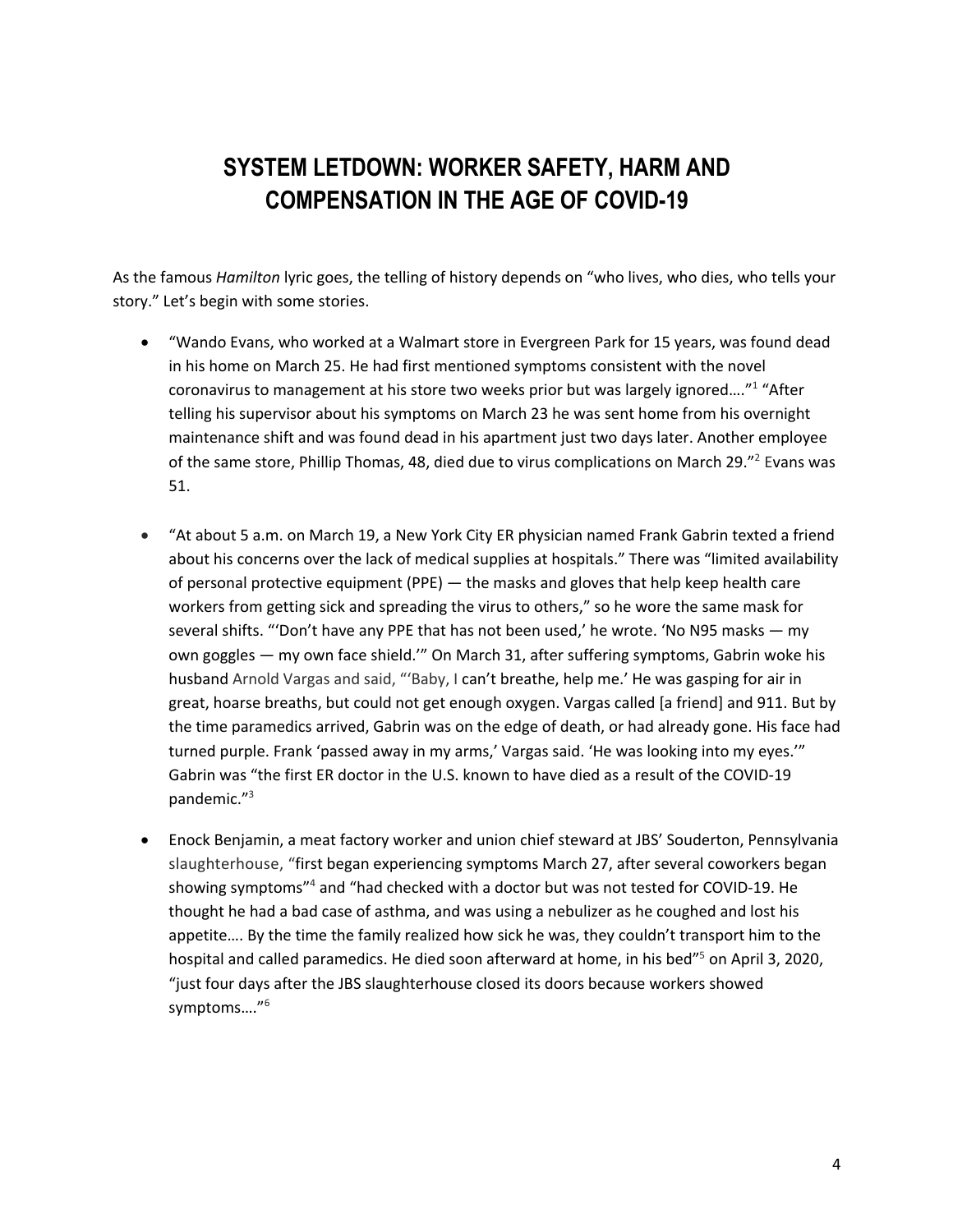- "Marsha Bantle's family begged her to quit after a resident in the nursing home where she worked was diagnosed with COVID-19. But Bantle wouldn't leave" and "tried to reassure relatives she would limit her exposure, but, on April 17, her temperature spiked. Bantle, who lived alone, holed up at home. She finally called her family when it was clear she needed to be hospitalized. …After about a week, Bantle had a stroke, likely brought on by the COVID-19 infection. Within days, she died. Since April, the nursing home has had 52 positive cases and 13 COVID-19 deaths, including Bantle's."7
- "Saul Sanchez died in April, one of six workers with fatal COVID-19 infections at meatpacker JBS USA's slaughterhouse in Greeley, Colorado, the site of one of the earliest and deadliest coronavirus outbreaks at a U.S. meatpacking plant. Before getting sick, the 78-year-old Sanchez only left home to work on the fabrication line, where cattle carcasses are sliced into cuts of beef, and to go to his church, with its five-person congregation, said his daughter, Betty Rangel. She said no one else got infected in the family or at Bible Missionary Church…."8
- 65-year-old kitchen worker Marie Deus was the first Brigham and Women's Faulkner Hospital employee to die of COVID-19. In late March 2020, "Deus called out of work sick, something she rarely did. The sneezing and coughing she was experiencing were just bad allergies, she told her sister. A longtime germaphobe, Deus always kept hand sanitizer, napkins and masks in her purse long before the pandemic caused millions of Americans to do the same."<sup>9</sup> When arriving for work at the hospital one morning, "she hardly made it past the door. She was by the checkpoint where everyone was screened for coronavirus symptoms when she collapsed. A team rushed out of the emergency room with a stretcher, and carried her in.<sup>"10</sup> She was put on a ventilator and never left the hospital. On April 22, Deus passed away from COVID.
- 74-year-old Nancy MacDonald "was the evening receptionist at Orchard View Manor, which the Rhode Island Department of Health reports has the highest number of COVID-19 cases and deaths of any long-term care or assisted living facility in the state. …Her last shift at Orchard View was Tuesday, April 14. 'She came home and wasn't feeling well,' [her daughter] Bethany recalled. 'She had some cough medicine. The next morning she was still in bed. She didn't get out of bed. So, she went to bed that evening and it was about 1 o'clock Thursday morning we had her transported to Rhode Island Hospital. When she was transported, they did a COVID-19 test and it came back positive.' Bethany said her mother never left the hospital. She died on April 25 at 6 p.m. 'The last words I heard from her were 'I love you too.' So then and there, I knew she loved me, my brother and my father. Those are the last words I heard from her,' Bethany said."11
- Randy Narvaez worked at King Soopers for 30 years before he died of Covid-19 in May 2020. "Narvaez was working overtime in the thick of the pandemic well before the company required employees and shoppers to wear masks…. [T]here had been previous coronavirus cases at the same store where he worked. Since March 2020, there have been 28 coronavirus cases and two deaths…."12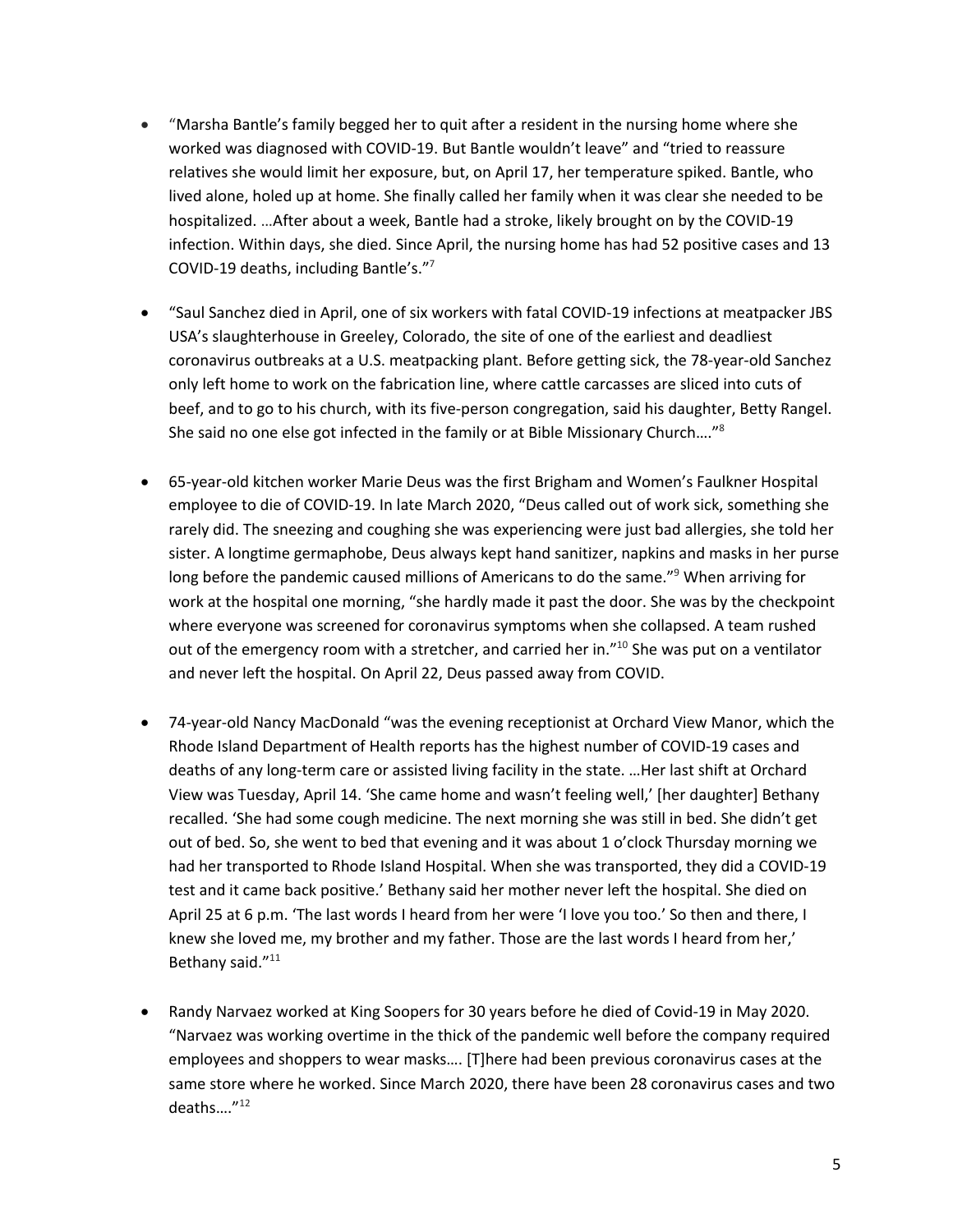- "It was the night of April 17, and Jose Andrade-Garcia of Marshalltown was gasping for air as he tried to talk on the phone. Andrade-Garcia, 62, a cutter at the JBS pork processing plant in the city, couldn't finish his sentences, said his daughter, Maria Andrade. Every couple of seconds, he paused to suck in air. Andrade called 911, insisting her father spend the night in the hospital. By 3 a.m., his blood pressure dropping, paramedics rushed him from Unity Point Health in Marshalltown to University of Iowa Health Care. The doctors put him on a ventilator, then on dialysis. They sedated him. His family dialed into his room through the teleconferencing software Zoom, trying to encourage him. He never moved or opened his eyes. Andrade-Garcia, who planned to retire on April 22 after 20 years at the plant, died Friday," May 15, 2020.<sup>13</sup>
- "Jamie Kincaid came home from his job at a mobile-home factory last May with a cough. He told his wife that several coworkers had already tested positive for COVID-19, and he worried he had caught the virus from one of them. A few days later, a positive test confirmed his fears. A few days after that, he was struggling to breathe. His wife of 25 years recalled looking into his eyes in a Silverton hospital room and begging him to 'hold on.' That same day he was airlifted to a hospital in Portland, where he died May 22. He was 57."14
- "As store manager of a Taco Bell in Denham Springs, Shonda Brown spent most of the coronavirus pandemic laboring nonstop as an essential worker to keep the restaurant going. It wasn't until she was found unresponsive in the store's bathroom and an ambulance was called that Brown, 46, was forced to stop working. …When she arrived at Our Lady of the Lake Regional Medical Center, staff discovered her blood sugar was dangerously high and her oxygen levels low. She was placed immediately on a ventilator and died nine days later on July 15 from complications due to COVID-19 and other medical conditions."15

It is important, and sadly essential, to tell this story through anecdotes. The data are scarce. No government agency has tracked worker deaths and infections caused by COVID transmission on the job. According to an AFL-CIO May 2021 report,<sup>16</sup>

- During the COVID-19 pandemic, "America's workplaces have been a primary source of COVID-19 outbreaks, with thousands of workers infected and dying. However, workplace infection and outbreak information is limited because there is no national surveillance system."
- "There remains no comprehensive national surveillance system to collect case information by industry and occupation, and employer reporting of COVID-19 cases still is mandatory only in a few states with specific standards or orders. For the first few months of the pandemic, testing was extremely limited, so identifying confirmed cases in a timely manner was additionally complicated, but that no longer is the case. In the absence of a national system, unions stepped in early in the pandemic to gather information from members about their exposures, infections and employer responses."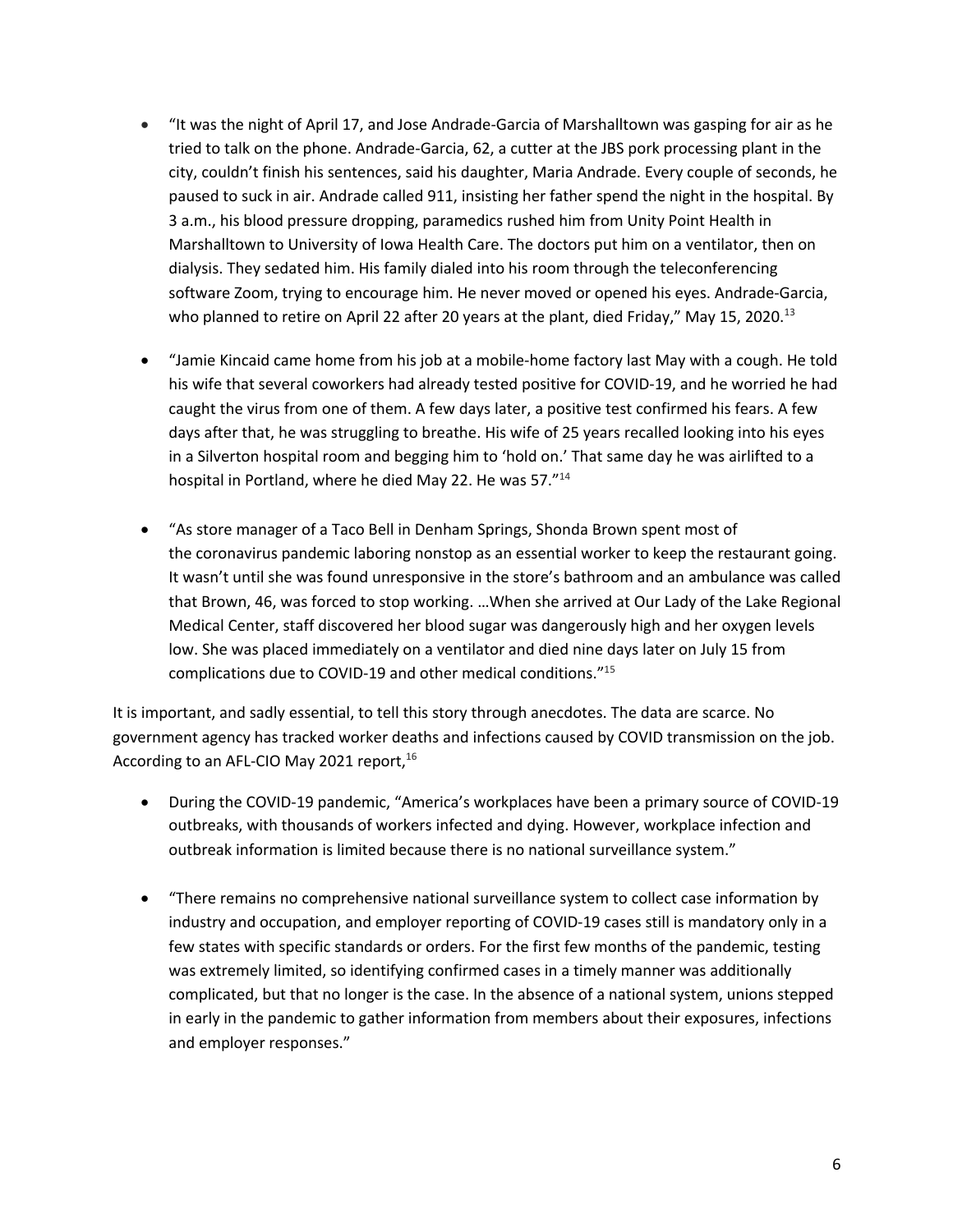• "Despite the massive toll of COVID-19 on working people and the critical role of workplace exposures, [the Bureau of Labor Statistics] currently does not have a plan for counting and reporting workplace COVID-19 fatalities."

But here's what we know, so far.

#### **WORKER DANGERS**

#### THE PANDEMIC: YEAR ONE+

On March 16, 2020, while much of the country was on lockdown, then President Trump issued "Coronavirus Guidelines for America," which stated, "IF YOU WORK IN A CRITICAL INFRASTRUCTURE INDUSTRY, as defined by the Department of Homeland Security, such as healthcare services and pharmaceutical and food supply, you have a special responsibility to maintain your normal work schedule."<sup>17</sup> Three days later, Homeland Security issued an advisory guide for state and federal officials that designated millions of employees in health care, retail, food, agriculture, manufacturing and other sectors as "essential critical infrastructure workers."18

Indeed, the numbers of workers so designated were staggering. "Fifty million US workers (34.5 percent of all workers) are both frontline and essential workers, meaning that they cannot work from home and their work is essential to meeting basic population needs. In this case, essential workers are those employed at a business or establishment that 'must stay open during a public health emergency."<sup>19</sup>

Unfortunately, many of their employers didn't deem worker health and safety either essential or critical, ignoring evidence that workplaces with indoor environments, poorly ventilated spaces, crowded conditions and settings with individuals known to be infected (*e.g.*, health care) were at especially high risk of COVID-19 exposures. <sup>20</sup> Moreover,

Early in the pandemic, workers faced a severe shortage of respirators and other personal protective equipment (PPE) necessary to keep them protected from the airborne virus. This shortage not only resulted in a lack of protections, but led to dangerous employer practices to conserve and reuse disposable PPE, and threats and retaliation against workers bringing in their own PPE when employers were not providing any....<sup>21</sup>

As a result, countless workplaces were rife with lax or non-existent safety practices, turning them into breeding grounds for transmission and outbreaks that sickened and killed employees who were largely low income, disproportionately people of color and had no choice but to work in person.<sup>22</sup> Below are only a few examples of the multitude of industries that compromised workers' lives.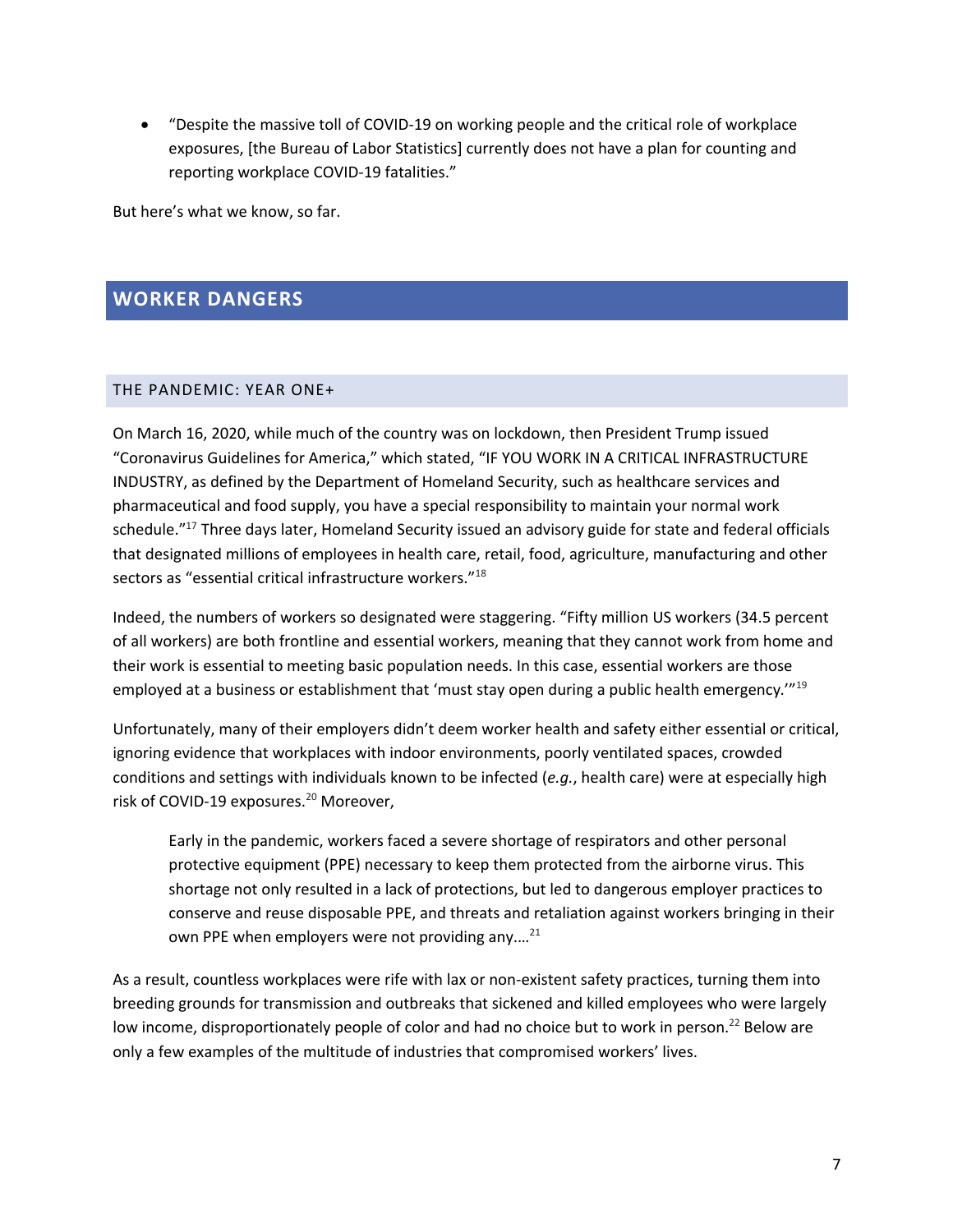**Retail stores.** Grocery, pharmacy, supercenter and other workers were expected to do their jobs as usual without any safety gear or new safety protocols. Take Walmart, which "initially did little to protect store employees as customers poured into stores to stock up on food and other essentials in March. The surge made it impossible for employees to maintain a safe distance, and the company at first provided no hand sanitizer or personal protective equipment."<sup>23</sup> "'We're 'essential,' which means sacrificial," a Walmart associate told *Roll Call*. "'I have no protection. All I have is a stupid blue vest."<sup>24</sup>

The retail giant was not alone in leaving workers to fend for themselves:

- "When the waves of panic buying started in stores [in March 2020], many retailers resisted employees' requests to wear masks, saying customers might find them unsettling." At Office Depot, "employees have been told that they cannot wear masks in the store. Some Walgreens workers say they were also discouraged from wearing them. Many other large retailers, including Target, have started to allow masks, but are leaving it up to employees to procure their own supplies."<sup>25</sup>
- One day H-E-B "baggers and cashiers were allowed to wear gloves, the next day only cashiers were allowed, and now gloves aren't allowed for anyone" in the Houston, Texas store. "Gloves have been an especially heated topic for Trader Joe's employees, who have been forbidden from wearing them unless they have a doctor's note. Workers with the employee rights initiative the Coalition for a Trader Joe's Union have said the company doesn't want staff wearing gloves because they don't look good for customers — despite the fact that customers might prefer them in gloves right now."26
- In an April 2020 letter, the nation's largest grocers' union, 1.3 million-member United Food and Commercial Workers, called attention to the fact that employers weren't providing employees with protective masks and gloves, limiting the number of customers to ensure in-store social distancing between workers and customers, giving employees sufficient break times to wash their hands or sanitizing frequent employee touchpoints.<sup>27</sup>

**Warehouses.** Such facilities "contain scores, hundreds, or even thousands of workers, often in cramped or tight spaces, working within high traffic and contained areas consisting of many people working at high work rates (sometimes with exertion) and/or talking at elevated volumes to overcome the din of machinery.<sup>"28</sup> In addition, the "pace of work in these environments can interfere with hygiene mitigations, such as frequent hand washing, as workers cannot take repeated bathroom breaks to sanitize after every potential exposure."

When the pandemic first broke out, working conditions didn't change, leaving employees vulnerable to the virus. They "worked shoulder to shoulder on conveyer belts, and they gathered for security patdowns with little concern for social distancing. Workers for several companies were told that their employers needed them to come to work to deal with unprecedented demand, even if they felt sick and were coughing."29 In interviews and emails with the *New York Times*, UPS, FedEx and XPO workers said that "supervisors had rebuffed them when they pleaded for bleach, masks, gloves and a ready supply of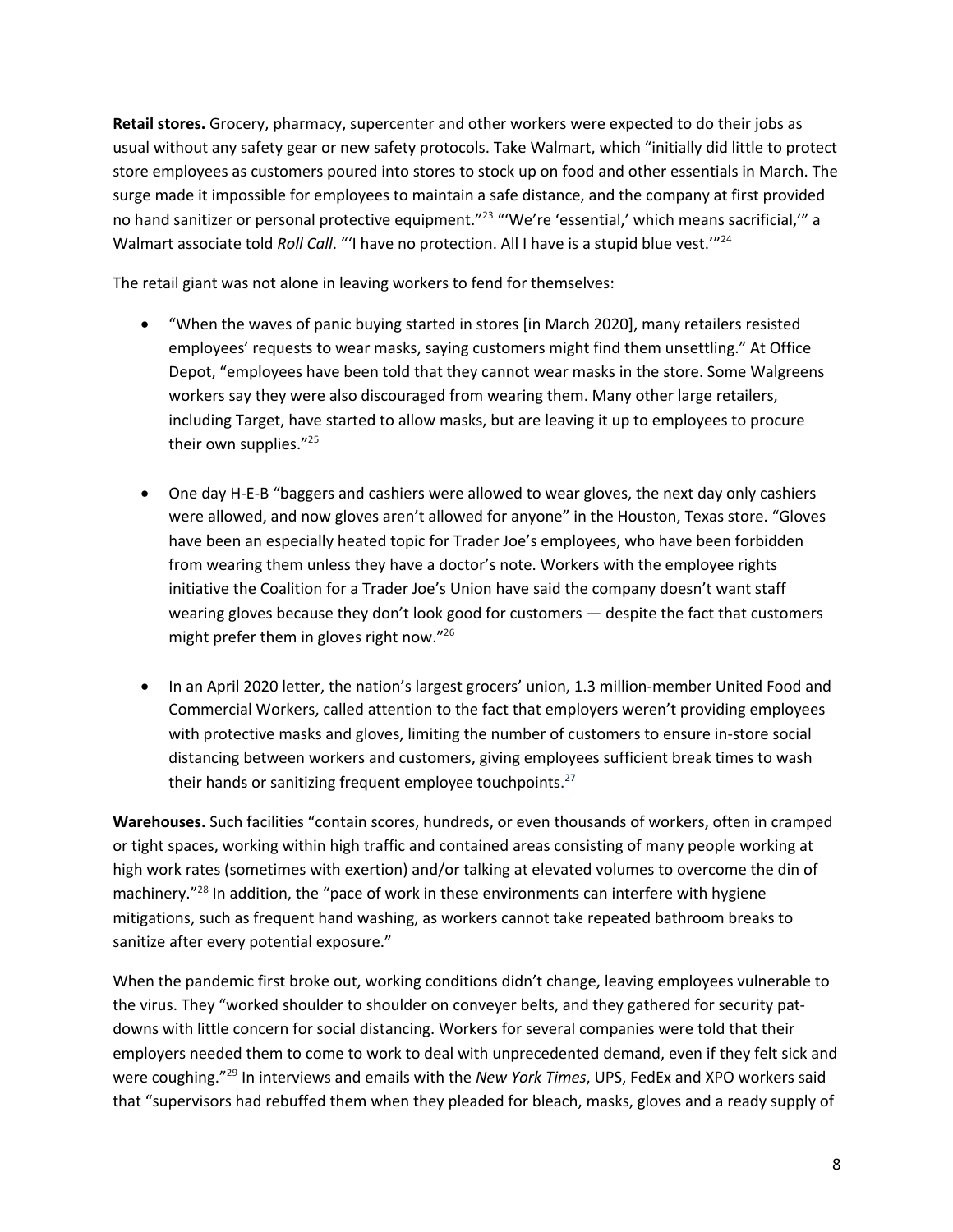hand sanitizer. In some facilities, even hand soap and paper towels are scarce, employees said."<sup>30</sup> And when Amazon warehouse workers raised concerns that the company wasn't doing enough to protect them from getting sick, they were fired. $31$ 

**Health care settings.** In the absence of critical safeguards, hospital workers, nursing home staff and other health care providers, who were directly in harm's way due to the very nature of their jobs, suffered infections and deaths at alarming rates. By the end of the first year of the pandemic, more than 3,600 health workers had lost their lives.<sup>32</sup>

"In the hardest hit places early in the pandemic, nurses and nursing assistants had to reuse protective masks or fashion their own masks out of whatever material was available. … In some hospitals, health care workers not treating COVID-19 patients were told not to wear masks because it would frighten patients."<sup>33</sup> In others, "managers threatened to fire nurses who spoke out about the unsafe conditions. By mid-April, thousands of nurses had tested positive for COVID-19, and more than 40 had died of COVID-19 infections."34

At nursing homes, management was horribly unresponsive to many worker concerns, "in some cases allegedly retaliating against staff members for speaking up, which would violate federal labor law — and has withheld the most basic information about coronavirus cases and deaths."<sup>35</sup> According the Centers for Medicare and Medicaid Services, "[b]etween May 24, 2020, and March 28, 2021, at least 563,575 cases of COVID-19 among nursing home staff were confirmed, with 193,919 suspected to be infected, 1,875 deaths and 170 reinfections."36

**Meatpacking factories.** Even though their plants had become COVID-19 hotspots, with local health officials urging or ordering them to suspend production as thousands of workers tested positive and dozens died, Tyson, Smithfield and other large meatpackers remained focused on the bottom line. In April 2020, they aggressively lobbied the Trump administration to allow them to keep operating despite rising infections, warning that the U.S. would suffer a meat shortage if their slaughterhouses didn't stay open as they sent record amounts of pork to China. "'The meat companies were saying the sky was falling, and it really wasn't,'" Tony Corbo, a senior lobbyist at Food & Water Watch, a consumer and environmental watchdog group, told the *New York Times*. "'It wasn't that there was not enough supply. It was that the supply was being sent abroad."37

In late April 2020, the meat processors succeeded, with Trump issuing an executive order that mirrored a version drafted by their industry trade group.38 As a *ProPublica* investigation found, "Within a week of the executive order, the USDA was working with companies and local health authorities to reopen shuttered plants. With workers back on the line, operations ramped up again. Pork production, for example, had fallen by more than half by the end of April, causing steep financial losses. But by early June, meatpacking plants were nearly back to capacity."<sup>39</sup> In November, meat processing giant Tyson announced net income of \$692 million for the fourth quarter of 2020, "up from \$369 million for the same period in 2019. …For its part, JBS reported \$581.2 million in net profits in the third quarter of 2020, beating analysts' forecasts."40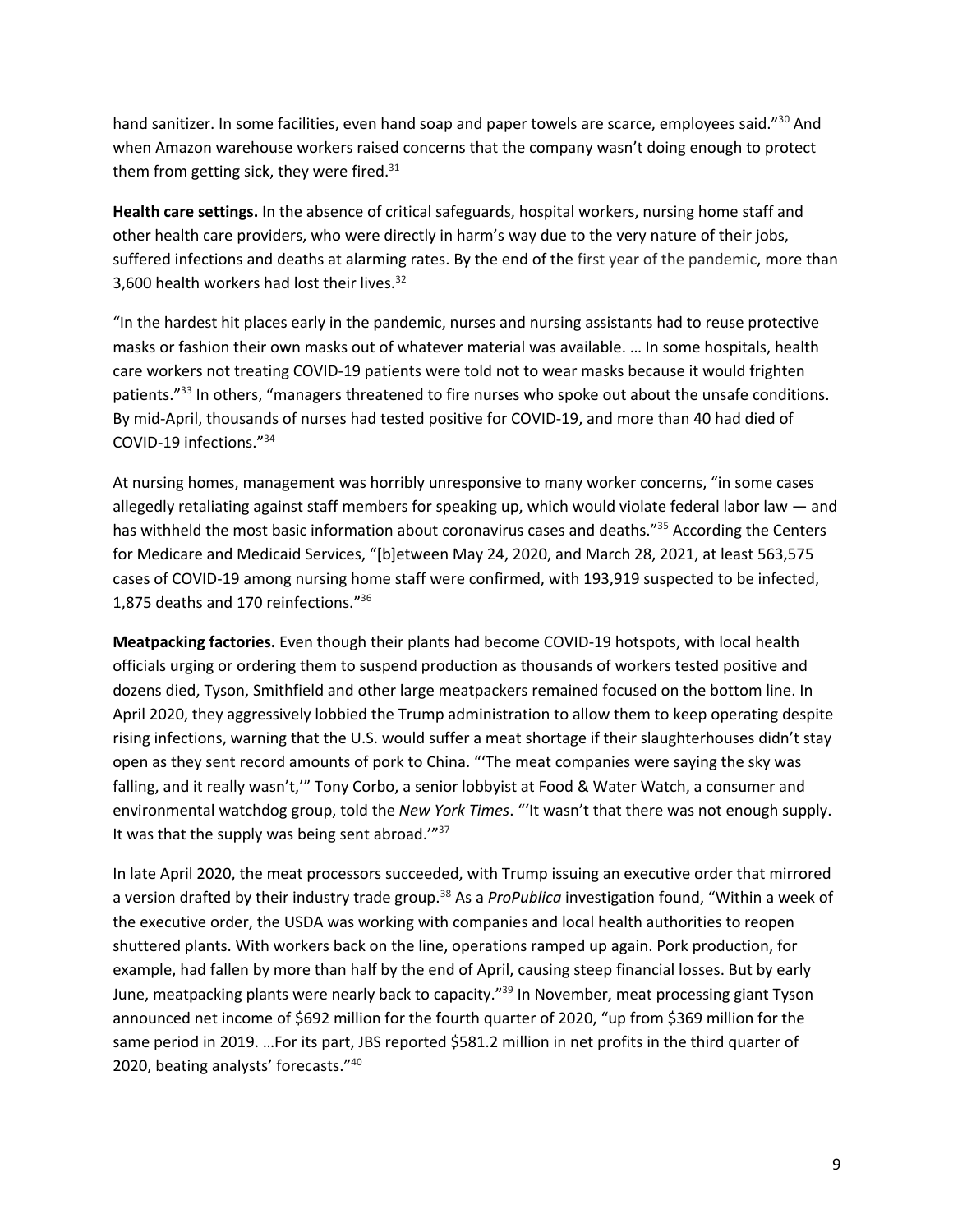An October 27, 2021 U.S. House Select Subcommittee on the Coronavirus Crisis report revealed the consequences to employee safety. $41$  According to their investigation, at least 59,000 meatpacking workers at the nation's five largest meatpacking conglomerates — Cargill, JBS, National Beef, Smithfield and Tyson — were infected with COVID-19 and at least 269 workers died of the virus between March 1, 2020 and February 1, 2021, the first year of the pandemic. The report stated that "[t]he full extent of coronavirus infections and deaths at these meatpacking companies was likely much worse than these figures suggest,"42 with studies indicating a disparate impact on minority workers.

The Subcommittee also examined internal communications and concluded that the corporations "could have done more to mitigate coronavirus infections and deaths."<sup>43</sup> According to the congressional report,

Instead of reacting swiftly to address an apparent threat to the health and safety of their workers, many meatpacking companies such as Smithfield and Tyson prioritized profits and productions, failing to ensure that meatpacking facilities had sufficient coronavirus precautions until infection rates rose so high as to require facility closures or attract public scrutiny. As many other businesses restructured or reorganized to comply with CDC guidance, many meatpacking companies continued to ask employees to work on crowded assembly lines without screening, personal protective equipment, or time for proper hygiene.

Among the investigators' findings, <sup>44</sup>

- Internal Tyson talking points "show that on March 20, 2020, Tyson had not even begun to conduct temperature checks, but nonetheless was telling its workers: 'It is vital that you come to work as planned, despite stories about 'shelter in place.'"
- An internal Smithfield communication "shows that on April 21, 2020, Smithfield executives were vigorously pushing back on federal and state government recommendations for coronavirus precautions at meatpacking plants. In a draft memorandum from the Centers for Disease Control and Prevention (CDC) to the South Dakota Department of Health documenting a CDC inspection of the Smithfield's Sioux Falls facility, the Chief Executive Officer of Smithfield flagged 14 CDC recommendations for the facility as 'problematic,' including 'actions to physically separate employees … and reduce employee density in non-work areas of the facility,' and asked what flexible attendance policies 'have to do with' reducing the spread of the coronavirus."
- "In flagging touchless mask distribution as a 'problematic' recommendation, Smithfield's CEO speculated this measure would consume three hours of time otherwise spent working each day, calculating: '3800 employees x 30 seconds each = 1900 minutes = 31 hours day = 3 hours/[illegible].' Just five days earlier, Smithfield's CEO had exchanged emails with the CEO of National Beef stating: 'Employees are afraid to come to work.'"
- "A memorandum from the CDC and Texas health authorities to Tyson reveals that as late as May 2, 2020, many employees at Tyson's Amarillo, Texas plant were working with masks 'saturated'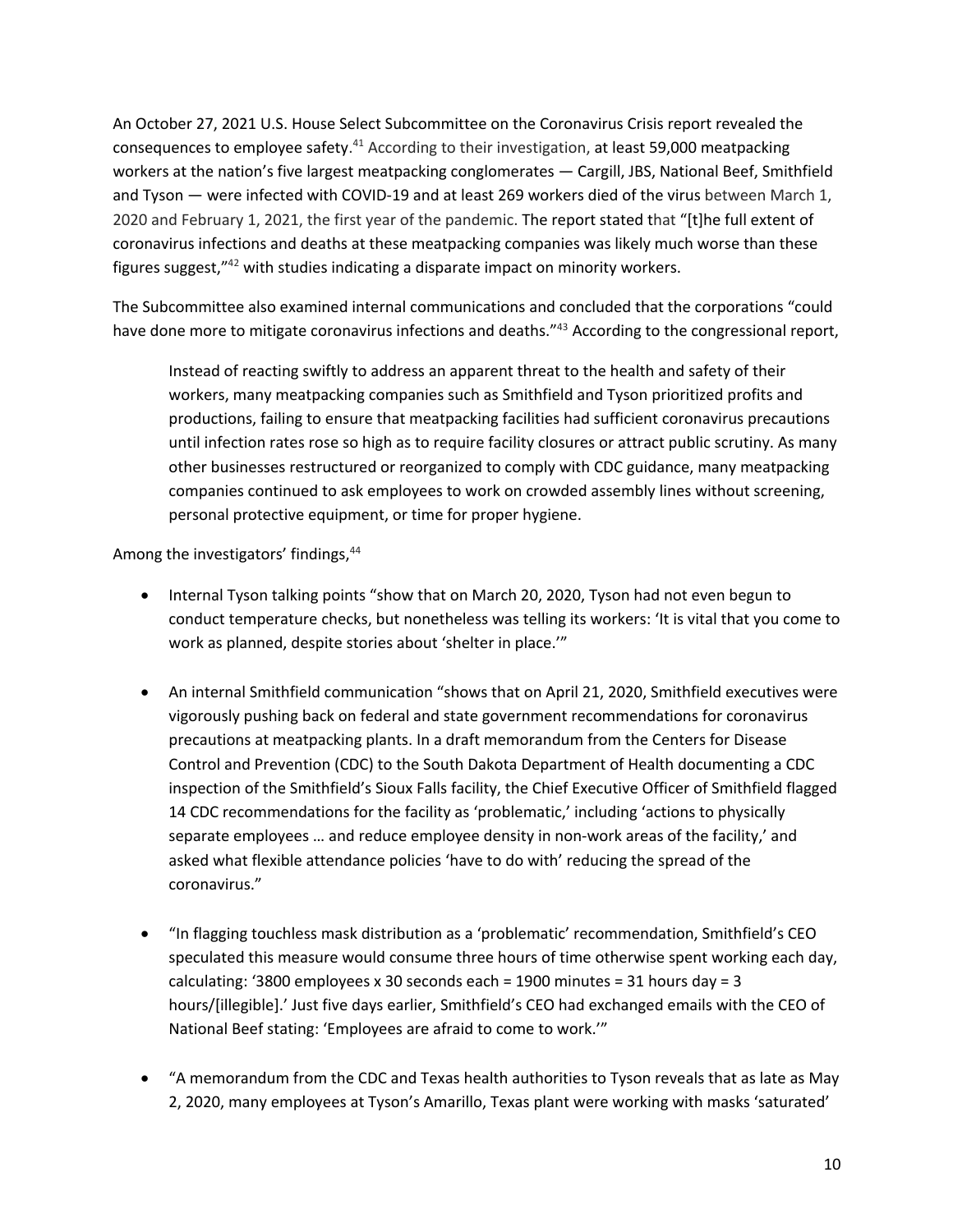from sweat or other fluids, and in lines where workers were not socially distanced and separated only by flimsy 'plastic bags on frames' as opposed to CDC-compliant barriers. This plant saw over 1,900 workers contract the coronavirus — 49.8 percent of the plant's workforce — and five employees die of the coronavirus between March 1, 2020 and February 1, 2021."

• Company executives "continued to insist that facilities were safe. In a May 14, 2020, email, an executive for Koch Foods discussed with two trade group representatives his view that 'work is probably the safest place [the workers] go everyday.' A trade group representative responded: 'I firmly believe that the safest place for employees IS in the plant.'"

#### DANGERS TO WORKERS PERSIST

The second year of the pandemic saw the wide availability of vaccines, which employers used as an opportunity to "further shift away from their responsibilities to institute preventive control measures that effectively reduce COVID-19 exposures and infections,"45 leading to breakthrough cases that caused injury and death. Weaker workplace safety protocols coupled with the emergence of more highly transmissible variants Delta and Omicron only compounded the dangers to employee health and safety. Among those failing to protect workers:

**Amazon.** In July 2021, the company announced it was removing in-house COVID testing and returning to many pre-pandemic practices.46 Amazon "dropped some coronavirus safety measures it installed at the onset of the pandemic, such as temperature screenings, social distancing enforcement and staggered shift and break times," while "[o]ther measures intended to prevent crowding, such as limiting capacity in break rooms and calling off so-called 'stand-up' meetings at the start of shifts," were discontinued.<sup>47</sup> In late October, "the company announced that vaccinated workers no longer needed to wear masks unless mandated by state or local law. 'Vaccines are the way out of this pandemic,'" said an Amazon spokesperson.<sup>48</sup>

Such safety rollbacks had significant impacts on worker wellbeing. For example, between November 12, 2021 and January 29, 2022, reports of COVID at an Amazon warehouse in Rialto, California surged to 1,038 cases, nearly one quarter of the facility's average annual workforce.<sup>49</sup> Over roughly the same time period, there were 832 reported COVID cases among employees in the company's Stockton, California facility, *i.e.*, over 30 percent of the warehouse's average annual workforce.<sup>50</sup>

**Kroeger.** Unlike during the first year of the pandemic, the nation's largest grocery chain "no longer informs workers when a colleague tests positive, nor maintains the cleaning protocols implemented early in the crisis," workers told *BuzzFeed News* in January 2022.51 "'Those safety policies ended last year, in the spring, when things kinda leveled out,'" said a meat cutter and shop steward at a Kroger in Yorktown, Virginia. "In the first year of the pandemic, 'when somebody was sick, they sent in a cleaning crew at night to clean that department. That don't happen no more.'"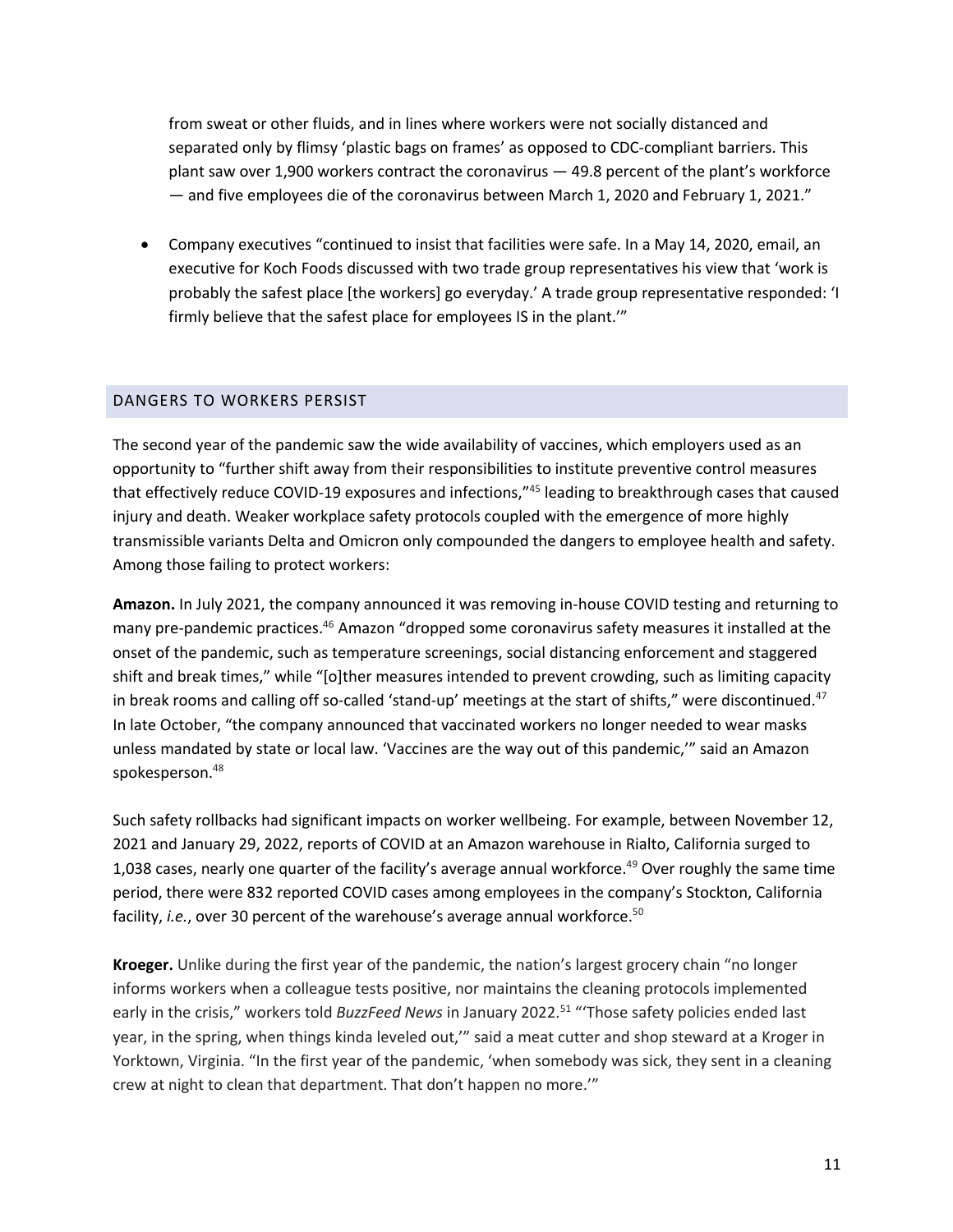**Meat and chicken producers.** As *Reuters* reported in December 2021,<sup>52</sup> "Across the country, U.S. meat and chicken plants that reported some of the country's largest coronavirus outbreaks last year have eased or adjusted protective measures implemented near the start of the pandemic, according to interviews with 10 plant employees, union officials and advocates for workers. … 'We don't have anybody monitoring social distancing. We don't have anybody wiping tables down. It's really back to normal,'" said BJ Motley, president of the United Food and Commercial Workers (UFCW).

- **JBS.** The meat processor "started staggering employees' break times at slaughterhouses last year as a way to promote physical distancing. In July 2021, the company stopped the practice at a massive beef plant in Greeley, Colorado, the UFCW Local 7 union branch that represents plant workers said. 'Unless they do reconstruction of the plant or they slow down the line speeds, they're still elbow-to-elbow in the plant,' said Kim Cordova, president of UFCW Local 7. …The Greeley plant has reported more than 400 cases of COVID-19 among workers, including 19 since Oct. 25, 2021, state data shows."
- **Smithfield Foods.** The pork producer eliminated a team of dedicated employees who enforced social distancing and sanitized surfaces at its Sioux Falls, South Dakota slaughterhouse. Smithfield "said it shifted the monitors' duties to other personnel starting in the second quarter of this year because COVID-19 safety protocols became 'second nature' and vaccines were available. As for cleaning, the company said facilities are 'routinely sanitized for food safety reasons.'"

"A Smithfield plant in Vernon, California, operating under the name Farmer John, stopped having employees work as social distance monitors roughly three months ago," said a UFCW steward "who slices fat from pork in the plant. He would like to see them return. 'It's pretty much do whatever you want as far as the social distancing,' he said. 'With this new variant, you just can't be too cautious.'"

• **Wayne Farms.** The chicken processor stopped having a Decatur, Alabama plant employee "come to work 20 to 30 minutes early to enforce proper mask-wearing as other employees arrived" despite the fact that roughly half the workers didn't correctly wear their masks over their noses and mouths. And over summer 2021, the company ceased staggering breaks for employees.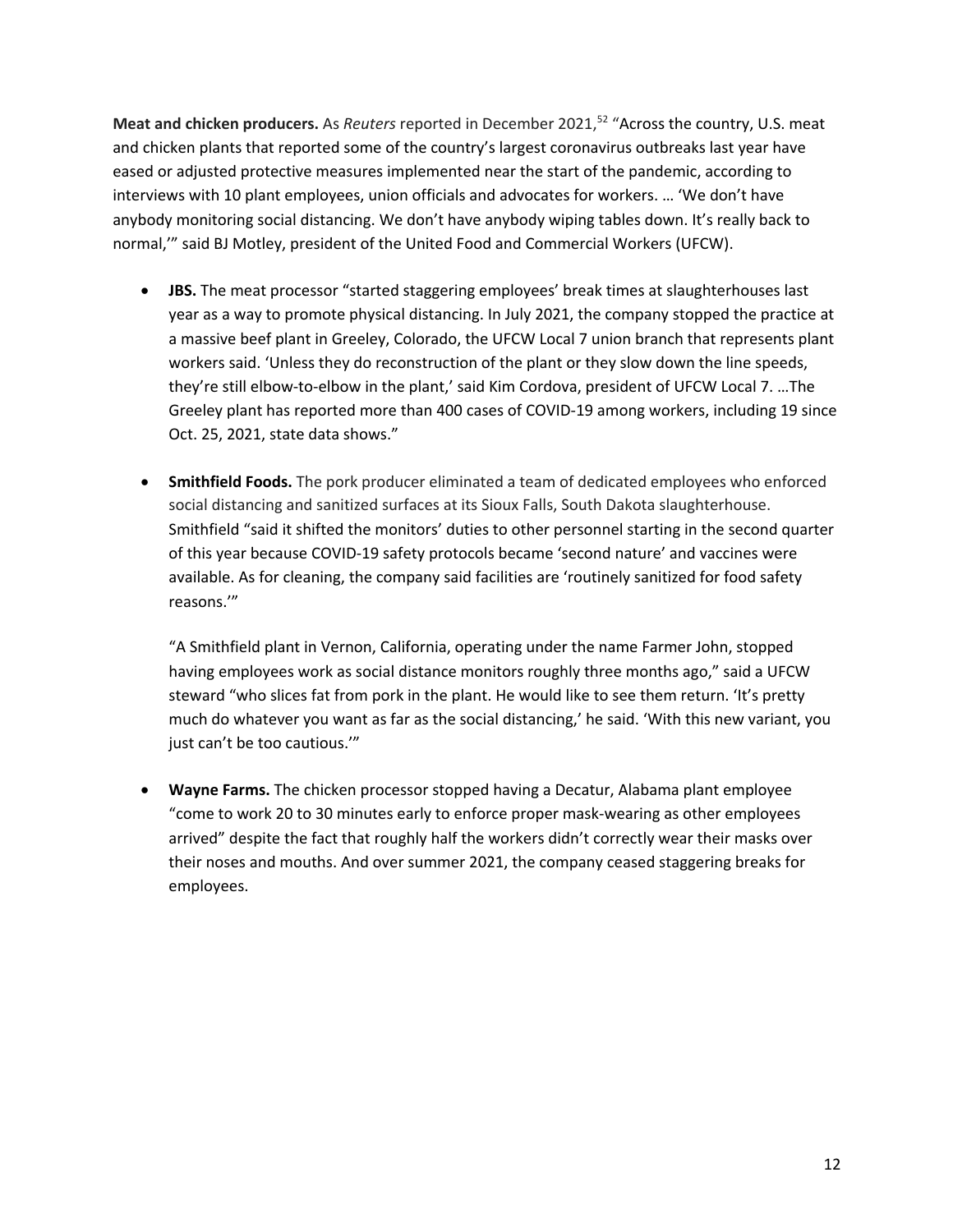## **OSHA HAS BEEN MIA**

The Occupational Health and Safety Administration (OSHA) is a U.S. Department of Labor agency that was created by Congress under the Occupational Safety and Health Act of 1970 (OSH Act).<sup>53</sup> Its stated mission is "to ensure safe and healthful working conditions for workers by setting and enforcing standards and by providing training, outreach, education and assistance."54 OSHA has the authority to issue standards and rules, conduct workplace inspections and investigations, impose penalties and respond to worker complaints.

Almost every worker and employer in the United States comes under OSHA's jurisdiction.<sup>55</sup> The agency is responsible for ensuring the safety of "130 million workers at more than 8 million worksites nationwide."56 Private-sector workers are covered by an OSHA regional office under federal OSHA or an OSHA-approved program run by their state government.<sup>57</sup> State OSHA programs must meet but can exceed the federal program's worker protection standards.

**"**Federal OSHA is responsible for inspections of private employers in 28 states, including Texas and New York, and on most federal facilities. The other 22 states, including California and Michigan, conduct their own inspections of private employers and aren't included in the federal regulator's count."<sup>58</sup>

From the beginning of the pandemic, OSHA abdicated its mandate to protect worker health and safety, relying on employers to self-police. As a *Wall Street Journal* investigation put it, "The Occupational Safety and Health Administration faced one of the biggest workplace-safety challenges in its 50-year history when the coronavirus struck. It didn't meet the moment."<sup>59</sup>

**Failure to issue national COVID-specific safety regulations.** Under the OSH Act, employers must provide workplaces "free from recognized hazards that are causing or are likely to cause death or serious physical harm to his employees."60 However, this "general duty clause does not provide employers with specific requirements to follow or a road map for implementing appropriate COVID-19 abatement measures."61

When workers around the country started becoming ill or died from COVID contracted on the job, it was clear that OSHA needed to do more. Yet despite calls from labor unions and Congress, the agency refused to exercise its authority under the OSH Act to promulgate legally-binding rules, known as emergency temporary standards (ETSs), that would safeguard workers from COVID-19 specifically, prevent its spread in workplaces and provide criteria for enforcement.<sup>62</sup> Instead, beginning in March 2020 and through much of 2021, the agency issued a variety of voluntary guidance for employers that had no teeth.<sup>63</sup> Per a February 2021 U.S. Department of Labor Office of Inspector General (OIG) report,<sup>64</sup>

According to OSHA, guidance is not a standard or regulation, and it creates no legal obligations. It contains recommendations, as well as descriptions of mandatory safety and health standards. The recommendations are advisory in nature, informational in content, and are intended to assist employers in providing a safe and healthful workplace. As such, guidance is not enforceable and employers cannot be required to comply.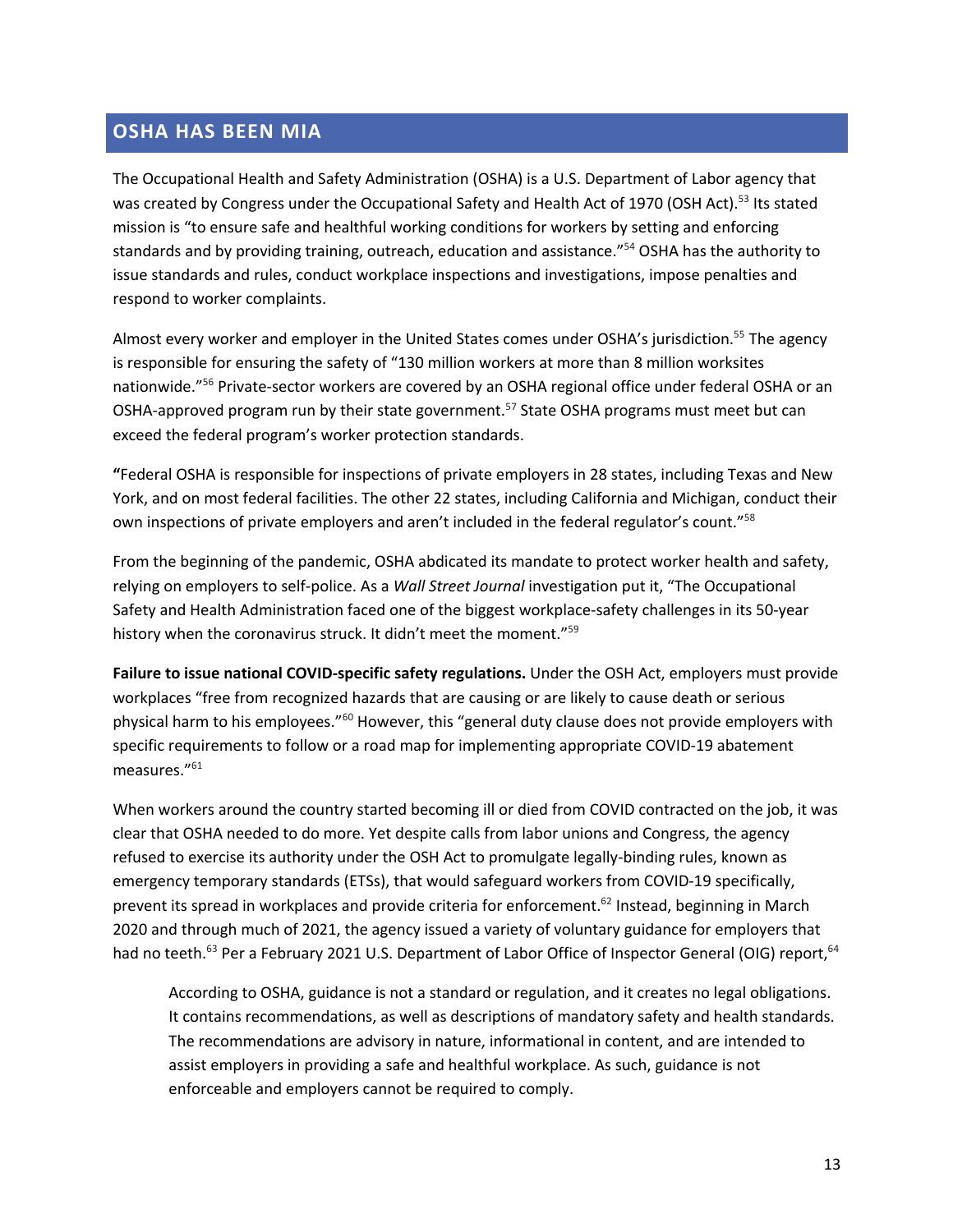Some states filled the void, with governors or state health departments issuing comprehensive worker protection requirements.<sup>65</sup> It wasn't until June 21, 2021 that OSHA published an ETS related to workplace COVID exposures, yet it only covered health care settings.<sup>66</sup> Six months later, the agency withdrew the standard (with the exception of certain recordkeeping requirements) since it had expired under the statutory limit and was not being replaced by a permanent standard. As of publication, OSHA still hasn't issued any binding national workplace safety rules for COVID-19.

**Elimination of record-keeping requirement.** On April 10, 2020, OSHA told employers outside the health care industry, emergency response organizations and correctional institutions that they didn't have to record cases of COVID among their employees, $67$  "effectively instructing employers that COVID-19 infections were *not* work-related, and thus not reportable to OSHA."68

"OSHA is kidding, right?" tweeted former OSHA administrator David Michaels immediately after the guidance was released.<sup>69</sup> "The government relies on such reporting in several ways, like deciding which industries and workplaces to inspect in the future," explained the *New York Times*. <sup>70</sup> "Record-keeping also allows employers to figure out where their problems are and how to address them, making it particularly important when the agency is directing most employers to investigate coronavirus outbreaks on their own." As Jordan Barab, a top OSHA appointee during the Obama Administration told the paper, "'First and foremost, they're supposed to record so they themselves have the information necessary to determine where there are problems and when to do something about them.'" It took over a month for OSHA to reverse course and reinstate the recording requirement.<sup>71</sup>

**Insufficient number of inspectors.** The Trump administration let the number of OSHA inspectors fall to the lowest level in 45 years, $7^2$  causing the agency to come into the pandemic without sufficient "ground" troops that enforce federal health and safety requirements in the workplace. Inspectors flag potential hazards, investigate employee complaints, and document apparent violations, which can result in citations, fines and other penalties against employers."73 As the National Employment Law Project explained, "At this staffing level, it would take the agency a whopping 165 years to inspect each workplace under its jurisdiction just once."<sup>74</sup> Moreover, "[o]verburdening inspectors reduces OSHA's ability to protect workers and spot and change practices that lead to fatalities and injuries. In fact, reducing the number of OSHA inspectors puts more workers in danger of physical harm on the job."<sup>75</sup>

**Staffing problems.** As of April 2020, OSHA had "failed to fill 42 percent of its top leadership career positions, leaving the agency without requisite expertise and direction to protect workers. Key positions such as the director of enforcement, director of training, director of whistleblower protections, and regional directors have been vacant for years. Currently, these unfilled positions are partially staffed by employees who are also holding another job  $-$  doing two jobs at once."<sup>76</sup>

**Severe decline in inspections.** On April 13, 2020, OSHA announced "that there would be few inspections of workplaces aside from those in high-risk activities like health care and emergency response. Instead, it called on employers to investigate coronavirus-related issues on their own, even in hot spots such as the food supply chain."<sup>77</sup> In the first year of the pandemic, March 2020 through February 2021, only 10 percent of OSHA's federal workplace safety inspections were virus-related.<sup>78</sup> This was despite the fact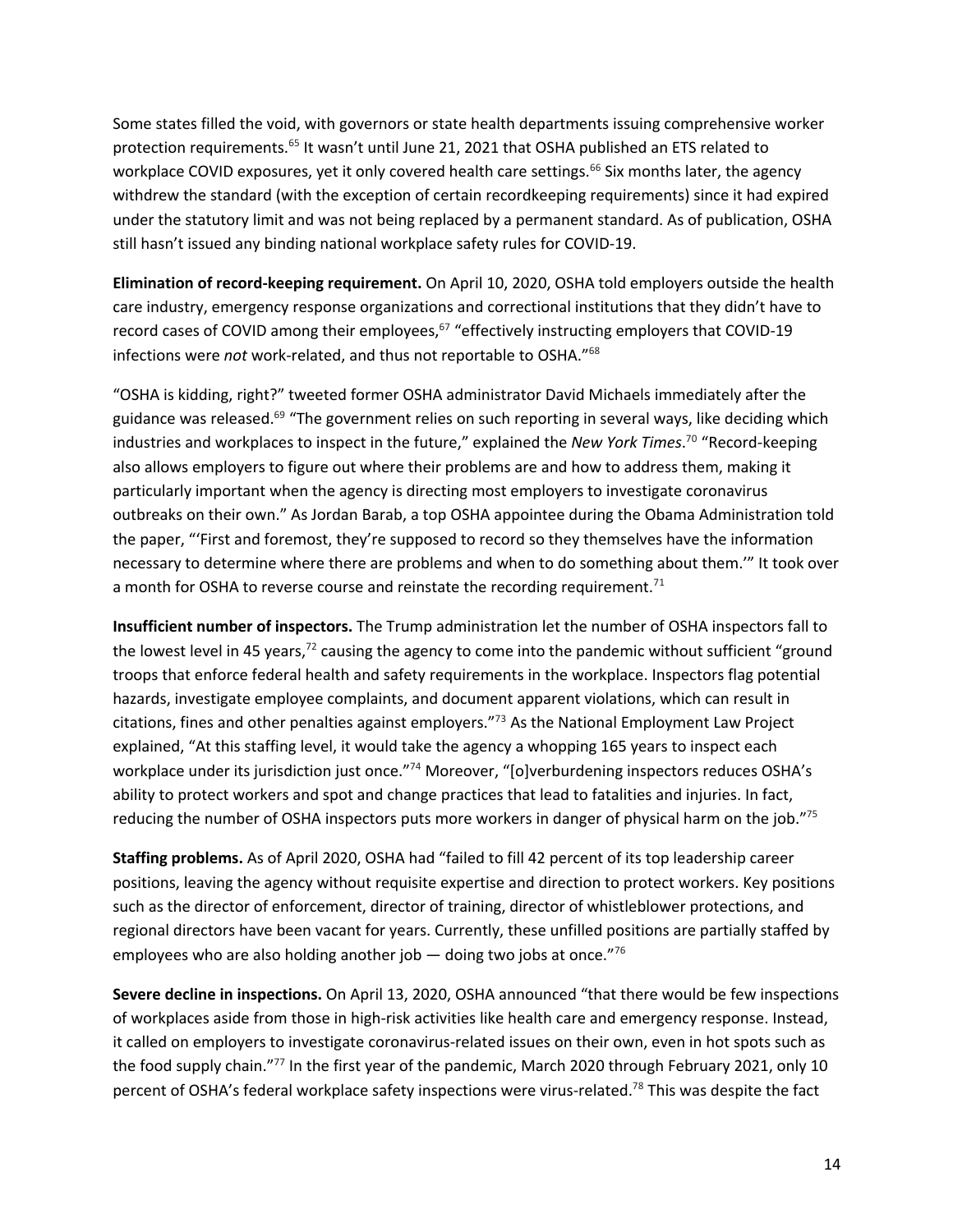"[w]orkers flooded state and federal OSHA agencies with complaints alleging their workplaces weren't safe."79 The consequences of such inaction were dire. According to a *Wall Street Journal* investigation, which examined OSHA records and state health data, 80

- "OSHA agencies received 72% more complaints from February 2020 through January 2021 than in the year-earlier 12 months, agency data show. That came to nearly 93,000 complaints, about 57,000 of them related to the coronavirus."
- "The Wall Street Journal identified more than 1,000 worker deaths from Covid-19 that circumstances suggest were linked to workplace transmission of the virus but that were never investigated by an OSHA agency, as of early February [2021]. Many hadn't been reported by employers."<sup>81</sup> The Journal claimed that its numbers were "likely to substantially understate workplace-related employee deaths from Covid-19."
- "The Journal also found 180 worker deaths from Covid-19 that occurred four weeks or more after complaints to OSHA agencies that the agencies didn't investigate beyond corresponding with employers."
- "By looking at Covid-19 figures in five states and nursing-home data from CMS, the Journal identified more than 500 Covid-19 outbreaks involving some 6,000 infections at workplaces where employees had earlier complained to OSHA of unsafe conditions."

A February 2021 U.S. Department of Labor OIG report also deemed OSHA's lack of inspections despite increased need as extremely problematic $82$ :

- "Given the increase in complaints, OSHA's reduction in total inspections, and its significant reduction in onsite inspections, there is an increased risk that OSHA has not been providing the level of protection that workers need at various job sites."
- "Between February 1, 2020, and October 26, 2020, OSHA received 15 percent more complaints and performed 50 percent fewer inspections than during a similar period in 2019."
- "Thirty-five percent, or 3,460 complaints, were received from 2 industry sectors: healthcare (2,363) and retail trade (1,097). The healthcare industry alone, comprised of ambulatory services, hospitals, nursing homes, and residential care facilities, accounted for 24 percent of all COVID-19 related complaints."
- OSHA suspended most onsite inspections during the pandemic, with Compliance Safety and Health Officers switching "from onsite inspections to mostly remote inspections via telephone, video conference, or email. However, in its data system, OSHA did not track if inspections were performed onsite or remotely. It is important to track remote inspections to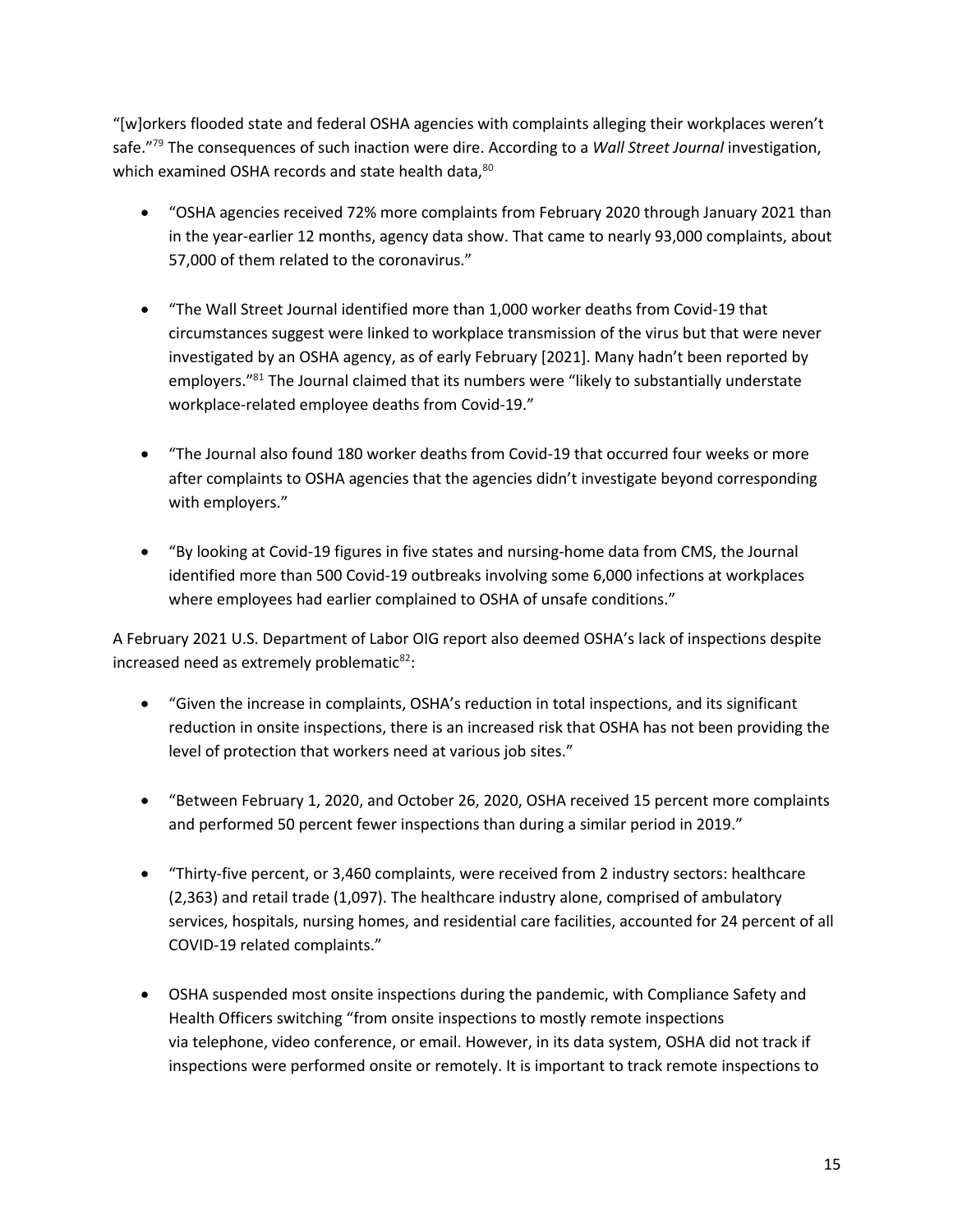determine their frequency and timeliness for identifying and ensuring abatement of worksite hazards."

- "The OIG is concerned that without onsite observations, hazards or unsafe practices may not be identified or mitigated for longer periods, placing employees' safety at greater risk."
- "While remote inspections might help mitigate potential transmission of COVID-19, a reduction in onsite inspections could result in more worksite accidents, injuries, deaths, or employee illnesses."
- "The lack of onsite inspections may impact OSHA's ability to observe employer practices, quickly mitigate any potential hazards, and issue violations sooner to control the spread of the disease to other employees."

Penalties too infrequent, too low. "During the first 15 months of the pandemic, OSHA primarily relied on existing workplace safety and health standards and voluntary employer guidance for its enforcement."<sup>83</sup> As a result, OSHA issued a trivial number of violations, giving employers no incentive to make their workplaces safer. The U.S. Department of Labor OIG found the following<sup>84</sup>:

- It took OSHA until July 13, 2020 *i.e.*, over four months after the start of the pandemic to issue its first COVID-19 violations and they were levied against one employer only.
- From February 1 to October 26, 2020, "OSHA issued 295 violations for 176 COVID-19 related inspections, while 1,679 violations for 756 COVID-19 related inspections were issued under State Plans."
- "As of October 26, 2020, or approximately 9 months into the pandemic, OSHA had performed a total of 1,133 COVID-19 related inspections, 682 for fatality and 451 for COVID-19 complaints and referrals. …According to an OSHA official, 65 percent of these inspections remained open and could have violations issued later."
- "The largest nurses' union, National Nurses United, reported that as of September 16, 2020, more than 1,700 healthcare workers had died due to COVID-19, yet as of October 26, 2020, OSHA's 497 COVID-19 fatality inspections at healthcare establishments had resulted in 198 COVID-19 violations issued to 124 healthcare establishments. According to an OSHA official, 64 percent of healthcare fatality inspections remained open and could have violations issued later."

And when fines have been levied, they've been paltry, undermining their punitive and deterrence functions. Between July 2020 and January 2022, OSHA had announced just over \$4 million in penalties for more than 700 COVID-19 safety violations.<sup>85</sup>

Among those facing "pocket change" fines<sup>86</sup>: the meatpacking industry. As of November 24, 2020, "Federal OSHA has fined meatpackers only about \$70,000 since the pandemic began. Nearly 50,000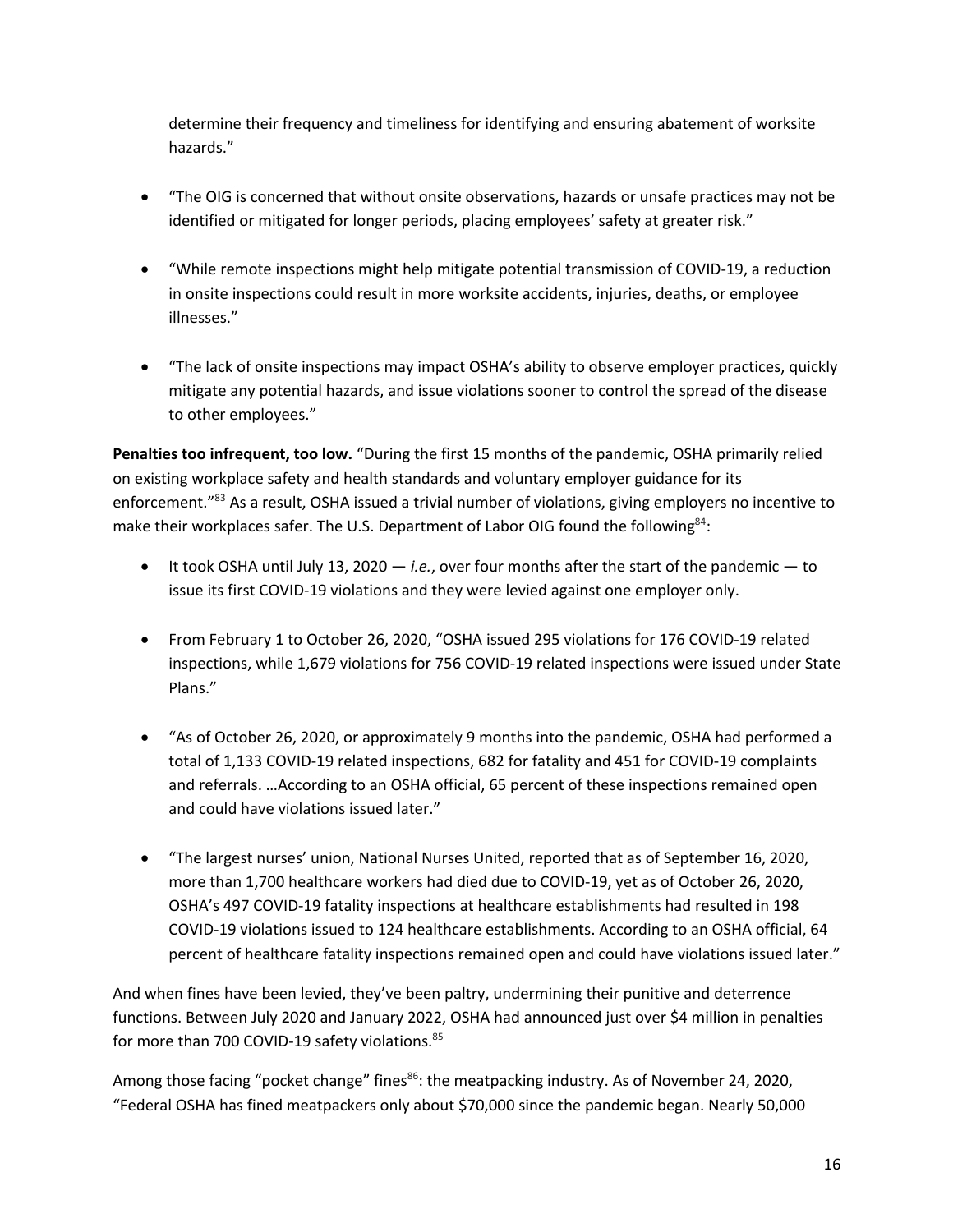meatpacking workers across hundreds of facilities have been sickened by Covid-19. But OSHA has only issued eight workplace safety violations to meatpackers — amounting to less than \$1.50 per confirmed illness."<sup>87</sup> The Sioux Falls, South Dakota Smithfield plant was one of the facilities receiving a slap on the wrist:

- "By April 16, [2020,] 644 cases had been traced back to the plant 44 percent of all the cases in South Dakota at the time — pushing Sioux Falls to the top of the New York Times' list of singlesource hotspots. The initial outbreak only grew as the weeks and months went on. As of September, Smithfield's Sioux Falls plant had reported nearly 1,300 coronavirus cases among its employees, about one-third of the plant's total workforce. Four of those workers died."88
- On September 10, OSHA "finally cited Smithfield for failing to protect its workers at Sioux Falls. The announcement of this corrective action was, in a sense, historic: Smithfield was the first meatpacker to be fined by OSHA for a coronavirus-related violation. Yet the fine itself — a mere \$13,494 — told a different story. The amount translated to less than \$10.50 for every worker who contracted Covid-19 from the Sioux Falls plant<sup>"89</sup> or "less than \$3,400 per preventable death."90

Similarly, in September 2020, OSHA fined JBS only \$15,615 for a COVID-19 outbreak at its Greeley, Colorado plant where over 200 workers became infected and eight died. The low amount prompted the United Food and Commercial Workers International Union to say in an online statement: "With this latest 'so called fine,' OSHA and the Department of Labor prove beyond a shadow of a doubt that they do not care about holding irresponsible corporations accountable for the lives lost or worker safety."91

U.S. Senators Cory Booker (D-NJ) and Elizabeth Warren (D-MA) echoed these concerns, finding the size of the JBS and Smithfield penalties incredibly problematic. As they wrote to OSHA in a September 22, 2020 letter $92$ :

OSHA inspected the facilities in spring 2020, but did not take any enforcement action until September, after much of the damage was already done. And now that your agency is finally taking enforcement action, you have elected to issue the smallest possible fine for these companies' egregious behavior, sending a message to Smithfield, JBS, and all employers that companies won't face any real accountability from OSHA for putting workers' lives at risk from COVID-19.

**Failure to protect whistleblowers.** Under the OSH Act, employees who raise concerns regarding unsafe conditions in the workplace are protected against retaliation from their employer. They can't pursue a civil lawsuit against their employer if they're fired or punished for speaking up; the only option is to file a retaliation complaint with OSHA.

According to the Department of Labor, "for the 20-month period from February 2020 through September 2021, [OSHA's whistleblower] program received 19,800 whistleblower complaints, of which 5,816 were related to COVID-19. The total number of complaints was 29 percent higher than during the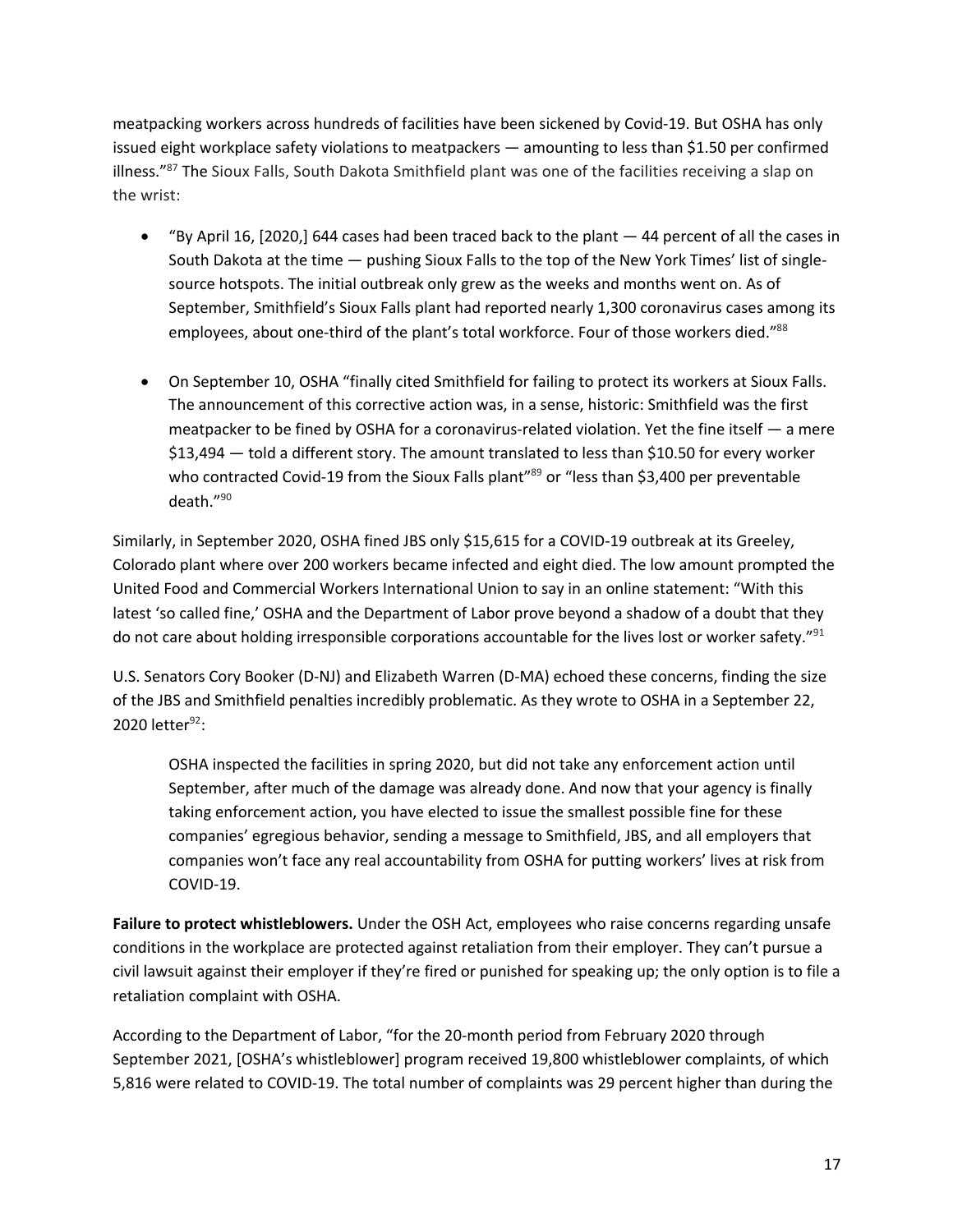prepandemic 20-month period from June 2018 through January 2020, indicating a significant increase in whistleblower complaints during the pandemic."<sup>93</sup>

The whistleblower program was severely underbudgeted prior to COVID-19. The pandemic "placed an even greater responsibility on an already starved program, limiting the agency's ability to respond to workers alleging retaliation for raising safety concerns on the job or wearing their own PPE."<sup>94</sup> As the National Employment Law Project found, in the first six months of the pandemic, workers filed 1,744 COVID-related retaliation complaints with the agency. Yet "only 348 complaints  $-$  just one in five  $$ were docketed for investigation; and only 35 complaints — just two percent — were resolved in that period. Most of the complaints  $-54$  percent  $-$  were dismissed or closed without investigation."<sup>95</sup> OSHA's handling of COVID-related whistleblower complaints hasn't improved over time. From the beginning of the pandemic to April 10, 2022, OSHA has received 6,650 COVID-related whistleblower complaints, docketing only one in four and dismissing or closing 54 percent of them without investigation.96

Recently, the National Labor Relations Board took an unusual step of asking a federal judge to stop Amazon from retaliating against workers who complained "about safety issues pending the outcome of a case before the board accusing the company of unlawfully firing the worker."<sup>97</sup> Notably, that worker, Gerald Bryson, was fired in 2020 from Amazon's Staten Island, New York warehouse, and his case was one that may have helped lead frustrated Staten Island Amazon workers to finally unionize.<sup>98</sup>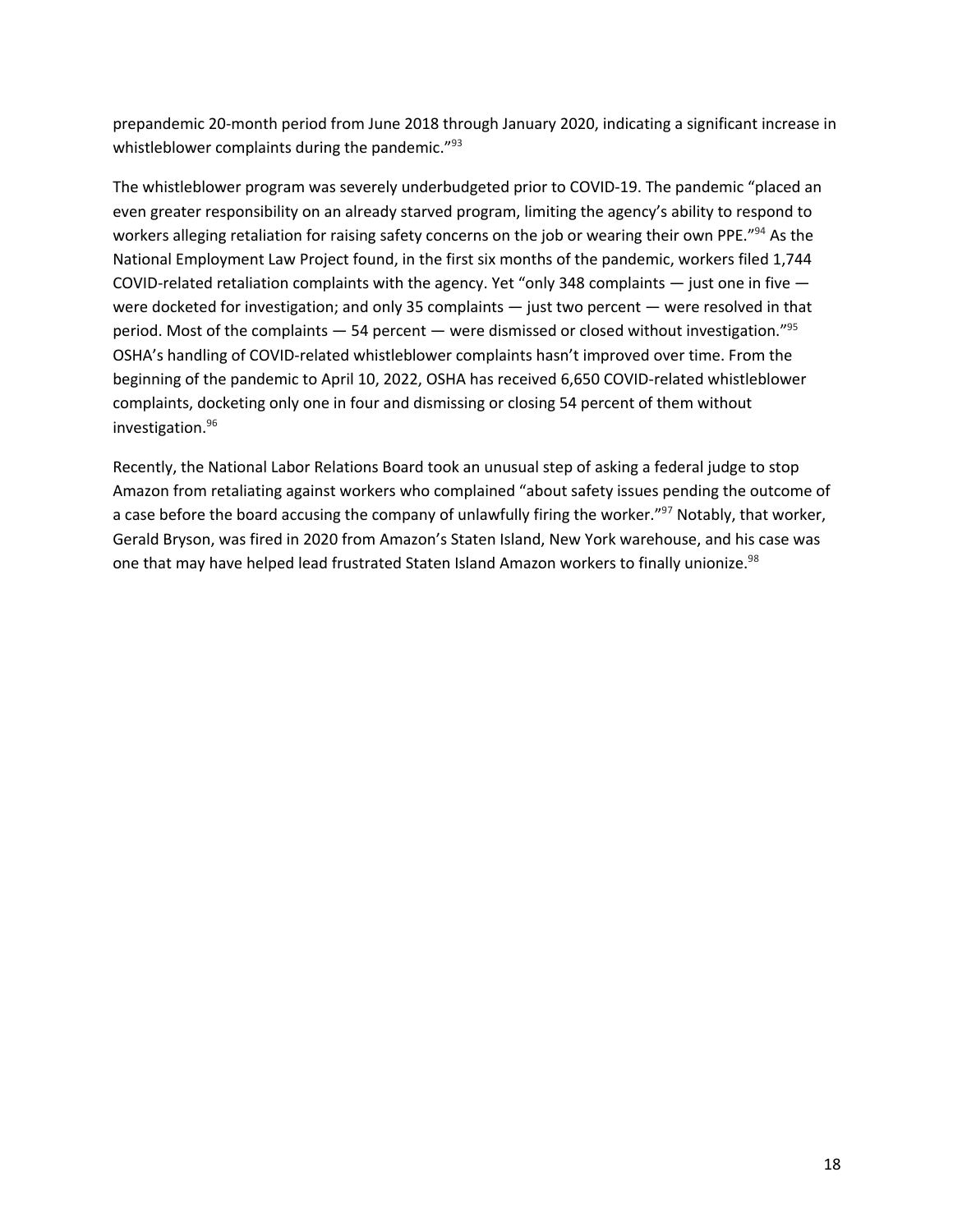#### THE CIVIL JUSTICE SYSTEM ISN'T ALWAYS THERE

From Spring until December 2020, the U.S. Chamber of Commerce and its business allies pushed federal lawmakers to provide companies with legal immunity when workers were exposed to COVID on the job and became sick or died.<sup>99</sup> They claimed that without such immunity businesses would be overwhelmed by lawsuits and "[v]ital industries that support our economy could suffer catastrophic bankruptcies."<sup>100</sup> Worker and consumer advocates insisted this was unfounded fear-mongering since tort law already placed significant obstacles in the way of those bringing negligence suits by requiring proof of causation, something nearly impossible to accomplish without precise contact tracing, which did not exist in this country.101

Moreover, the proposals were harmful and unsafe. "The chamber's proposals are all about shielding companies from liability, which is a particularly dangerous thing to do during the pandemic. Our laws should incentivize protecting workers and consumers, and the fact that companies could be held accountable for negligence is absolutely crucial to protecting people and public health," Harvard Law School Labor and Worklife Program director Terri Gerstein told *Roll Call* at the time.<sup>102</sup>

U.S. Senate Majority Leader Mitch McConnell (R-KY) championed the Chamber's position, holding hostage much-needed federal relief packages to state and local governments by making aid contingent on liability protections for businesses from workplace COVID-related claims.<sup>103</sup> A proposal sponsored by U.S. Senator John Cornyn (R-TX) went a step further: It sought to deny workers their day in court if they suffered COVID-related illness or death because of employer negligence *and* give employers immunity from enforcement of federal or state workplace safety requirements.<sup>104</sup>

While efforts ultimately failed at the federal level, businesses succeeded in convincing many state lawmakers to enact civil liability shields for negligent businesses. As reported by *Bloomberg Law*, "Thirty states enacted Covid-19 liability shields in 2020 and 2021 that broadly immunized businesses and other entities from lawsuits blaming them for a person's coronavirus exposure, injury, or death. The laws generally allowed cases to proceed only if those suing could show reckless conduct, gross negligence, or meet a similar standard."<sup>105</sup> Many laws have expired, but a significant number remain in effect.

Looking back at the data now, it is clear that worker and consumer advocates were correct — an alleged flood of exposure lawsuits never materialized. In fact, it has been extremely rare for workers and their families to turn to the civil courts to hold reckless employers responsible for illnesses and death caused by COVID exposure at work. Two-plus years of data show that of the 4,886 cases filed from January 30, 2020 to April 1, 2022 "that were a direct result of the COVID-19 pandemic and are traditional employee vs. employer cases — both individual plaintiff and class actions" — *only 2.3 percent* (113 cases) have involved allegations of negligence/wrongful death.<sup>106</sup>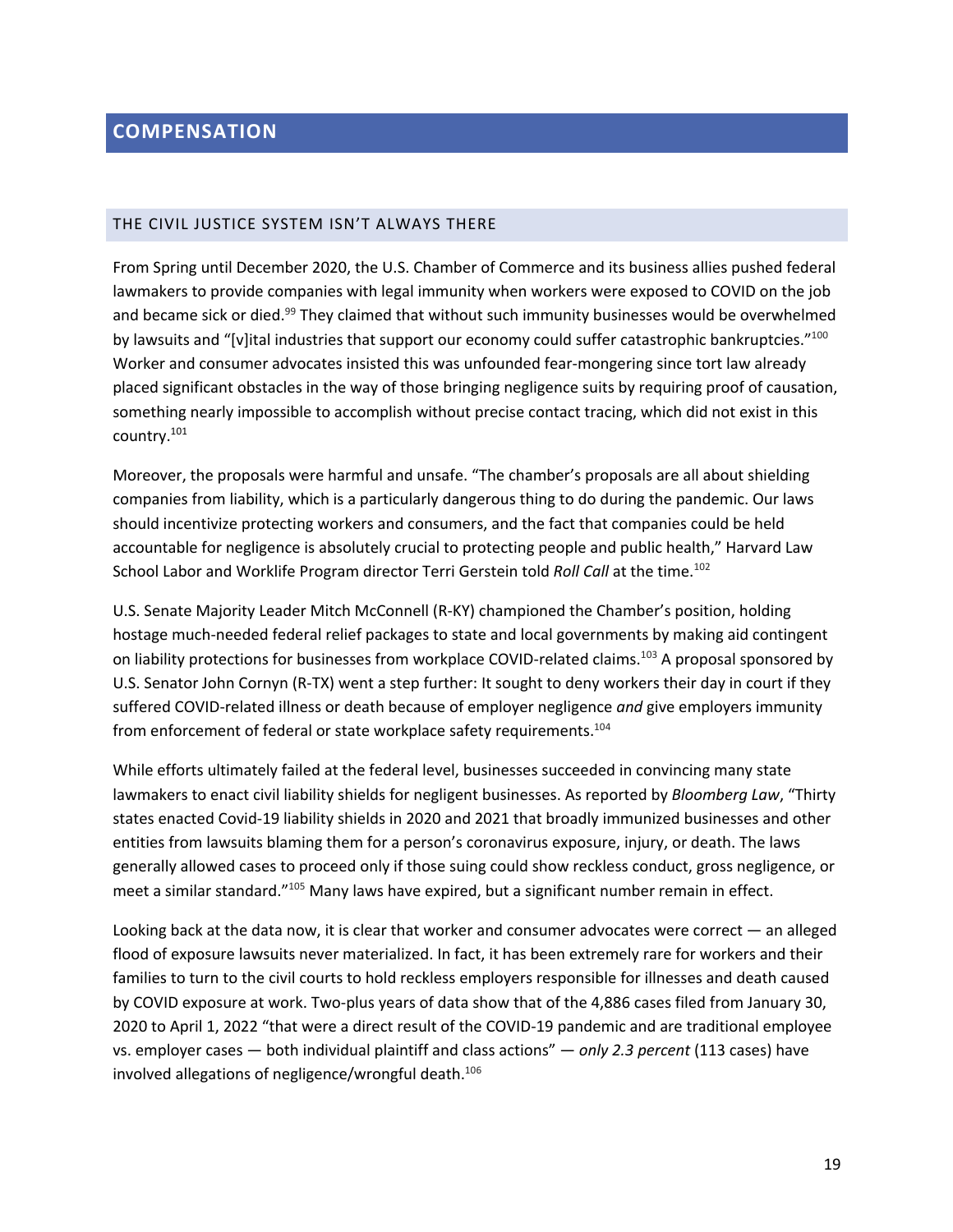There have been a few lawsuits however. They include an important case brought against Missouri's super-spreader Smithfield Foods pork plant. The facility was so dangerous early on in the pandemic that workers sued to try to improve conditions. Among other problems, there was pressure on workers to not "cover their mouths while coughing or to clean their faces after sneezing, because this can cause them to miss a piece of meat as it goes by, creating a risk of disciplinary action.… [W]orkers are typically required to stand almost shoulder to shoulder, must often go hours without being able to clean or sanitize their hands, and have difficulty taking sick leave."<sup>107</sup>

Yet the court dismissed the case, finding that ensuring plant safety was OSHA's job, not the court's.<sup>108</sup> The ruling came after President Trump signed an Executive Order $109$  at the behest of company bosses, allowing plants to stay open with no additional safety precautions ordered. This "led to worries among unions and other worker groups. The Agriculture Department has deferred to the [Centers for Disease Control and Prevention] and [Occupational Safety and Health Administration] instead of issuing its own rules. OSHA, however, has not imposed mandatory safety rules and instead only issued recommendations."110 Trump's order also "did not address crucial issues like testing, leading many companies to reopen plants or keep them operating without fully assessing whether employees had contracted the virus."111

Other cases have been brought, such as the wrongful death suits filed against Tyson Foods by the survivors of Isidro Fernandez, Sedika Buljic, Reberiano Garcia and Jose Luis Ayala Jr., who worked at the company's pork processing facility in Waterloo, Iowa. Tyson has repeatedly tried to force their cases into federal court, an effort rejected by the Eighth Circuit as recently as February 2022.<sup>112</sup> According to the families' complaints,

- "Tyson's failures led to more than 1,000 other Tyson employees at a pork processing facility in Waterloo, Iowa, contracting COVID-19, caused by the coronavirus, and the death of these four workers."113
- "Tyson executives and supervisors knew that COVID-19 was spreading through the Waterloo facility by early April 2020 at the latest but failed to provide employees with 'sufficient face coverings, respirators, or other personal protective equipment' and did not enforce social distancing measures at the facility of approximately 2,800 workers."114
- "Local health officials and the sheriff visited the facility on April 10 and then lobbied Tyson to close the plant, but Tyson refused."115
- Around that same time, "the plant manager organized a cash buy-in, winner-take-all betting pool for supervisors and managers to wager how many employees would test positive for COVID-19."116
- "Tyson was again asked to close by county officials after nearly two dozen employees were admitted to a hospital but refused and denied that there was an outbreak. Further, it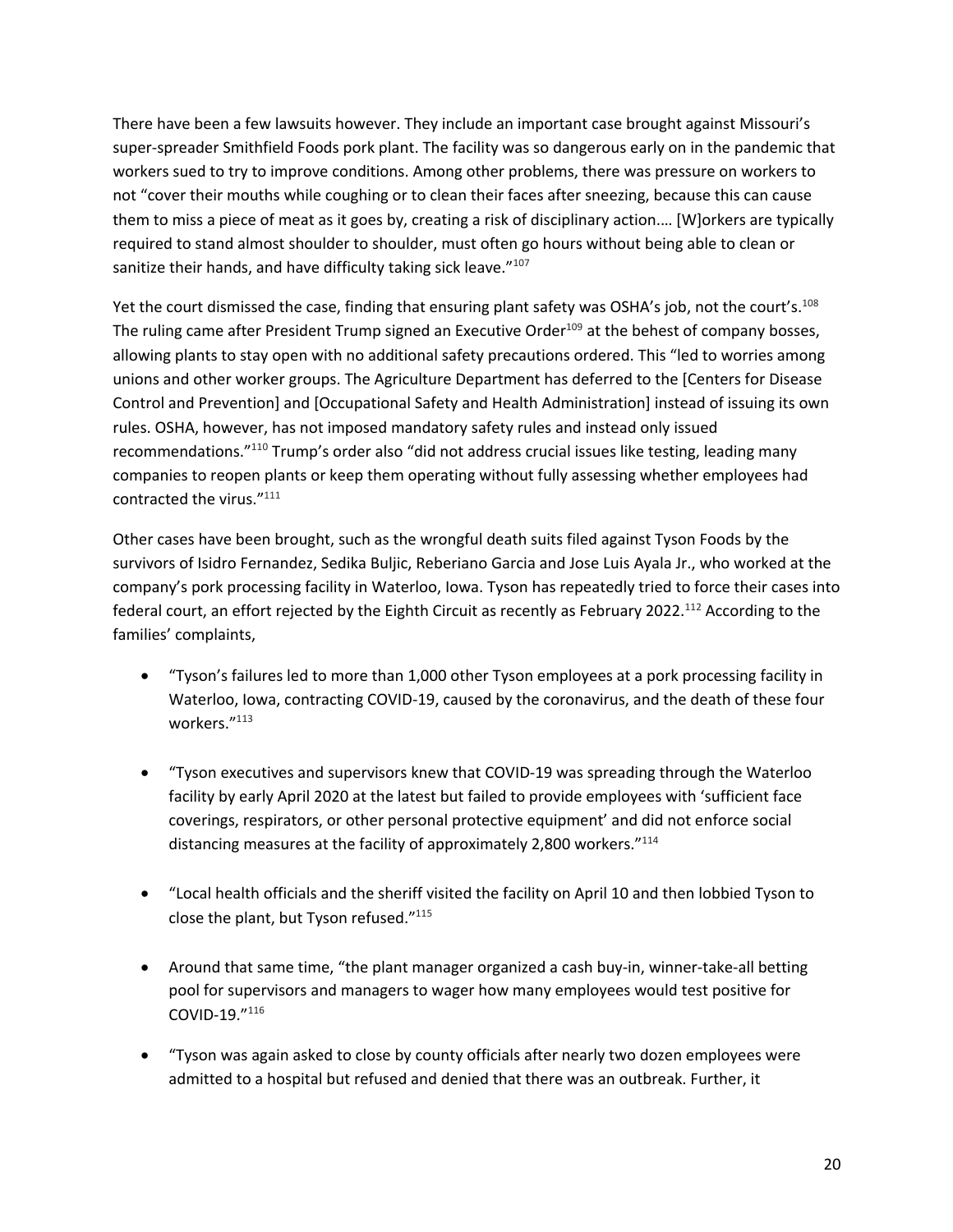transferred workers to that facility from another facility that was shut down due to an outbreak."117

• One Tyson executive "directed supervisors to ignore COVID-19 symptoms" and "supervisors ordered sick workers to return to work and told employees not to discuss COVID-19 at work."<sup>118</sup>

And in California, survivors are pursuing a lawsuit against See's Candies that challenges workers' compensation as the exclusive remedy for "take-home" COVID exposure. (See next section.) In March 2020, Matilde Ek, an employee at the company's Los Angeles County, California factory, contracted COVID on the job and infected her husband, who subsequently died from the virus. She and her daughters sued See's for wrongful death, alleging the company was "aware of the highly dangerous, contagious and transmissible nature of that virus, particularly where people are working and interacting in close proximity to each other" yet had her work "without appropriate and necessary social distancing on the packing line, using restrooms and break-rooms at times inches [or] only a few feet from other workers, some of whom were coughing [and] sneezing, and became infected along with other coworkers with Covid-19."119 In December 2021, a California appeals court allowed the lawsuit to continue, rejecting See's argument that workers compensation was the only avenue for their claims. "When a person suffers a disabling or lethal injury, the harms they suffer from that injury necessarily extend beyond the injured person to those who love and/or depend on that person," Justice Helen Bendix wrote in the 3-0 ruling.120 According to *Reuters*, "The ruling is the first by an appeals court to allow a novel 'take-home' COVID-19 lawsuit, which seek damages from a business over allegations of violating safety protocols and setting off a chain of infections beyond the company's premises."<sup>121</sup> As of publication, the case is pending.<sup>122</sup> In addition, other California courts may follow this court's lead.<sup>123</sup>

Much more commonly, however, workers who seek compensation are prevented from suing in court due to state workers' compensation laws.<sup>124</sup>

#### WORKERS' COMPENSATION GENERAL FAILURES

Today, nearly every state in America has a state-regulated workers' compensation system. While the details of this system vary by state, the concept is uniform: If an employee suffers from a work-related injury, they are entitled to compensation from their employer for lost wages and medical bills. And if a worker is killed on the job or as a result of an employment-related illness or injury, their survivors are entitled to death benefits. These systems are meant to be "no-fault" and serve as the exclusive remedy for workplace injuries, illnesses and deaths. In exchange for not having to prove fault, workers and their families give up their right to sue the employer for negligence. As the RAND Corporation explains,<sup>125</sup>

In general, workers' compensation insurance is a form of limited liability for employers. In contrast to the tort system, damages that workers might recover are limited to the actual or economic damages associated with replacing lost earnings, providing medical care, and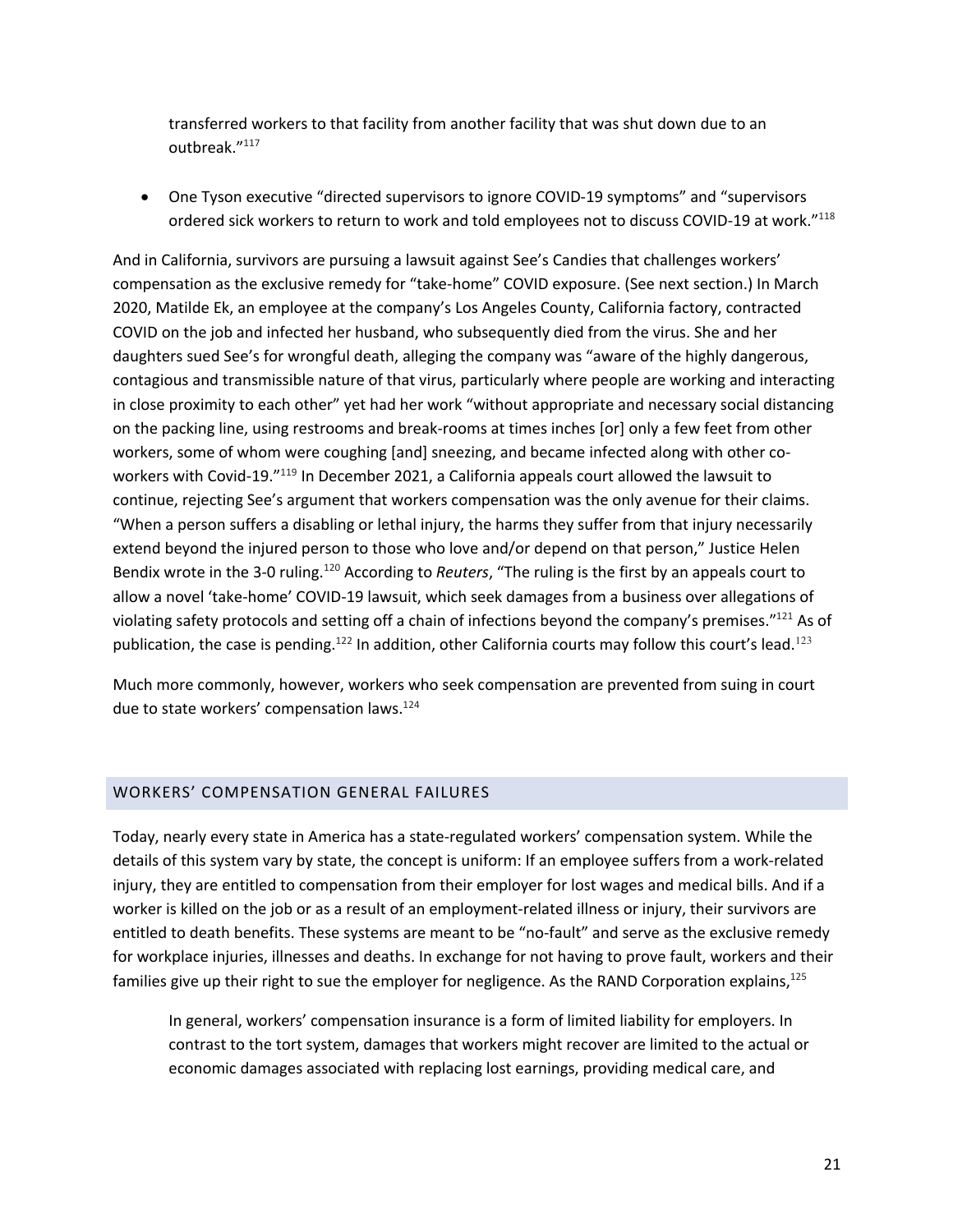supporting vocational rehabilitation. Noneconomic damages, such as punitive damages and damages for pain and suffering, are not available through workers' compensation.

Unfortunately, the workers' compensation system has been rife with problems almost since its inception. Unlike its original concept, in practice it has become an adversarial system that almost universally shortchanges injured workers. As OSHA and the Department of Labor explained in 2015 and 2016 reports, respectively:

- "[W]orking people are at great risk of falling into poverty as a result of workplace injuries and the failure of state workers' compensation systems to provide them with adequate benefits."126
- "[E]mployers cover only a small percentage of the overall cost of workplace injuries and illnesses through the workers' compensation system; injured workers, their families and taxpayers bear the vast majority of the lost income and medical care costs generated by these conditions. $"127$
- "State legislatures and courts have made it increasingly difficult for injured workers to receive the payments for lost wages and medical expenses that they deserve. As a result of this costshifting, workers' compensation payments cover only a small fraction (about 21 percent) of lost wages and medical costs of work injuries and illnesses; workers, their families and their private health insurance pay for nearly 63 percent of these costs, with taxpayers shouldering the remaining 16 percent."<sup>128</sup>
- "Moreover, only a fraction of injured workers receive any workers' compensation benefits through state workers' compensation programs. Several studies have found that fewer than 40 percent of eligible workers apply for any workers' compensation benefits at all."129
- "While this system proves inadequate for the average worker, the workers' compensation system performs even more poorly for low-wage workers. Many face additional barriers to filing, including even greater job insecurity, lack of knowledge about their rights, or a limited command of English."130
- "The challenges facing individuals with work illnesses are even greater than for those with injuries. Few workers with occupational illnesses receive any benefits from the workers' compensation system…. Most cases of work-related chronic disease are never diagnosed as work-related. When a linkage is made, the diagnosis generally comes long after employment ends. Even when a proper diagnosis is made, a worker who is eligible for benefits under Medicare, Medicaid, Veterans' Benefits or private insurers is more likely to take that route, and avoid the barriers to obtaining benefits through the workers' compensation system."<sup>131</sup>
- "As the costs of work injury and illness are shifted, high hazard employers have fewer incentives to eliminate workplace hazards and actually prevent injuries and illnesses from occurring. Under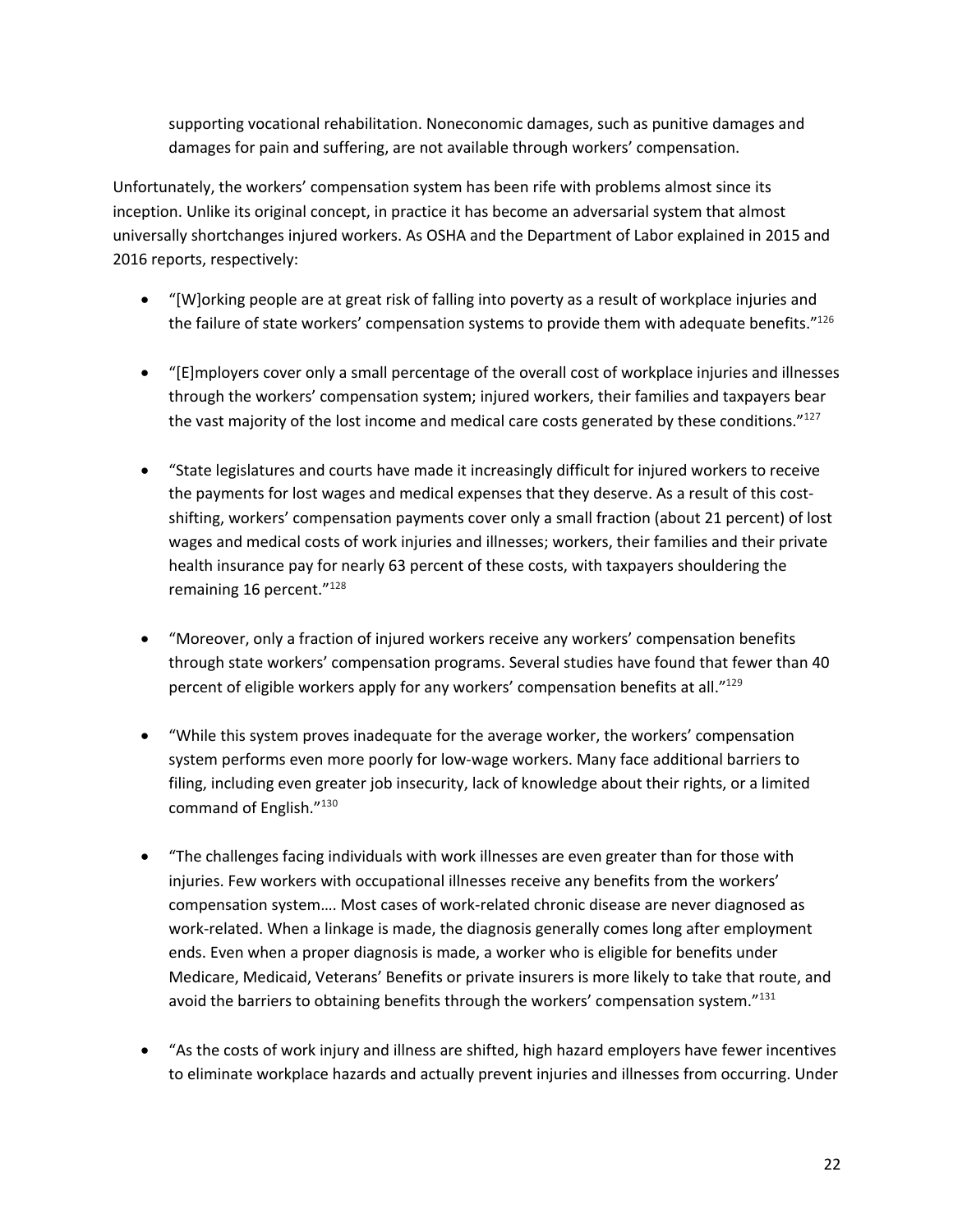these conditions, injured workers, their families and other benefit programs effectively subsidize high hazard employers."<sup>132</sup>

A 2018 RAND report echoed many of these concerns<sup>133</sup>:

- "Many state policy changes have had the effect of making it more difficult for workers to access benefits and needed care, while the rise of alternative work arrangements has left a growing class of workers outside the workers' compensation system altogether. Meanwhile, disability benefits are often inadequate to protect workers from the earnings losses they actually experience after injury or illness. When workers are inadequately compensated for their injuries within the workers' compensation system, earnings losses and medical costs may be borne by workers and their families or may be borne by health insurers or public social insurance programs in the form of cost spillovers."
- "Cost spillovers from workers' compensation to other social insurance programs, such as Social Security Disability Insurance (SSDI) and Medicare, place additional strain on those programs and reduce incentives for worker safety. Costs of occupational injuries extend beyond social insurance programs, to workers' families and communities."
- "Complexity, delays, and excessive disputes within workers' compensation systems have been widely criticized as a factor that raises system costs and that can harm injured workers by creating an adversarial relationship with employers or preventing timely receipt of needed medical care and rehabilitation services."
- "[W]orkers are often unable to navigate current systems without attorney representation, while system complexity can also deter workers from filing claims in the first place."
- "Worker advocates emphasized that underreporting of injuries by workers is a widespread problem, particularly for low-wage workers who may feel vulnerable to retaliation or who may attach a sense of stigma to claiming workers' compensation…."

This was the sad situation for workers around the country on the cusp of the pandemic. Per a February 2020 Congressional Research Service Report: "Recently, concerns have been raised over what some allege are cuts to state workers' compensation benefits or policy changes that make it harder for workers to receive benefits. These cuts and policy changes may be shifting some of the costs associated with workplace injuries, illnesses, and deaths away from the employer and to the employee or social programs, such as Social Security Disability Insurance (SSDI) and Medicare."134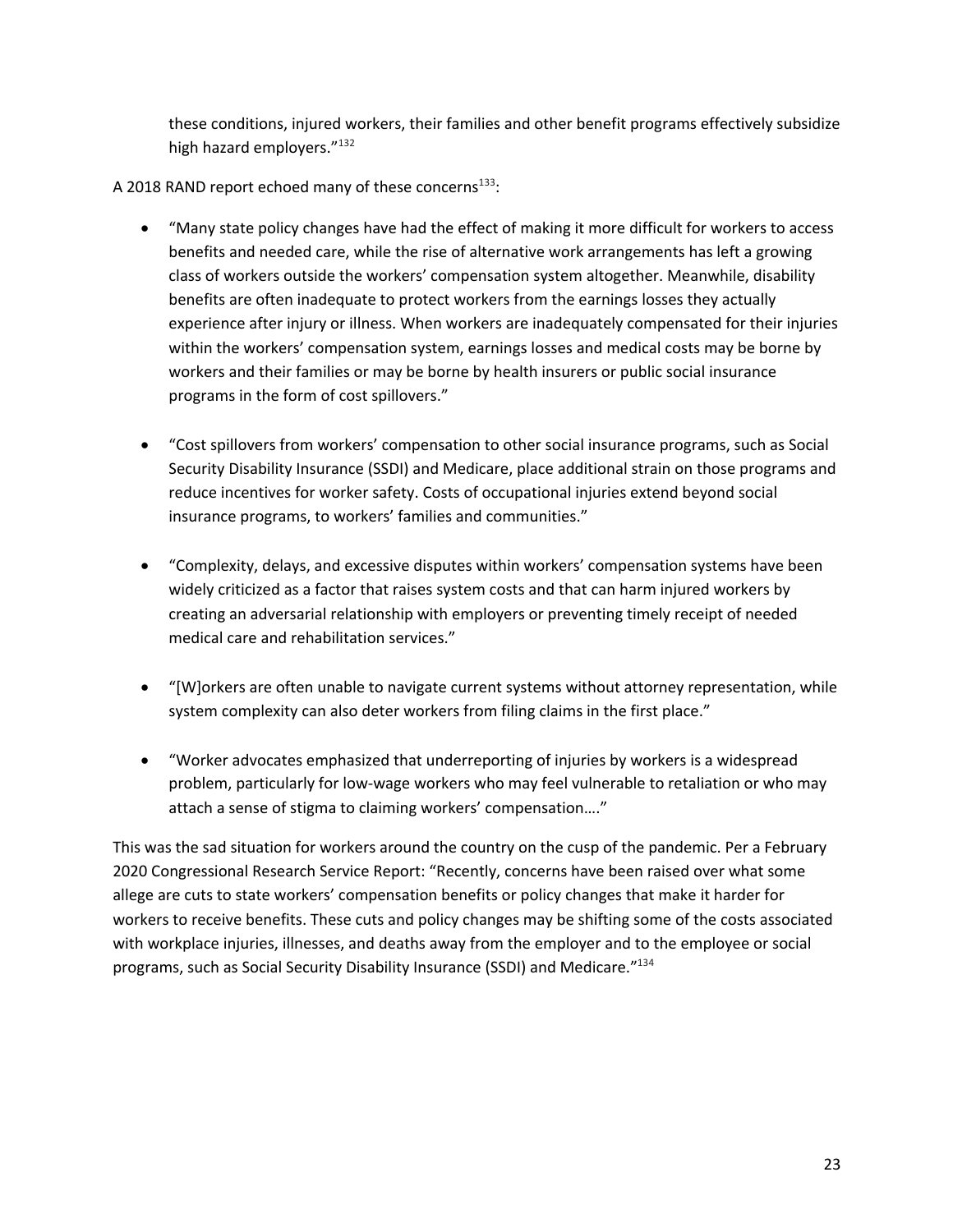#### WORKERS' COMPENSATION AND COVID-19

In Spring 2020, as workers around the U.S. became sick or died from COVID infections that occurred on the job, employers and the insurance industry began aggressive lobbying and media efforts aimed at reducing their responsibility for compensating workers.<sup>135</sup> This included fights against state efforts to provide a legal presumption to certain essential front-line workers that if they became sick with COVID it came from their job, claiming that "bypassing the usual step in which workers have to prove their accident or illness occurred while at work"<sup>136</sup> would cost employers and insurers billions of dollars.

The truth, however, was that the pandemic was a windfall for the insurance industry. As the *Wall Street Journal* reported, "Workers filed hundreds of thousands of virus-related claims in 2020, but those cases, according to state and industry data, were more than offset by a steep drop in non-Covid-19 claims as layoffs, shutdowns and remote work reduced the number of workplace accidents and injuries."137 In fact, "[i]n the first three quarters of 2020, workers' compensation payments and liabilities were 7.6% lower than in the same period of 2019, according to the National Council on Compensation Insurance, a trade group. That decrease is partly because insurers received fewer than expected Covid-19-related claims for long hospitalizations and deaths, said Donna Glenn, the group's chief actuary. Given the decline in payouts, some insurers are lowering the premiums they charge employers for coverage [in 20211."<sup>138</sup> "The numbers suggest the majority of Covid-19 claims have been relatively inexpensive for insurance companies,"139 added Insurance Information Institute chief actuary James Lynch.

A January 2022 report from the National Council on Compensation Insurance and several independent bureaus showed how the pandemic benefitted workers' compensation insurers:

COVID-19 claims accounted for 11% of all workers' comp claims reported in 2020, but were only associated with 3.5% of total workers' comp incurred losses, according to a recent report that examined data from 45 states.

The gap between claims versus losses is present because of a large number of pandemic-related indemnity-only claims,<sup>140</sup> which were relatively uncommon in workers' comp before the pandemic. Indemnity-only claims, which accounted for 42% of all COVID-19-related losses, are typically less costly than typically workers' comp claims that involve lost time benefits.

Additionally, indemnity-only claims related to COVID-19 were resolved quicker than nonpandemic-related indemnity claims. Further, the average cost of a COVID-19 workers' comp claim was lower than that for a pandemic-associated claim, the COVID-19-related data revealed. On average, a workers' comp claim related to COVID had a cost of \$7,800.<sup>141</sup>

A RAND study released the same month also found "no evidence of disruptions to workers' compensation markets as yet…."142 According to the report,

The COVID-19 pandemic has, so far, not had dramatic impacts on the profitability of the workers' compensation insurance market. Far from the dire predictions at the start of the public health emergency, many employees who have contracted COVID-19 have recovered relatively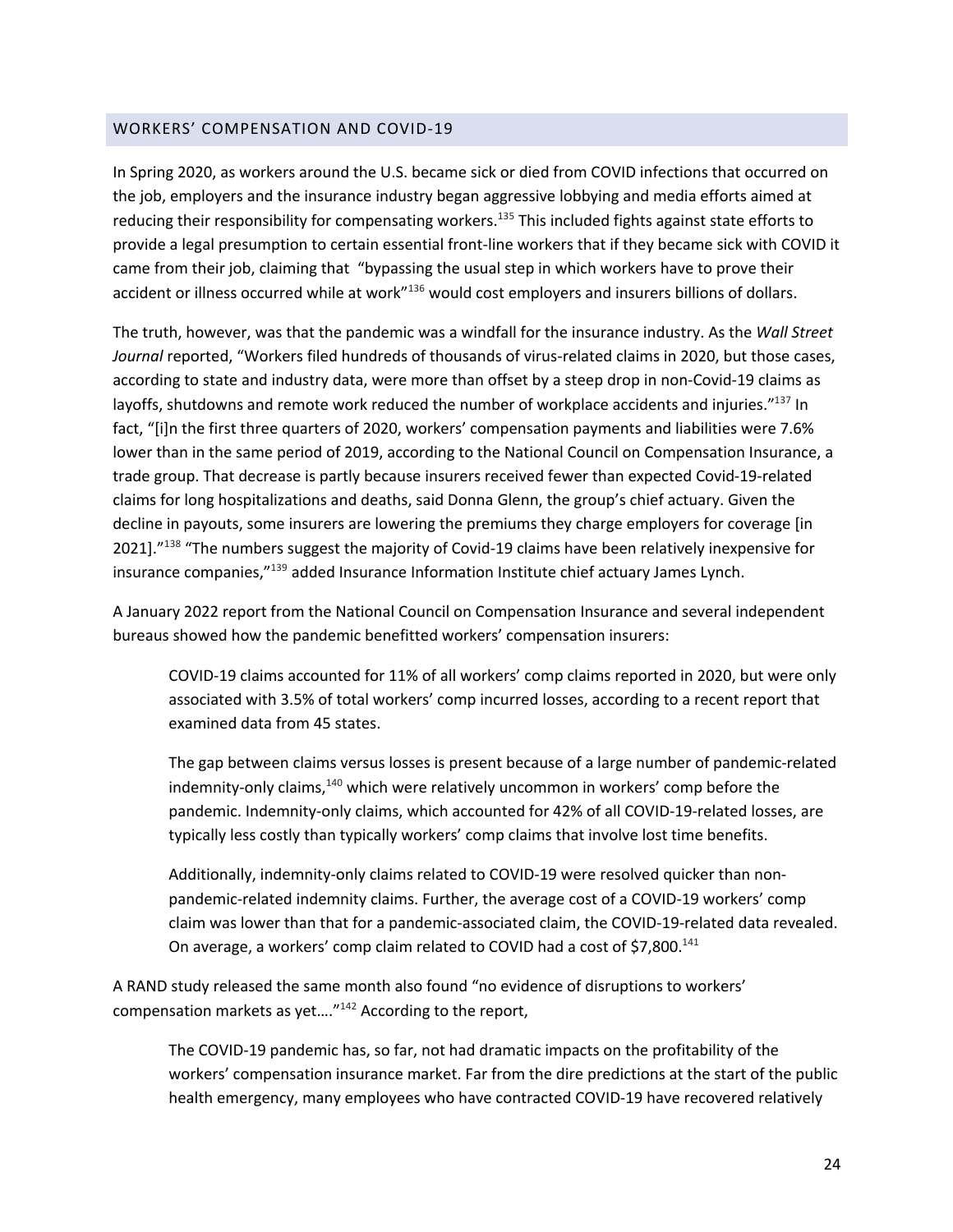quickly, without the need for long-term, costly medical care or time off from work. And although numerous laws and regulations have been enacted across many states, many of the COVID-19 claims have not ultimately met the requirements for compensability. Additionally, some observers have noted that overall claims frequency in 2020 declined in many states. A study by the Workers' Compensation Research Institute found that in the second quarter of 2020, "the volume of non–COVID-19 [workers' compensation] claims. . . [dropped] by at least 30 percent in the vast majority of the states and by as much as 50 percent in Massachusetts."<sup>143</sup>

Indeed, when employees did seek benefits, they faced an uphill battle, with carriers "denying a significant percentage of claims related to Covid-19, even in states with the so-called presumptiveeligibility rules."144 For example,

- "In California, which has a broad presumption law for certain lines of work, workers filed 93,470 claims related to Covid-19 through the end of December [2020]; 26% were denied."<sup>145</sup>
- "In Florida, which received 29,400 workers' comp claims related to Covid-19 by the end of December [2020], front-line workers who are state employees were given a presumption of eligibility. Public data show state and local employees' claims were accepted at far higher rates — with 22% denied — than claims from another pool of workers in the state that consists primarily of private-sector employees, in which roughly 56% of the cases were denied. Of the claims paid in Florida through December, less than 2% cost carriers more than \$10,000."146
- In North Carolina, "A WCNC Charlotte review of North Carolina and city of Charlotte pandemic workers' comp claims revealed most who apply for benefits are getting denied, including some front-line workers.… Statewide, data through August 31, 2021, show 63% of workers (government and non-government) who filed pandemic-related claims in North Carolina were denied."147
- "In Texas, where no presumption of eligibility for Covid-19 exists, more than 32,000 claims related to Covid-19 were filed through Dec. 6, [2020]. Insurers denied 45% of those in which workers produced a positive Covid-19 test, according to the state's Department of Insurance."<sup>148</sup>

Minnesota meat processing workers' experience highlights the system's colossal failure to compensate employees who suffered COVID-related injuries from simply doing their jobs. Early in the pandemic, meat processing plants became the sites of some of the state's biggest workplace outbreaks. By September 11, 2020, employees from plants across the state had filed 930 workers' comp claims involving COVID-19.<sup>149</sup> As of August 25, 2021, the number had increased to 978.<sup>150</sup> All claims "were denied by the companies' insurers or claims administrators."<sup>151</sup> According to Minnesota Department of Labor and Industry Commissioner Roslyn Robertson, "'Some employers have taken the position that at the time when the largest number of meatpacking workers were diagnosed and reported to the Department of Health, there was broad community spread of COVID…. They took the position that an individual worker could have come in contact with COVID outside the workplace.'"152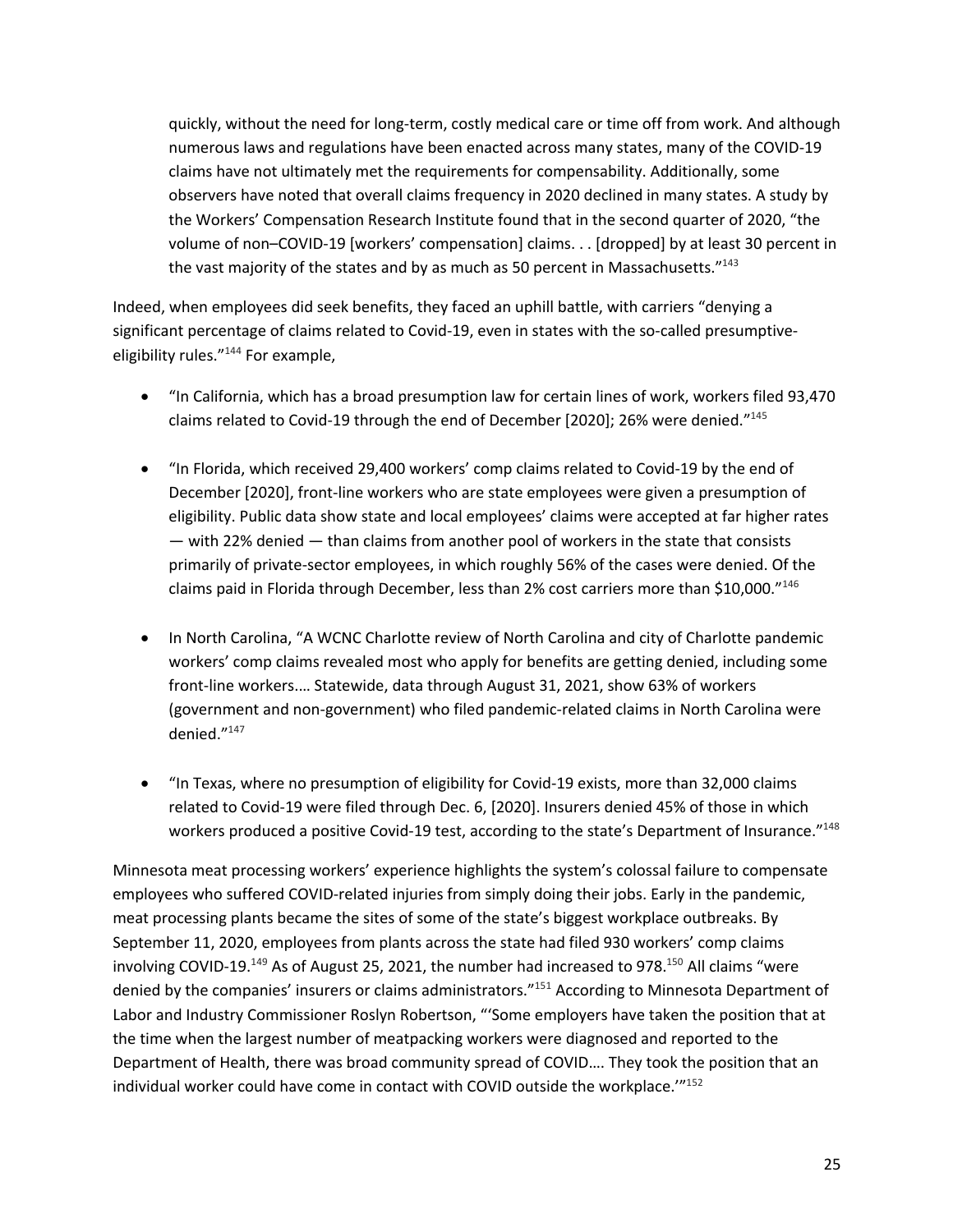Such denials also demonstrate the disparate impact on essential workers who've been excluded from state presumptions that they were infected at work, requiring them to meet a high bar that their workplace was the source of exposure.<sup>153</sup> As *MinnPost* explained,<sup>154</sup>

If you think you were infected with COVID-19 in a Minnesota workplace, you were better off being a nurse than a meatpacker.

Because of an emergency law adopted at the beginning of the pandemic, certain workers had an easier path to winning claims under Minnesota's workers' compensation law than others. That law said that certain workers who became infected were presumed to have been exposed to the virus on the job. Everyone else had to prove that the exposure was at work versus in the community.

A recent report from the state Department of Labor and Industry shows how important that law turned out to be for those who qualified: health care workers, first responders, police officers and corrections staff. …96 percent of infected workers covered by the presumption law had their claims accepted. Workers who had the burden of proving they were exposed to COVID-19 at their place of employment, however, saw their claims denied 72 percent of the time.

According to the National Conference of State Legislatures, as of January 24, 2022,

In total, 28 states and Puerto Rico have taken action to extend workers compensation coverage to include COVID-19 as a work-related illness. Eleven states have enacted legislation creating a presumption of coverage for various types of workers. Utah and Wisconsin limit the coverage to first responders and health care workers. Illinois, New Jersey and Vermont cover all essential workers while California and Wyoming cover all workers. States have also used executive branch authority to implement presumption policies for first responders and health care workers as a part of their COVID-19 emergency responses. However, many of those executive orders have expired following the end of the state of emergency in certain states.<sup>155</sup>

The state where an employee works certainly affects their ability to access workers' compensation for COVID-related harm. For example, in Colorado, which has no presumption of eligibility, "69 percent of the 2,294 workers' compensation claims by meatpackers were denied" from the start of the pandemic to September 2020.<sup>156</sup> Saul Sanchez, a worker at the JBS plant in Greeley, Colorado, was among them. He "died in April due to complications from COVID-19. JBS, however, denied his family's workers' compensation and medical claims saying that it could not be definitively proved that he had contracted the disease while working at their plant, even though that facility had at least 291 cases of workers contracting coronavirus. According to Sanchez's family, he had not traveled anywhere and his contact with people outside of work was limited to his family and a very small group at a church where he worshipped. No one in that limited circle had tested positive for COVID."<sup>157</sup>

Similarly in Massachusetts, "[i]nsurance companies have made hay of the uncertainty"<sup>158</sup> — denying 2,500 COVID-related claims from January 2020 through the end of 2021 — while employers "played a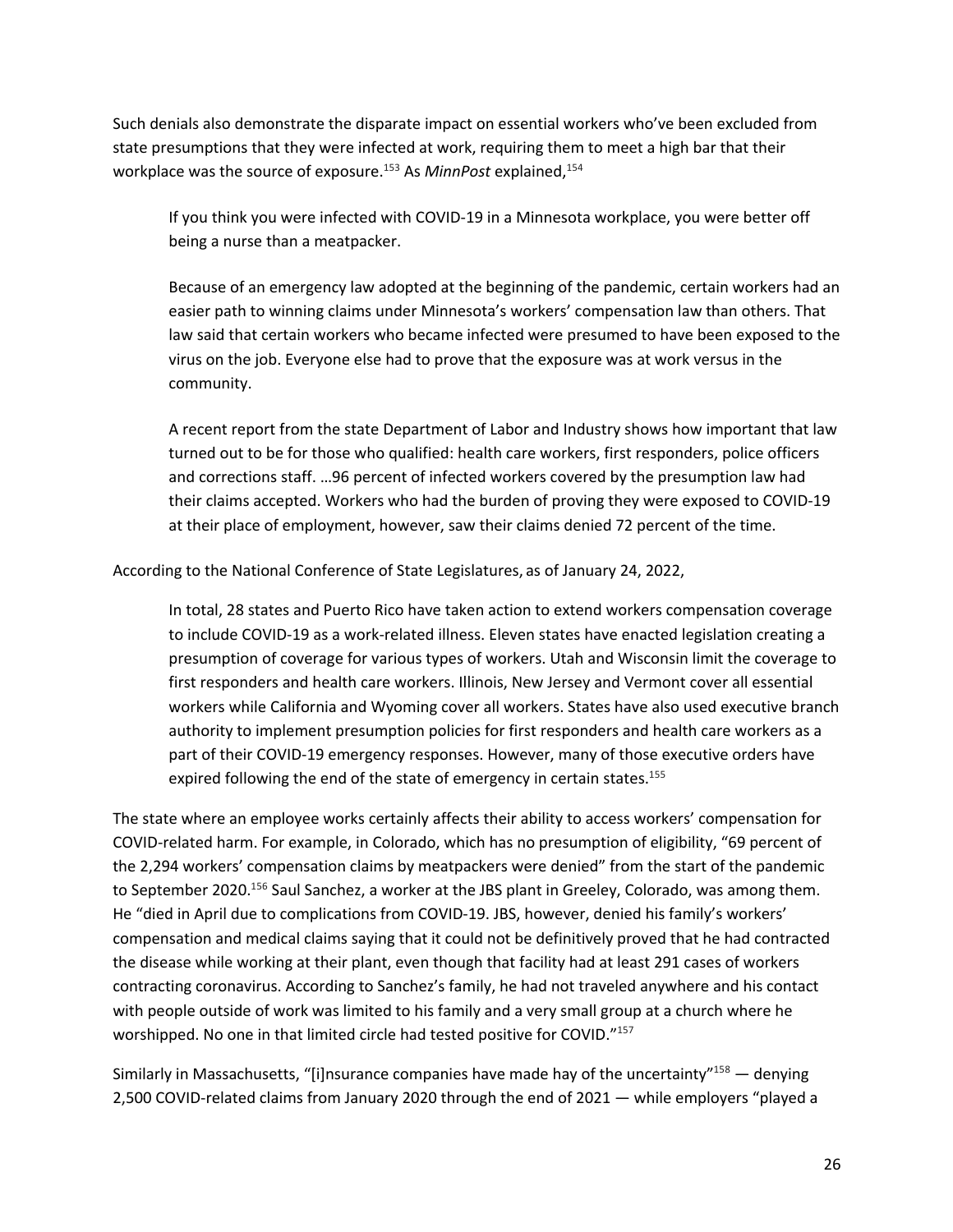role in doubting the very workers they tout as heroes in public, suggesting they caught COVID elsewhere and failing to file claims for them."<sup>159</sup> More specifically, "[t]hirty-eight workers died before their employers filed workers' comp claims for them"<sup>160</sup> and, "[i]n many of those instances, surviving family members then had to fight for payments to which they're entitled under the program."161

Workers' abilities to obtain COVID-related compensation can also hinge on the insurer. Take Oregon, where recent state data show that "an employee's chance of receiving workers' compensation benefits for a COVID-19 claim depends heavily on the insurer their company has. Oregon employers choose their own insurers. Many employers use the state-chartered not-for-profit SAIF Corp., but others pay for private insurance or are self-insured. The state insurance fund has accepted about 87% of the 3,986 claims related to COVID-19 that it reported to the state as of Feb. 21. In contrast, private insurance companies and self-insured companies have accepted less than 60% of the 1,531 claims they've reported."162

The situation is even worse for workers who repair and build ships or work on harbor construction. They are subject to a federal law, the 1927 Longshore and Harbor Workers Compensation Act, which makes it extremely difficult for sick workers to receive workers' compensation. The AFL-CIO reports that the Department of Labor "accepted only 7 percent of the COVID-19-related claims from longshoremen and other harbor workers between April 2020 and October 2021."163

Those whose claims are rejected not only struggle to cover medical, funeral and other costs but also face the added burden of a complicated and lengthy process if they choose to challenge the denial. Take the family of Daniel Avila Loma, 65, who died of COVID-19 in late April 2020 after working at JBS's Greeley, Colorado plant for 30 years. "When he got sick in March, he was working in the knifesharpening shop, where workers dropped off their knives each day as their shifts ended. COVID-19 ran rampant at the JBS plant, which ultimately had almost 300 cases and six deaths. Loma, who had five children, 16 grandchildren and a great-grandson, was on a ventilator and had several strokes before he died. His wife and one of his adult sons, both disabled, lived with him"<sup>164</sup>; he "was the provider for the household."<sup>165</sup> In June 2020, JBS' workers' comp administrator denied the claim.<sup>166</sup> A hearing was scheduled for Spring 2021, a year after Loma's death.<sup>167</sup>

Massachusetts offers another disturbing example. According to *WBUR*, in more than 200 cases in the state, "workers or their families had to find lawyers and battle claim denials for months."168 Susan Crowell was one of them. As the station reported,

For Susan Crowell, an occupational therapist, walking into patient rooms that day was part of the job. But the risks were enormous. It was March of 2020, and everyone knew the mysterious COVID-19 illness was spreading fast. One patient had a fever. Another had a bad cough.

Crowell could not locate a mask that Friday at the Needham skilled nursing facility where she worked, records recounting the events show. A supervisor told her she didn't need one, she said. With trepidation, Crowell went in to care for her patients. ….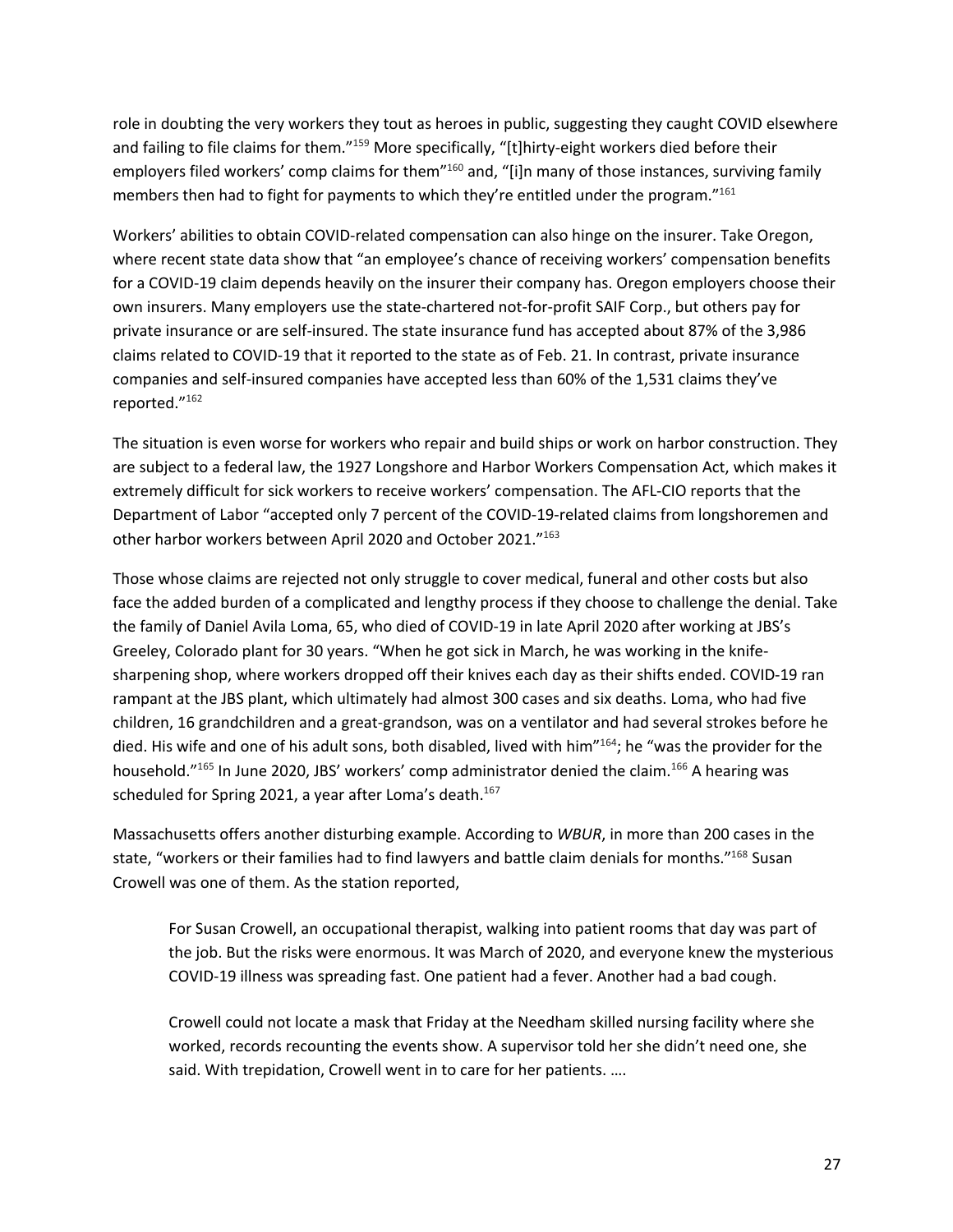Crowell grew very sick with COVID. She had extreme difficulty breathing. Suddenly, this fit 56 year-old could barely climb stairs or carry groceries. One day, she remembers, she couldn't walk across a parking lot to her car. She wound up in the emergency room.

Her employer finally did file a workers' comp claim with its insurer, Travelers Insurance. But the company denied the claim. And the reason was a gut punch: "Nature of employment is such that hazard of contracting the disease is not inherent in employment"…. The form went on to say that her specific job "does not make the chances of contracting the disease materially greater than the chances of contracting disease as a member of the general population."….

After an 11-month ordeal, involving back-and-forths with the insurer, doctors, the state and massive amounts of paperwork, Crowell ultimately won a \$126,000 settlement, after lawyer's fees, from Select Rehabilitation, records show. It was enough to pay her medical bills and health insurance costs and cover part of her lost wages, she said.

But she has lost a great deal more. She still suffers from long COVID symptoms, including neurological and balance issues, as well as headaches and fatigue.

"I lost my health. I lost my job," Crowell said. "I lost my benefits, lost my income. I lost my potential income. …I think it's important that people know that their health care heroes really got the shaft."169

To date, there remains no evidence that COVID claims are straining the workers' compensation industry whatsoever. But one thing is clear: For years to come, workers who suffer from job-related long-haul COVID and families who are blocked from death benefits will pay a high price for being denied coverage.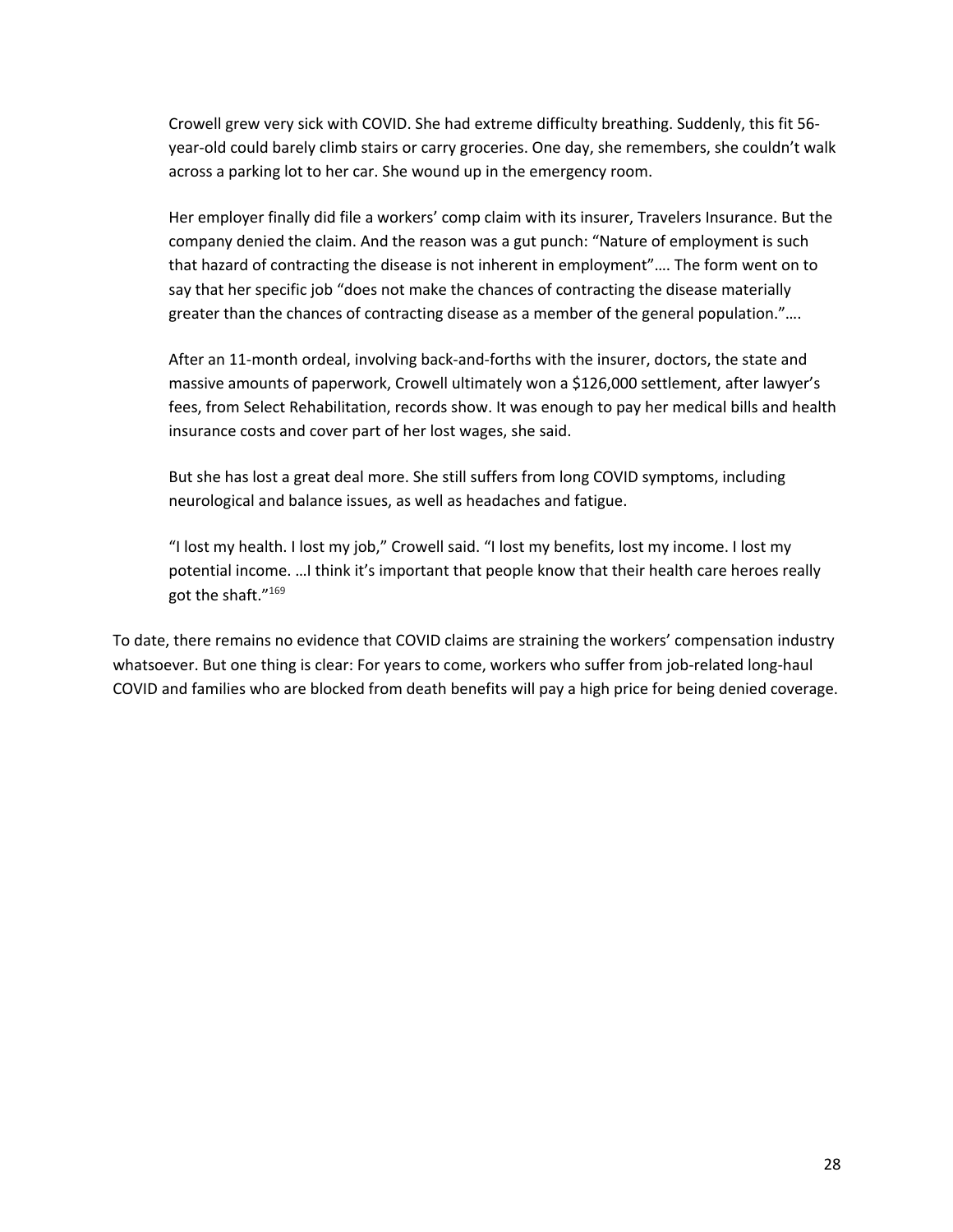## **NOTES**

<sup>1</sup> James Hill and Catherine Thorbecke, "Walmart hit with wrongful death lawsuit after employee dies of COVID-19 complications," *ABC News*, April 8, 2020, https://abcnews.go.com/Business/walmart-hit-wrongful-death-lawsuitemployee-dies-covid/story?id=70040675

<sup>2</sup> Lisa Klein, "Family of Walmart Employee Who Died From Covid-19 Files Wrongful-Death Suit," *Courthouse News Service*, April 6, 2020, https://www.courthousenews.com/family-of-walmart-employee-who-died-from-covid-19 files-wrongful-death-suit/

<sup>3</sup> Alastair Gee*,* "'Baby, I Can't Breathe': America's First ER Doctor To Die In The Heat Of COVID-19 Battle," *Guardian*, April 9, 2020, https://khn.org/news/baby-i-cant-breathe-americas-first-er-doctor-to-die-in-heat-of-covid-19 battle/

<sup>4</sup> Ivan Pereira, "Family of meat factory worker sues owners over coronavirus death," *ABC News*, May 8, 2020, https://abcnews.go.com/US/family-meat-factory-worker-sues-owners-coronavirus-death/story?id=70573876

<sup>5</sup> Bob Fernandez, "Hazleton meat-packaging plant closes with 130 workers testing positive for COVID-19. Union leader at Souderton plant died last Friday." *Philadelphia Inquirer*, April 9, 2020, https://www.inquirer.com/business/meat-plants-pennsylvania-cargill-jbs-souderton-covid-20200409.html

<sup>6</sup> Ivan Pereira, "Family of meat factory worker sues owners over coronavirus death," *ABC News*, May 8, 2020, https://abcnews.go.com/US/family-meat-factory-worker-sues-owners-coronavirus-death/story?id=70573876

<sup>7</sup> "Lost on the Front Line," *Guardian/Kaiser Health News*, August 10, 2020, https://khn.org/news/lost-on-thefrontline-health-care-worker-death-toll-covid19-coronavirus/

<sup>8</sup> Tom Hals and Tom Polansek, "Meatpackers deny workers benefits for COVID-19 deaths, illnesses," *Reuters*, September 29, 2020, https://www.reuters.com/article/health-coronavirus-jbs-colorado/meatpackers-denyworkers-benefits-for-covid-19-deaths-illnesses-idUSKBN26K334

<sup>9</sup> Shelby Vittek, "Remembering the Food Workers We've Lost to COVID-19 Part 3," *Modern Farmer*, May 7, 2021, https://modernfarmer.com/2021/05/remembering-the-food-workers-weve-lost-to-covid-19-part-3/

<sup>10</sup> Eric Boodman, "In the Covid-19 death of a hospital food worker, a microcosm of the pandemic," *Stat*, June 30, 2020, https://www.statnews.com/2020/06/30/covid19-death-of-hospital-food-worker-a-microcosm-of-pandemic/

<sup>11</sup> Sarah Doiron, "Nursing home receptionist, former teaching assistant dies after contracting COVID-19," *WPRI*, May 1, 2020, https://www.wpri.com/health/coronavirus/nursing-home-receptionist-former-teaching-assistantdies-after-contracting-covid-19/

<sup>12</sup> Leticia Miranda, "Grocery workers died feeding the nation. Now, their families are left to pick up the pieces." *NBC News*, April 13, 2021, https://www.nbcnews.com/business/business-news/grocery-workers-died-feedingnation-now-their-families-are-left-n1263693

<sup>13</sup> Tyler Jett, "They could have done more': Daughter of Marshalltown meatpacking plant worker blames JBS for his COVID-19 death," *Des Moines Register*, May 20, 2020,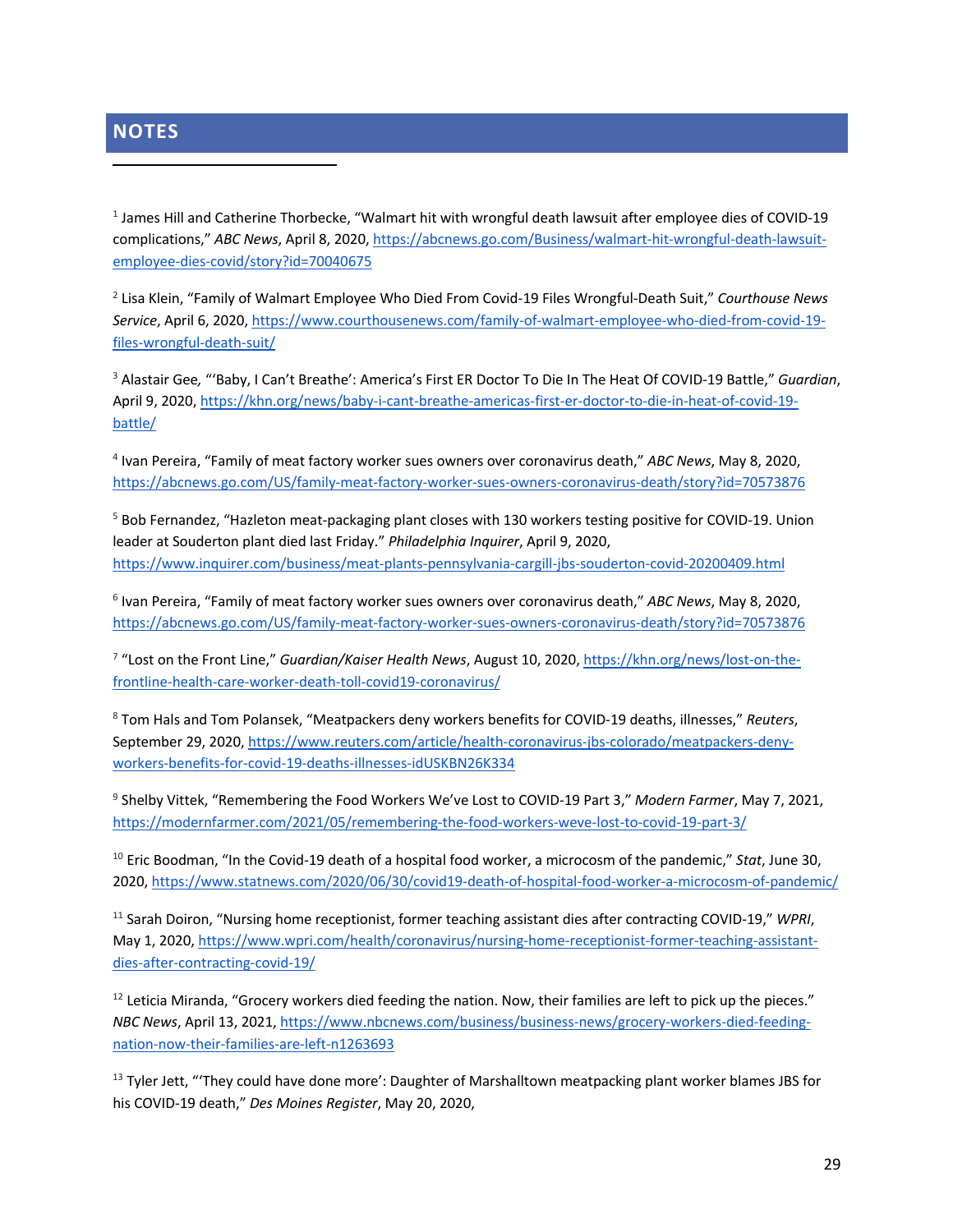https://www.desmoinesregister.com/story/news/2020/05/20/coronavirus-in-iowa-daughter-meat-packingworker-jbs-his-covid-19-death/5223658002/

<sup>14</sup> Jamie Goldberg, "Workers' compensation covers on-the-job COVID illness or death, but denials are common," *Oregonian*, March 6, 2022, https://www.oregonlive.com/business/2022/03/workers-compensation-covers-on-thejob-covid-illness-or-death-but-denials-are-common.html

<sup>15</sup> Jacqueline DeRobertis, "Baton Rouge woman worked nonstop as essential employee until death from coronavirus," *Advocate*, July 24, 2020,

https://www.theadvocate.com/baton\_rouge/news/coronavirus/article\_dbeaee60-cc86-11ea-a2c7-7f3a84e66c79.html

<sup>16</sup> AFL-CIO, *Death on the Job: The Toll of Neglect, 2021*, May 4, 2021, https://aflcio.org/reports/death-job-tollneglect-2021

 $17$  White House, "Coronavirus Guidelines for America," March 16, 2020, https://trumpwhitehouse.archives.gov/briefings-statements/coronavirus-guidelines-america/

<sup>18</sup> U.S. Department of Homeland Security, "Memorandum on Identification of Essential Critical Infrastructure Workers During COVID-19 Response," March 19, 2020, https://www.cisa.gov/sites/default/files/publications/CISA-Guidance-on-Essential-Critical-Infrastructure-Workers-1-20-508c.pdf

<sup>19</sup> *See* Rebecca Wolfe, Kristen Harknett and Daniel Schneider, *Inequalities At Work And The Toll Of COVID-19*, *Health Affairs*, June 4, 2021, https://www.healthaffairs.org/do/10.1377/hpb20210428.863621/full/

<sup>20</sup> AFL-CIO, *Death on the Job: The Toll of Neglect, 2021*, May 4, 2021, https://aflcio.org/reports/death-job-tollneglect-2021

 $21$  Ibid.

<sup>22</sup> *See* Rebecca Wolfe, Kristen Harknett and Daniel Schneider, *Inequalities At Work And The Toll Of COVID-19*, *Health Affairs*, June 4, 2021, https://www.healthaffairs.org/do/10.1377/hpb20210428.863621/full/

<sup>23</sup> Center for Progressive Reform, *Protecting Workers in a Pandemic: What the Federal Government Should Be Doing* (June 2020), https://cpr-assets.s3.amazonaws.com/documents/Protecting-Workers-in-a-Pandemic-FINAL-0620.pdf

<sup>24</sup> Emily Kopp, "As workers face virus risks, employers seek liability limits," *Roll Call*, April 17, 2020, https://rollcall.com/2020/04/17/as-workers-face-virus-risks-employers-seek-liability-limits/

<sup>25</sup> Michael Corkery and Sapna Maheshwari, "Retailers Under Growing Pressure to Let Workers Wear Masks," *New York Times*, April 1, 2021, https://www.nytimes.com/2020/04/01/business/coronavirus-retail-workers-masks.html

<sup>26</sup> Julia Reinstein and Albert Samaha, "They Still Have Jobs At Grocery Stores And Pharmacies. Does That Mean They'll Catch The Coronavirus?" *BuzzFeed News*, March 18, 2020, https://www.buzzfeednews.com/article/juliareinstein/coronavirus-grocery-supermarket-pharmacy-workers

<sup>27</sup> United Food and Commercial Workers, "UFCW Calls on CDC to Issue Mandatory Guidance for Frontline Workers During Coronavirus Outbreak," April 8, 2020, https://www.ufcw.org/press-releases/cdcguidance/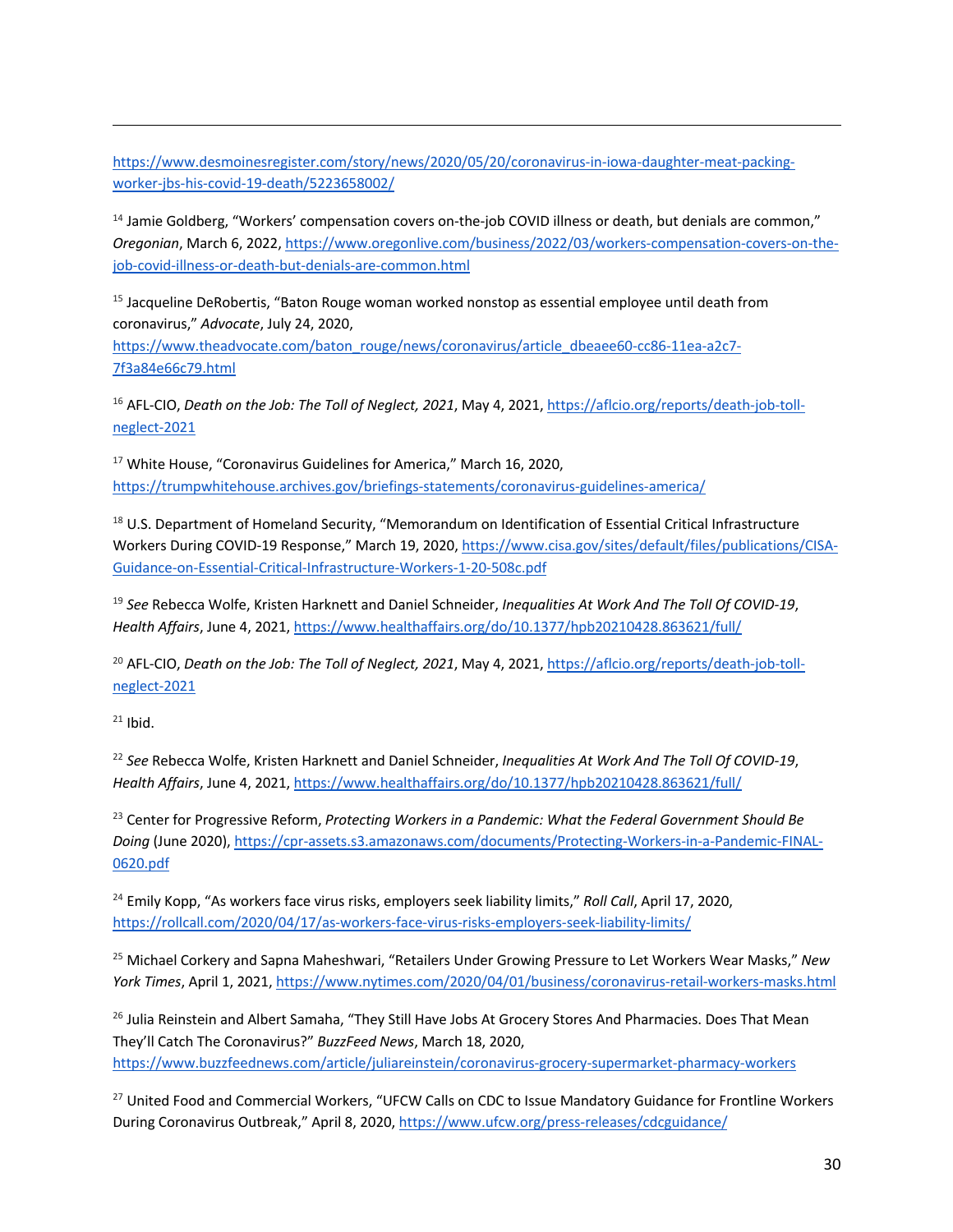<sup>28</sup> University of Illinois Chicago School of Public Health, "COVID-19 Risks to Warehouse Workers," February 2, 2021, https://publichealth.uic.edu/news-stories/covid-19-risks-to-warehouse-workers/

<sup>29</sup> Center for Progressive Reform, *Protecting Workers in a Pandemic: What the Federal Government Should Be Doing* (June 2020), https://cpr-assets.s3.amazonaws.com/documents/Protecting-Workers-in-a-Pandemic-FINAL-0620.pdf

<sup>30</sup> Rachel Abrams and Jessica Silver-Greenberg, "'Terrified' Package Delivery Employees Are Going to Work Sick," *New York Times*, March 21, 2020, https://www.nytimes.com/2020/03/21/business/coronavirus-ups-fedex-xpoworkers.html

<sup>31</sup> Annie Palmer, "Amazon says more than 19,000 workers got Covid-19," *CNBC*, Oct 1 2020, https://www.cnbc.com/2020/10/01/amazon-says-more-than-19000-workers-got-covid-19.html; Massachusetts Attorney General Maura Healey et. al, Letter to Amazon Whole Foods – Worker Protections, May 11, 2020, https://www.mass.gov/doc/letter-to-amazon-whole-foods-worker-protections/download

<sup>32</sup> Jane Spencer and Christina Jewett, "12 Months of Trauma: More Than 3,600 US Health Workers Died in Covid's First Year," *Guardian*, *Kaiser Health News*, April 8, 2021, https://khn.org/news/article/us-health-workers-deathscovid-lost-on-the-frontline/

<sup>33</sup> Center for Progressive Reform, *Protecting Workers in a Pandemic: What the Federal Government Should Be Doing* (June 2020), https://cpr-assets.s3.amazonaws.com/documents/Protecting-Workers-in-a-Pandemic-FINAL-0620.pdf

 $34$  Ibid.

<sup>35</sup> Suzy Khimm, "The forgotten front line: Nursing home workers say they face retaliation for reporting COVID-19 risks," *NBC News*, May 19, 2020, https://www.nbcnews.com/news/us-news/forgotten-front-line-nursing-homeworkers-say-they-face-retaliation-n1209606

<sup>36</sup> AFL-CIO, *Death on the Job: The Toll of Neglect, 2021*, May 4, 2021, https://aflcio.org/reports/death-job-tollneglect-2021

<sup>37</sup> Michael Corkery and David Yaffe-Bellany, "As Meat Plants Stayed Open to Feed Americans, Exports to China Surged," *New York Times*, July 4, 2021, https://www.nytimes.com/2020/06/16/business/meat-industry-chinapork.html

<sup>38</sup> "Delegating Authority Under the Defense Production Act With Respect to Food Supply Chain Resources During the National Emergency Caused by the Outbreak of COVID–19," 85 FR 26313, April 28, 2020, https://www.govinfo.gov/content/pkg/FR-2020-05-01/pdf/2020-09536.pdf

<sup>39</sup> Michael Grabell and Bernice Yeung, "Emails Show the Meatpacking Industry Drafted an Executive Order to Keep Plants Open," *ProPublica*, September 14, 2020, https://www.propublica.org/article/emails-show-the-meatpackingindustry-drafted-an-executive-order-to-keep-plants-open

 $40$  Ruqaiijah Yearby, "Meatpacking plants have been deadly COVID-19 hot spots – but policies that encourage workers to show up sick are legal," *The Conversation*, February 26, 2021, https://theconversation.com/meatpacking-plants-have-been-deadly-covid-19-hot-spots-but-policies-thatencourage-workers-to-show-up-sick-are-legal-152572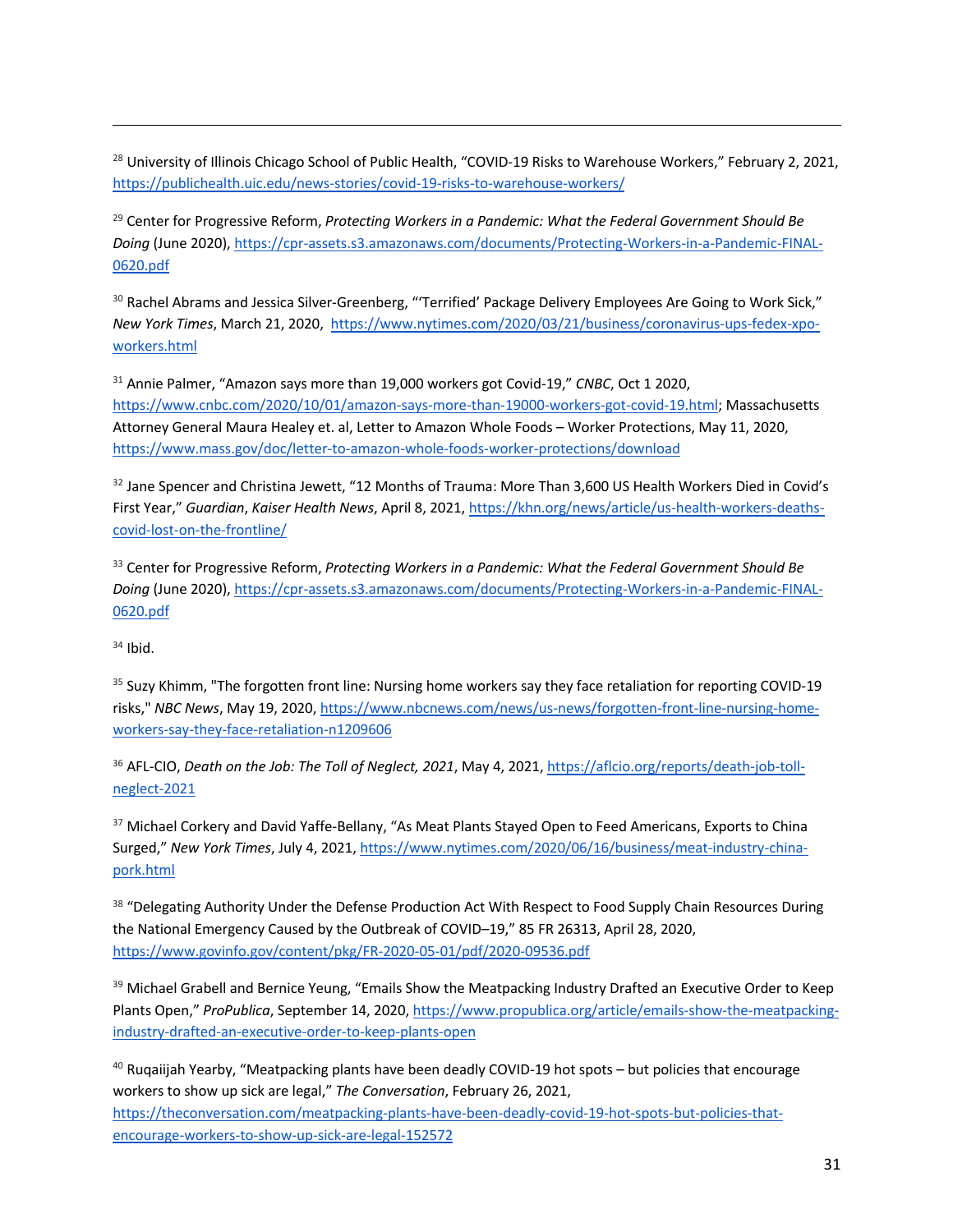<sup>41</sup> U.S. House Select Subcommittee on the Coronavirus Crisis, *Coronavirus Infections and Deaths Among Meatpacking Workers at Top Five Companies Were Nearly Three Times Higher than Previous Estimates*, October 27, 2021,

https://coronavirus.house.gov/sites/democrats.coronavirus.house.gov/files/2021.10.27%20Meatpacking%20Repo rt.Final\_.pdf

 $42$  Ibid.

 $43$  Ibid.

<sup>44</sup> Ibid. [emphasis in original]

<sup>45</sup> AFL-CIO, *Death on the Job: The Toll of Neglect, 2021*, May 4, 2021, https://aflcio.org/reports/death-job-tollneglect-2021

<sup>46</sup> Annie Palmer, "Amazon rolled back Covid safety protocols in warehouses, says New York attorney general," *CNBC*, November 30, 2021, https://www.cnbc.com/2021/11/30/new-york-ag-amazon-dropped-covid-safetyprotocols-in-warehouses.html; Dara Kerr and Maddy Varner, "Amazon Is Rolling Back COVID Protocols in Its Warehouses. Workers Say It's Premature," *The Markup*, December 21, 2021, https://themarkup.org/working-foran-algorithm/2021/12/21/amazon-is-rolling-back-covid-protocols-in-its-warehouses-workers-say-its-premature

<sup>47</sup> Annie Palmer, "Amazon rolled back Covid safety protocols in warehouses, says New York attorney general," *CNBC*, November 30, 2021, https://www.cnbc.com/2021/11/30/new-york-ag-amazon-dropped-covid-safetyprotocols-in-warehouses.html

48 Dara Kerr and Maddy Varner, "Amazon Is Rolling Back COVID Protocols in Its Warehouses. Workers Say It's Premature," *The Markup*, December 21, 2021, https://themarkup.org/working-for-analgorithm/2021/12/21/amazon-is-rolling-back-covid-protocols-in-its-warehouses-workers-say-its-premature

49 Maddy Varner and Dara Kerr, "Data Provided by Amazon Workers Offers Rare Glimpse into COVID Cases in California Warehouses," *The Markup*, February 10, 2022, https://themarkup.org/working-for-analgorithm/2022/02/10/data-provided-by-amazon-workers-offers-rare-glimpse-into-covid-cases-in-californiawarehouses

 $50$  Ibid.

<sup>51</sup> Albert Samaha, "They Fed America During Lockdown. Nearly Two Years Later, Many Grocery Workers Can't Make Ends Meet." *BuzzFeed News*, January 11, 2022, https://www.buzzfeednews.com/article/albertsamaha/kroger-essential-workers-two-years-pandemic

<sup>52</sup> Tom Polansek, "U.S. meat plants relaxed COVID-19 safety protocols after outbreaks: unions," *Reuters*, December 21, 2021, https://www.reuters.com/markets/commodities/us-meat-plants-relaxed-some-covid-19-safetyprotocols-after-outbreaks-unions-2021-12-21/

<sup>53</sup> Occupational Safety and Health Act of 1970, Public Law 91-596, https://www.osha.gov/lawsregs/oshact/completeoshact

<sup>54</sup> Occupational Safety and Health Administration, "About OSHA," https://www.osha.gov/aboutosha (viewed March 4, 2022).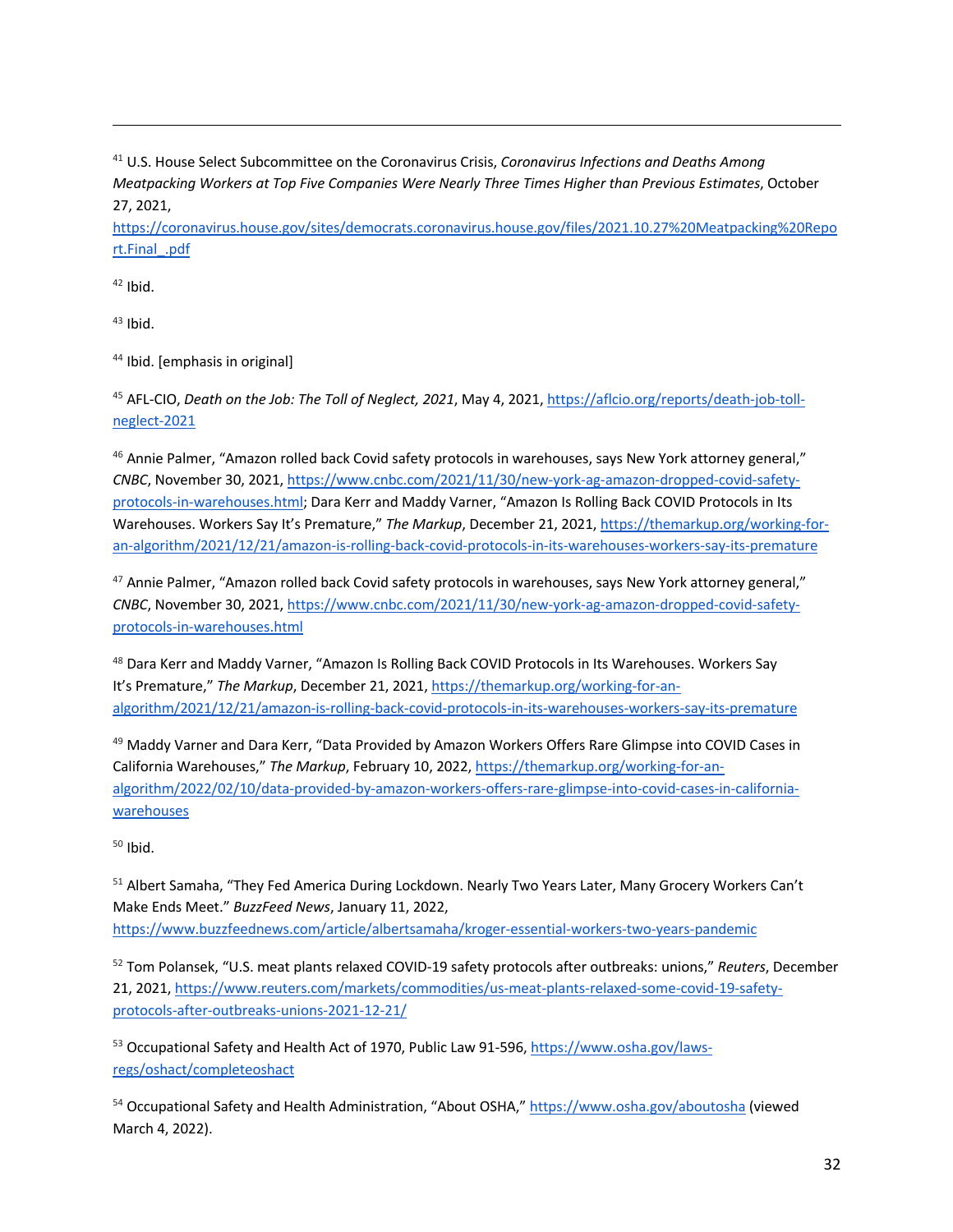$55$  Ibid.

<sup>56</sup> Department of Labor Office of Inspector General, *COVID-19: Increased Worksite Complaints and Reduced OSHA Inspections Leave U.S. Workers' Safety at Increased Risk*, February 25, 2021, https://www.oig.dol.gov/public/reports/oa/2021/19-21-003-10-105.pdf

<sup>57</sup> Occupational Safety and Health Administration, "OSHA Worker Rights and Protections," https://www.osha.gov/workers (viewed March 4, 2022).

<sup>58</sup> Bruce Rolfsen, "OSHA Inspections Ticking Up Again as Covid-19 Restrictions Ease," *Bloomberg Law*, July 23, 2021, https://news.bloomberglaw.com/safety/osha-inspections-ticking-up-again-as-covid-19-restrictions-ease

<sup>59</sup> Alexandra Berzon, Shalini Ramachandran and Coulter Jones, "OSHA's Job Is Workplace Safety. In the Covid-19 Pandemic, It Often Struggled." *Wall Street Journal*, March 4, 2021, https://www.wsj.com/articles/oshas-job-isworkplace-safety-in-the-covid-19-pandemic-it-often-struggled-11614875112

<sup>60</sup> Occupational Safety and Health Act of 1970, Public Law 91-596, https://www.osha.gov/lawsregs/oshact/completeoshact

<sup>61</sup> U.S. Government Accountability Office, *COVID-19 Additional Actions Needed to Improve Accountability and Program Effectiveness of Federal Response* (October 2021), https://www.gao.gov/assets/gao-22-105051.pdf

<sup>62</sup> *See*, *e.g.*, Congressional Research Service, *Occupational Safety and Health Administration (OSHA): COVID-19 Emergency Temporary Standards (ETS) on Health Care Employment and Vaccinations and Testing for Large Employers*, January 26, 2022, https://sgp.fas.org/crs/misc/R46288.pdf; Katie Johnston, "In tally of 2020 worker fatalities, a gaping hole: COVID deaths," *Boston Globe*, April 28, 2021,

https://www.bostonglobe.com/2021/04/28/nation/tally-2020-worker-fatalities-gaping-hole-covid-deaths/; U.S. Department of Labor Office of Inspector General, *COVID-19: Increased Worksite Complaints and Reduced OSHA Inspections Leave U.S. Workers' Safety at Increased Risk*, February 25, 2021,

https://www.oig.dol.gov/public/reports/oa/2021/19-21-003-10-105.pdf; Joe Fassler, "Clyburn: Why have OSHA, meatpackers failed to protect workers from Covid-19?" *The Counter*, February 1, 2021,

https://thecounter.org/clyburn-osha-smithfield-tyson-jbs-covid-19-meatpacking-safety/; Lisa Held, "OSHA Faulted for Not Doing More to Protect Workers from COVID-19," *Civil Eats*, June 16, 2020,

https://civileats.com/2020/06/16/osha-faulted-for-not-doing-more-to-protect-workers-from-covid-19/; AFL-CIO, "AFL-CIO Sues OSHA for Emergency Temporary Standard to Protect Workers," May 18, 2020, https://aflcio.org/press/releases/afl-cio-sues-osha-emergency-temporary-standard-protect-workers

<sup>63</sup> U.S. Government Accountability Office, *COVID-19: Additional Actions Needed to Improve Accountability and Program Effectiveness of Federal Response*, October 27, 2021, https://files.gao.gov/reports/GAO-22- 105051/index.html

<sup>64</sup> U.S. Department of Labor Office of Inspector General, *COVID-19: Increased Worksite Complaints and Reduced OSHA Inspections Leave U.S. Workers' Safety at Increased Risk*, February 25, 2021, https://www.oig.dol.gov/public/reports/oa/2021/19-21-003-10-105.pdf

<sup>65</sup> Congressional Research Service, *Occupational Safety and Health Administration (OSHA): COVID-19 Emergency Temporary Standards (ETS) on Health Care Employment and Vaccinations and Testing for Large Employers*, January 26, 2022, https://sgp.fas.org/crs/misc/R46288.pdf; Deborah Berkowitz, "Which States and Cities Have Adopted Comprehensive COVID-19 Worker Protections?" *National Employment Law Project Blog*, June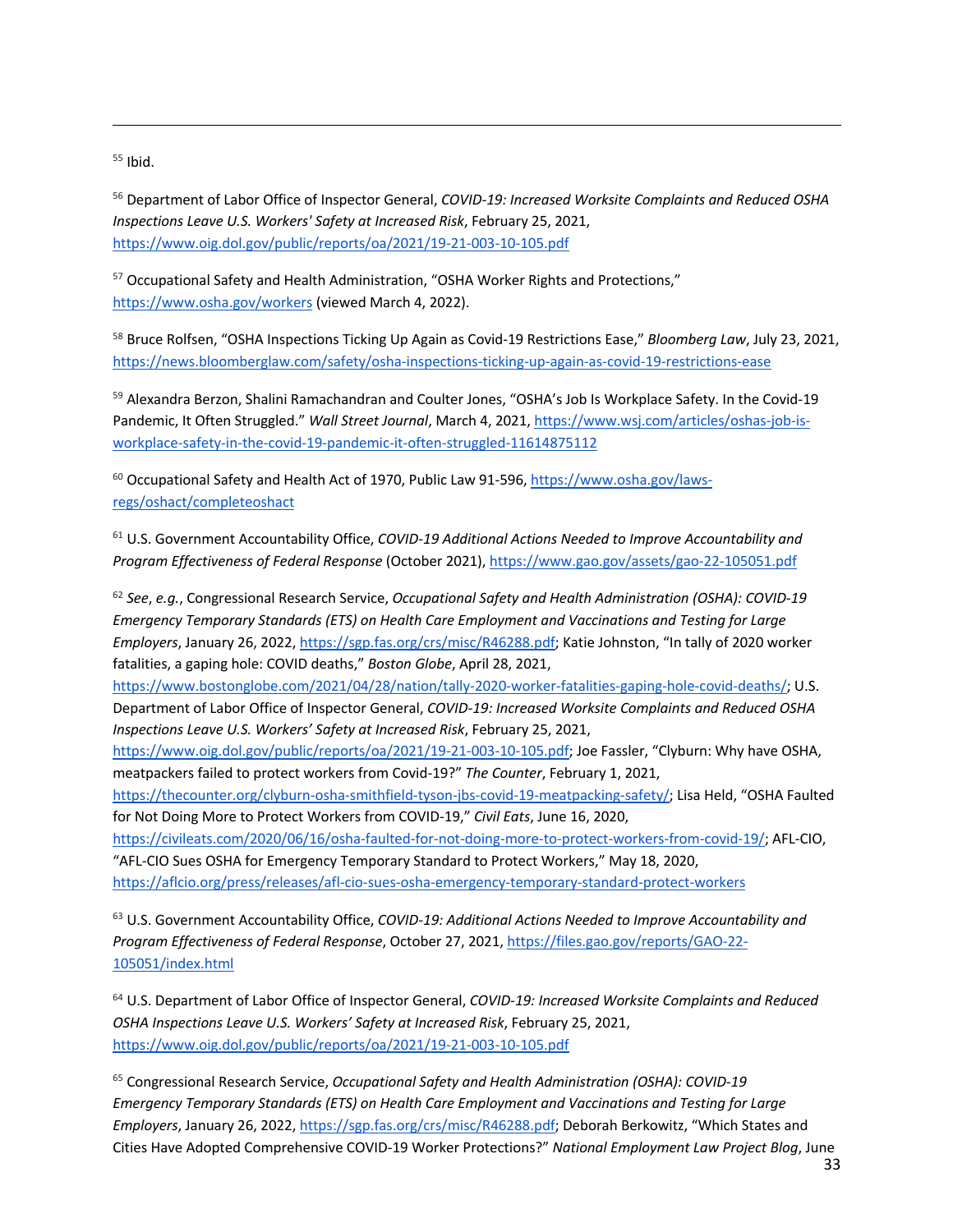9, 2021, https://www.nelp.org/blog/which-states-cities-have-adopted-comprehensive-covid-19-workerprotections/; U.S. Department of Labor Office of Inspector General, *COVID-19: Increased Worksite Complaints and Reduced OSHA Inspections Leave U.S. Workers' Safety at Increased Risk*, February 25, 2021, https://www.oig.dol.gov/public/reports/oa/2021/19-21-003-10-105.pdf

<sup>66</sup> Congressional Research Service, *Occupational Safety and Health Administration (OSHA): COVID-19 Emergency Temporary Standards (ETS) on Health Care Employment and Vaccinations and Testing for Large Employers*, January 26, 2022, https://sgp.fas.org/crs/misc/R46288.pdf

<sup>67</sup> U.S. Occupational Health and Safety Administration, "Enforcement Guidance for Recording Cases of Coronavirus Disease 2019 (COVID-19)," April 10, 2020, https://www.osha.gov/memos/2020-04-10/enforcement-guidancerecording-cases-coronavirus-disease-2019-covid-19

<sup>68</sup> Nancy M. Modesitt, "OSHA's Comprehensive Failure to Protect Workers During the COVID-19 Pandemic," 126 *Dickinson L. Rev.* 193 (Fall 2021), https://ideas.dickinsonlaw.psu.edu/cgi/viewcontent.cgi?article=1130&context=dlr (emphasis in original).

<sup>69</sup> "OSHA relaxes enforcement of recordkeeping requirements for COVID-19 cases," *Safety + Health*, April 14, 2020, https://www.safetyandhealthmagazine.com/articles/19686-osha-relaxes-enforcement-of-recordkeepingrequirements-for-covid-19-cases

<sup>70</sup> Noam Scheiber, "Protecting Workers From Coronavirus: OSHA Leaves It to Employers," *New York Times*, April 22, 2020, https://www.nytimes.com/2020/04/22/business/economy/coronavirus-osha-workers.html

<sup>71</sup> U.S. Occupational Health and Safety Administration, "Revised Enforcement Guidance for Recording Cases of Coronavirus Disease 2019 (COVID-19)," May 19, 2020, https://www.osha.gov/lawsregs/standardinterpretations/2020-05-19

<sup>72</sup> National Employment Law Project, *Worker Safety in Crisis: The Cost of a Weakened OSHA* (April 2020), https://s27147.pcdn.co/wp-content/uploads/Worker-Safety-Crisis-Cost-Weakened-OSHA.pdf

<sup>73</sup> Suzy Khimm, "Number of OSHA workplace safety inspectors declines under Trump," *NBC News*, January 8, 2018, https://www.nbcnews.com/politics/white-house/exclusive-number-osha-workplace-safety-inspectors-declinesunder-trump-n834806

<sup>74</sup> National Employment Law Project, *Worker Safety in Crisis: The Cost of a Weakened OSHA* (April 2020), https://s27147.pcdn.co/wp-content/uploads/Worker-Safety-Crisis-Cost-Weakened-OSHA.pdf

 $75$  Ibid.

 $76$  Ibid.

<sup>77</sup> Noam Scheiber, "Protecting Workers From Coronavirus: OSHA Leaves It to Employers," *New York Times*, April 22, 2020, https://www.nytimes.com/2020/04/22/business/economy/coronavirus-osha-workers.html

<sup>78</sup> Bruce Rolfsen, "Limited OSHA Virus Inspections Spur Push to Regain 'Trust,'" *Bloomberg Law*, March 12, 2021, https://news.bloomberglaw.com/safety/limited-osha-virus-inspections-spur-push-to-reestablish-trust

<sup>79</sup> Alexandra Berzon, Shalini Ramachandran and Coulter Jones, "OSHA's Job Is Workplace Safety. In the Covid-19 Pandemic, It Often Struggled." *Wall Street Journal*, March 4, 2021, https://www.wsj.com/articles/oshas-job-is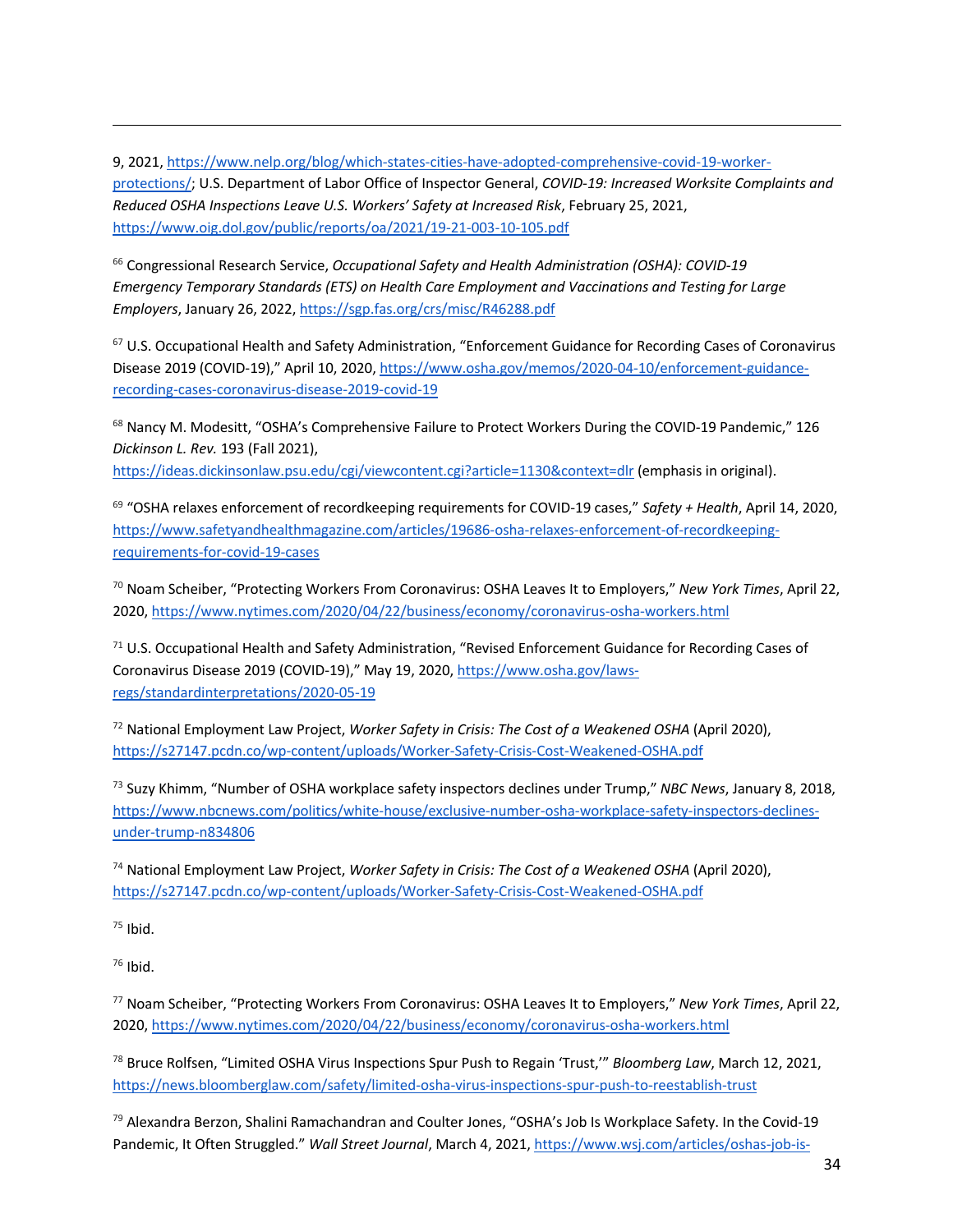workplace-safety-in-the-covid-19-pandemic-it-often-struggled-11614875112. *See also*, Chris Kirkham and Benjamin Lesser, "U.S. regulators ignored workers' COVID-19 safety complaints amid deadly outbreaks," *Reuters*, January 6, 2021, https://www.reuters.com/article/us-health-coronavirus-workplace-safety-s/special-report-u-s-regulatorsignored-workers-covid-19-safety-complaints-amid-deadly-outbreaks-idUSKBN29B1FQ; Alex Gangitano, "COVID-19 workplace complaints surge; unions rip administration," *The Hill*, May 29, 2020, https://thehill.com/business-alobbying/500050-covid-19-workplace-complaints-surge-unions-rip-administration; Peter Whoriskey, Jeff Stein and Nate Jones, "Thousands of OSHA complaints filed against companies for virus workplace safety concerns, records show," *Washington Post*, April 16, 2020, https://www.washingtonpost.com/business/2020/04/16/oshacoronavirus-complaints/

80 Alexandra Berzon, Shalini Ramachandran and Coulter Jones, "OSHA's Job Is Workplace Safety. In the Covid-19 Pandemic, It Often Struggled." *Wall Street Journal*, March 4, 2021, https://www.wsj.com/articles/oshas-job-isworkplace-safety-in-the-covid-19-pandemic-it-often-struggled-11614875112

 $81$  Ibid.

<sup>82</sup> U.S. Department of Labor Office of Inspector General, *COVID-19: Increased Worksite Complaints and Reduced OSHA Inspections Leave U.S. Workers' Safety at Increased Risk*, February 25, 2021, https://www.oig.dol.gov/public/reports/oa/2021/19-21-003-10-105.pdf

<sup>83</sup> U.S. Government Accountability Office, *COVID-19: Additional Actions Needed to Improve Accountability and Program Effectiveness of Federal Response*, October 27, 2021, https://files.gao.gov/reports/GAO-22- 105051/index.html

<sup>84</sup> U.S. Department of Labor Office of Inspector General, *COVID-19: Increased Worksite Complaints and Reduced OSHA Inspections Leave U.S. Workers' Safety at Increased Risk*, February 25, 2021, https://www.oig.dol.gov/public/reports/oa/2021/19-21-003-10-105.pdf

85 Daniel A. Kaplan, "The COVID-19 ETS Is Gone, But Employers Must Still Take and Implement Workplace Protections – or Fail at Their Peril," *National Law Review*, January 24, 2022, https://www.natlawreview.com/article/covid-19-ets-gone-employers-must-still-take-and-implement-workplaceprotections-or. *See also*, U.S. Occupational Safety and Health Administration, "Inspections with COVID-19 related Violations," https://www.osha.gov/enforcement/covid-19-data/inspections-covid-related-citations (viewed March 15, 2022).

86 Letter from U.S. Senators Cory Booker and Elizabeth Warren to OSHA, dated September 22, 2020, https://www.warren.senate.gov/imo/media/doc/Letter%20from%20Senators%20Warren,%20Booker%20to%20O SHA%209-22-20.pdf

87 Nick Roberts and Rosa Amanda Tuirán, "It's a national tragedy": What a devastating Covid-19 outbreak at a California slaughterhouse reveals about the federal government's failed pandemic response," *The Counter*, November 24, 2020, https://thecounter.org/covid-19-outbreak-meatpacking-safety-osha-california/

 $88$  Ibid.

 $89$  Ibid.

<sup>90</sup> Joe Fassler, "Clyburn: Why have OSHA, meatpackers failed to protect workers from Covid-19?" *The Counter*, February 1, 2021, https://thecounter.org/clyburn-osha-smithfield-tyson-jbs-covid-19-meatpacking-safety/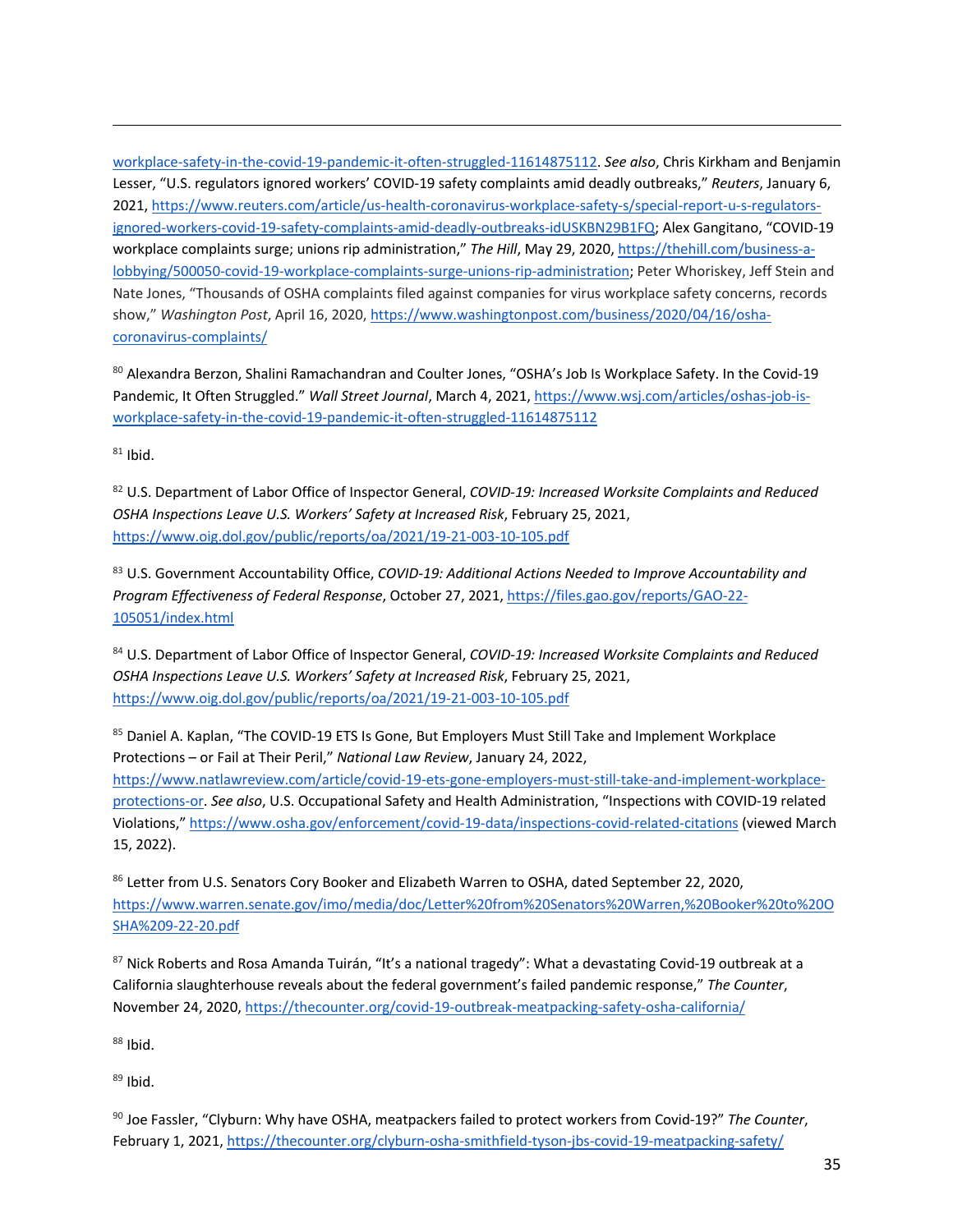91 United Food and Commercial Workers International Union, "America's Largest Meatpacking Union Calls on White House for Real Accountability and Action To Protect Workers on Frontlines of COVID-19 Pandemic," September 27, 2020, https://www.ufcw.org/press-releases/americas-largest-meatpacking-union-calls-on-whitehouse-for-real-accountability-and-action-to-protect-workers-on-frontlines-of-covid-19-pandemic/

<sup>92</sup> Letter from U.S. Senators Cory Booker and Elizabeth Warren to OSHA, dated September 22, 2020, https://www.warren.senate.gov/imo/media/doc/Letter%20from%20Senators%20Warren,%20Booker%20to%20O SHA%209-22-20.pdf

<sup>93</sup> U.S. Government Accountability Office, *COVID-19: Additional Actions Needed to Improve Accountability and Program Effectiveness of Federal Response*, October 27, 2021, https://files.gao.gov/reports/GAO-22- 105051/index.html

<sup>94</sup> AFL-CIO, *Death on the Job: The Toll of Neglect, 2021*, May 4, 2021, https://aflcio.org/reports/death-job-tollneglect-2021

95 Deborah Berkowitz and Shayla Thompson, "OSHA Must Protect COVID Whistleblowers Who File Retaliation Complaints," *National Employment Law Project*, October 8, 2020, https://www.nelp.org/publication/osha-failedprotect-whistleblowers-filed-covid-retaliation-complaints/

<sup>96</sup> U.S. Occupational Health and Safety Administration, "COVID-19 Response Summary: Summary Data for Federal and State Programs - Whistleblower Data," https://www.whistleblowers.gov/covid-19-data (viewed April 11, 2022).

<sup>97</sup> Daniel Wiessner, "NLRB says Amazon should re-hire worker who complained about COVID-19 safety," *Reuters*, March 17, 2022, https://www.reuters.com/legal/government/nlrb-says-amazon-should-re-hire-worker-whocomplained-about-covid-19-safety-2022-03-17/

<sup>98</sup> Andrea Hsu, "In a stunning victory, Amazon workers on Staten Island vote for a union," *NPR*, April 1, 2022, https://www.npr.org/2022/04/01/1089318684/amazon-labor-union-staten-island-election-bessemer-alabamawarehouse-workers; Chris Mills Rodrigo, "Labor complaints hang over Amazon union election," *Roll Call*, March 30, 2022, https://thehill.com/policy/technology/600436-labor-complaints-hang-over-amazon-union-election/

99 Eli Rosenberg, Jeff Stein and Mike Debonis, "Senate stimulus negotiators try to reach deal on whether companies can be sued over virus outbreaks," *Washington Post*, December 8, 2020, https://www.washingtonpost.com/business/2020/12/08/stimulus-negotiations-liability-shield/l; Don Weiner, "ALEC Works to Pass Industry-Backed Covid Liability Shields at the State Level," *PR Watch*, August 10, 2020, https://truthout.org/articles/alec-works-to-pass-industry-backed-covid-liability-shields-at-the-state-level/; Daniel Farber, "Free to Be Negligent?," *Center for Progressive Reform Blog*, May 13, 2020, https://progressivereform.org/cpr-blog/free-be-negligent/

<sup>100</sup> Emily Kopp, "As workers face virus risks, employers seek liability limits," *Roll Call*, April 17, 2020, https://rollcall.com/2020/04/17/as-workers-face-virus-risks-employers-seek-liability-limits/

<sup>101</sup> *See*, *e.g.*, Timothy D. Lytton, "Opinion: Businesses don't need special immunity from coronavirus liability – Mitch McConnell is wrong about a coming 'avalanche' of 'frivolous' lawsuits," *Marketwatch,* May 5, 2020, https://www.marketwatch.com/story/businesses-dont-need-special-immunity-from-coronavirus-liabilitymitch-mcconnell-is-wrong-about-a-coming-avalanche-of-frivilous-lawsuits-2020-05-01?f. *See also*, Testimony of Professor David C. Vladeck Georgetown University Law Center Before the Senate Judiciary Committee, Hearing on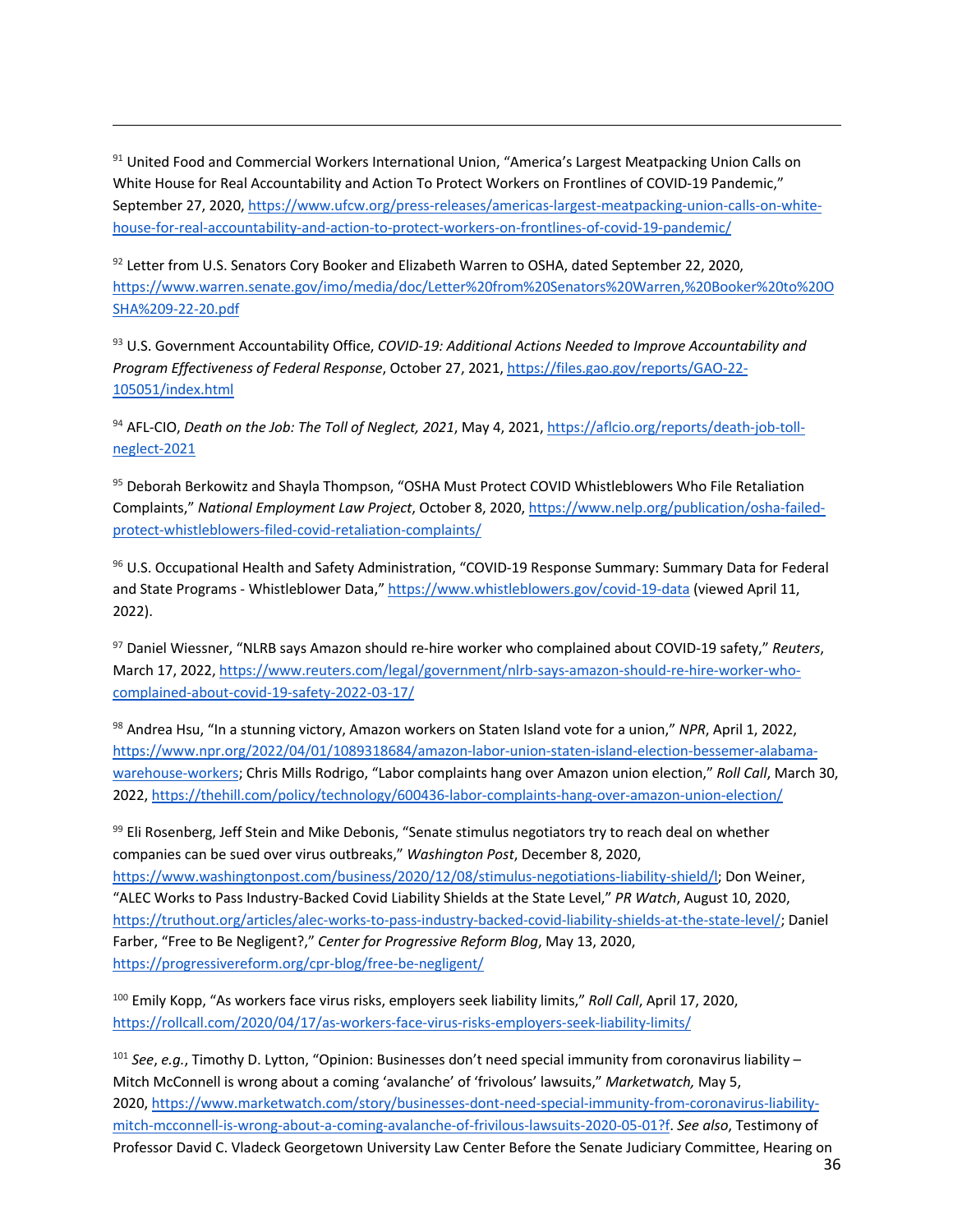"Examining Liability During the COVID-19 Pandemic," May 12, 2020, https://www.judiciary.senate.gov/imo/media/doc/Vladeck%20Testimony.pdf

<sup>102</sup> Emily Kopp, "As workers face virus risks, employers seek liability limits," *Roll Call*, April 17, 2020, https://rollcall.com/2020/04/17/as-workers-face-virus-risks-employers-seek-liability-limits/

<sup>103</sup> *See*, *e.g.*, Diana Ranson, "Why Republicans Dumped Their Demand for Greater Covid-19 Liability Protections for Business," *Inc.*, December 17, 2020, https://www.inc.com/diana-ransom/liability-protections-bipartisan-stimuluscovid-19.html; Eleanor Mueller, "McConnell's warning of lawsuit 'epidemic' undercut by lack of litigation," *Politico*, July 27, 2020, https://www.politico.com/news/2020/07/27/mitch-mcconnell-coronavirus-liability-protection-383414; Manu Raju, Haley Byrd and Ali Zaslav, "McConnell: No recovery bill without lawsuit protections for 'everyone related to the coronavirus,'" *CNN*, July 13, 2020, https://www.cnn.com/2020/07/13/politics/covid-aidcongress-mitch-mcconnell/index.html; Claudia Grisales, "Mitch McConnell Insists On Liability Protections For Businesses During The Pandemic," *NPR*, April 29, 2020, https://www.npr.org/2020/04/29/847983004/mitchmcconnell-insists-on-liability-protections-for-businesses-during-the-pande

<sup>104</sup> *See* AFL-CIO, "Senate Letter Opposing Broad COVID Liability Shield Legislation," December 14, 2020, https://aflcio.org/about/advocacy/legislative-alerts/senate-letter-opposing-broad-covid-liability-shield-legislation

<sup>105</sup> Chris Marr, "Dying Covid Liability Shield Laws Prompt Push for Their Revival," *Bloomberg Law*, January 27, 2022, https://news.bloomberglaw.com/daily-labor-report/dying-covid-liability-shield-laws-prompt-push-for-their-revival. *See also*, Alan G. Brackett and Daniel P. Sullivan, "Employer Liability for 'Take-Home' COVID-19 Infections," *Reuters*, March 18, 2022, https://www.reuters.com/legal/litigation/employer-liability-take-home-covid-19-infections-2022- 03-18/

<sup>106</sup> Of those 4,886 cases, 2.7 percent involved allegations of unsafe workplace, while 21.2 percent involved allegations of retaliation/whistleblower. Per the firm's disclaimer, this is not an exhaustive data set. Fisher & Phillips "Covid-19 Employment Litigation Tracker And Insights," https://www.fisherphillips.com/innovationscenter/covid-19-employment-litigation-tracker-and-insights/index.html (viewed April 11, 2022).

<sup>107</sup> Noam Scheiber and Michael Corkery, "Missouri Pork Plant Workers Say They Can't Cover Mouths to Cough," *New York Times,* April 24, 2020, https://www.nytimes.com/2020/04/24/business/economy/coronavirussmithfield-meat.html

<sup>108</sup> Daniel Wiessner, "U.S. judge dismisses lawsuit over worker safety at Smithfield pork plant," *Reuters*, May 6, 2020, https://www.reuters.com/article/us-health-coronavirus-usa-smithfield/u-s-judge-dismisses-lawsuit-overworker-safety-at-smithfield-pork-plant-idUSKBN22I288

109 Congressional Research Service, "Executive Order on the Food Supply Chain and the Defense Production Act: FAQs," May 1, 2020, https://crsreports.congress.gov/product/pdf/LSB/LSB10456

<sup>110</sup> *See* Liz Crampton and Gabby Orr, "Trump orders meat plants to stay open, but won't mandate safety protections," *Politico*, April 29, 2020, https://www.politico.com/news/2020/04/28/trump-to-order-meat-plants-tostay-open-215555

<sup>111</sup> Michael Corkery, David Yaffe-Bellany, and Derek Kravitz, "As Meatpacking Plants Reopen, Data About Worker Illness Remains Elusive," *New York Times*, May 25, 2020, https://www.nytimes.com/2020/05/25/business/coronavirus-meatpacking-plants-cases.html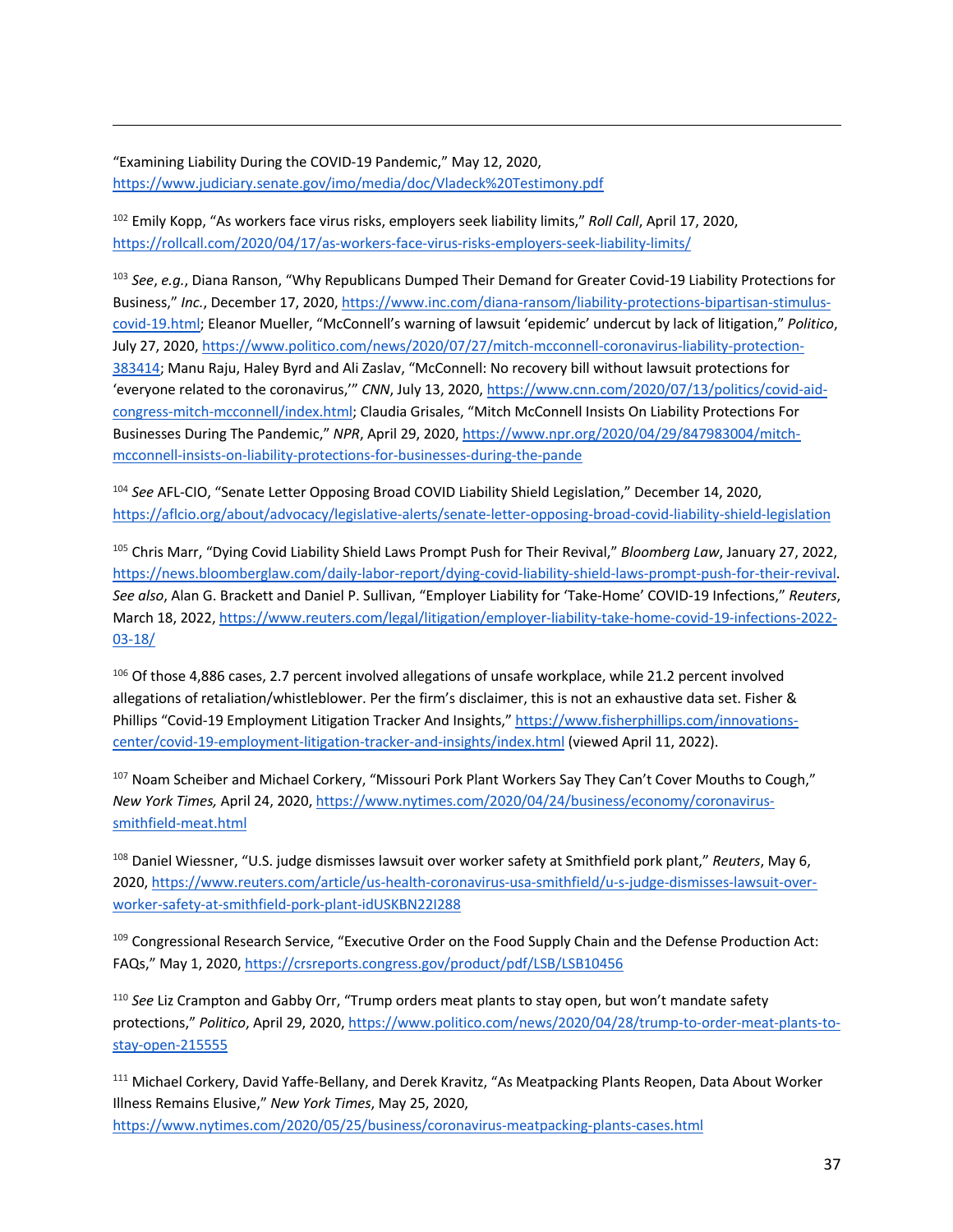<sup>112</sup> Y. Peter Kang, "Law360's Tort Report: Tyson To Turn To Justices In Virus Row," *Law360*, March 9, 2022, https://www.law360.com/articles/1472030/law360-s-tort-report-tyson-to-turn-to-justices-in-virus-row

<sup>113</sup> "En Banc Rehearing Denied In Tyson COVID-19 Response Lawsuits," *Mealey's Daily News Update*, February 23, 2022.

 $114$  Ibid.

 $115$  Ibid.

<sup>116</sup> Tim Fitzsimons, "Suit alleges Tyson Foods plant manager bet on how many workers would get coronavirus," *NBC News*, November 19, 2020, https://www.nbcnews.com/news/us-news/suit-alleges-tyson-food-plantmanager-bet-how-many-workers-n1248230

<sup>117</sup> "En Banc Rehearing Denied In Tyson COVID-19 Response Lawsuits," *Mealey's Daily News Update*, February 23, 2022.

 $118$  Ibid.

<sup>119</sup> Daniel Wiessner, "9th Circ signals may need help with 'take-home' COVID liability question," *Reuters*, March 10, 2022, https://www.reuters.com/legal/government/9th-circ-signals-may-need-help-with-take-home-covid-liabilityquestion-2022-03-10/; *See's Candies, Inc. v. Superior Court of California for the County of Los Angeles*, Case No. B312241 (Cal. App.), opinion and order denying petition for writ of mandate filed December 21, 2021, https://www.courts.ca.gov/opinions/documents/B312241.PDF. *See also*, Erin Mulvaney, "Covid Spousal Death Case Threatens Workers' Compensation Defense," *Bloomberg Law*, January 13, 2022, https://news.bloomberglaw.com/daily-labor-report/covid-spousal-death-case-threatens-workers-compensationdefense; Tom Hals, "U.S. business fears never ending liability from 'take-home' COVID-19 lawsuits," *Reuters*, January 12, 2022, https://www.reuters.com/world/us/us-business-fears-never-ending-liability-take-home-covid-19-lawsuits-2022-01-12/; Bob Egelko, "Family of man who died of COVID after wife's work exposure can sue the company, court rules," *San Francisco Chronicle*, December 22, 2021, https://www.sfchronicle.com/bayarea/article/Family-of-man-who-died-of-COVID-after-wife-s-16721015.php

<sup>120</sup> *See's Candies, Inc. v. Superior Court of California for the County of Los Angeles*, Case No. B312241 (Cal. App.), opinion and order denying petition for writ of mandate filed December 21, 2021,

https://www.courts.ca.gov/opinions/documents/B312241.PDF. *See also*, Tom Hals, "U.S. business fears never ending liability from 'take-home' COVID-19 lawsuits," *Reuters*, January 12, 2022,

https://www.reuters.com/world/us/us-business-fears-never-ending-liability-take-home-covid-19-lawsuits-2022- 01-12/; Bob Egelko, "Family of man who died of COVID after wife's work exposure can sue the company, court rules," *San Francisco Chronicle*, December 22, 2021, https://www.sfchronicle.com/bayarea/article/Family-of-manwho-died-of-COVID-after-wife-s-16721015.php

<sup>121</sup> Tom Hals, "U.S. business fears never ending liability from 'take-home' COVID-19 lawsuits," *Reuters*, January 12, 2022, https://www.reuters.com/world/us/us-business-fears-never-ending-liability-take-home-covid-19-lawsuits-2022-01-12/

<sup>122</sup> *See's Candies v. EK S.C.*, 2022 Cal. LEXIS 1891, opinion extending time for granting or denying review to April 28, 2022 filed March 16, 2022; Danielle Ling, "Ruling bars suit after COVID death, highlights worker safety concerns," *Business Insurance*, March 15, 2022,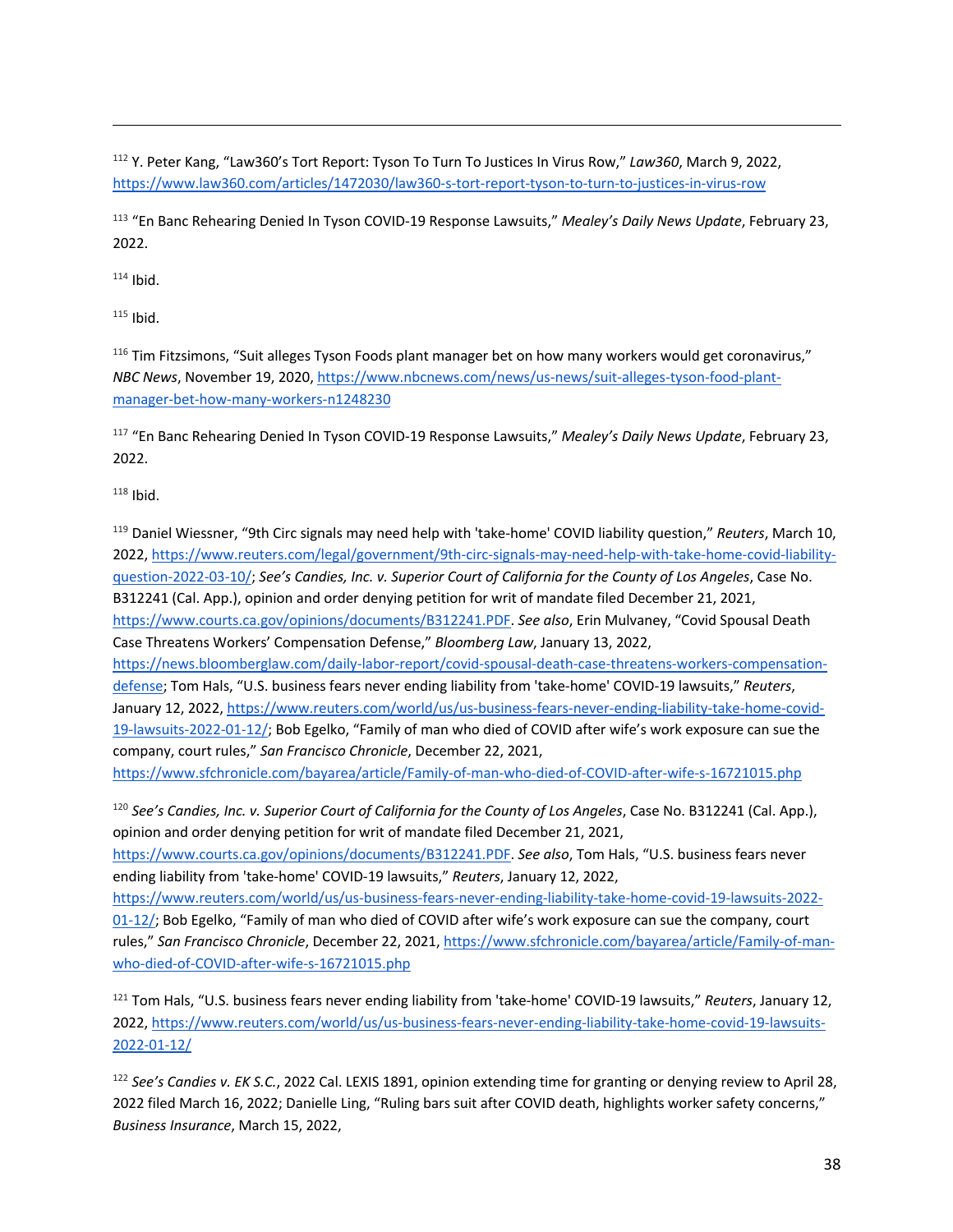https://www.businessinsurance.com/article/20220315/NEWS08/912348556/Ruling-bars-suit-after-COVID-death, highlights-worker-safety-concerns

<sup>123</sup> *See, e.g*., Y. Peter Yang, Tort Report, *Law 360*, April 6, 2020.

<sup>124</sup> Chris Marr and Fatima Hussein, "Amid Virus Shield Laws and Workers' Comp, Lawyers Seek Gaps," *Bloomberg Law*, February 18, 2021, https://news.bloomberglaw.com/daily-labor-report/virus-liability-shields-can-beredundant-making-exceptions-key

<sup>125</sup> RAND Corporation, *COVID-19 and Workers Compensation: Considerations for Policymakers* (January 2022), https://www.rand.org/content/dam/rand/pubs/perspectives/PEA1300/PEA1346-1/RAND\_PEA1346-1.pdf

<sup>126</sup> U.S. Department of Labor, *Does the Workers' Compensation System Fulfill Its Obligation to Injured Workers?* (September 2016), https://s3.documentcloud.org/documents/3121896/Labor-Department-Workers-Comp-Report-2016.pdf

<sup>127</sup> U.S. Occupational Safety and Health Administration, *Adding Inequality to Injury: The Costs of Failing to Protect*  Workers on the Job (June 2015), https://www.osha.gov/sites/default/files/inequality\_michaels\_june2015.pdf

 $128$  Ibid.

 $129$  Ibid.

 $130$  Ibid.

 $131$  Ibid.

<sup>132</sup> U.S. Department of Labor, *Does the Workers' Compensation System Fulfill Its Obligation to Injured Workers?* (September 2016), https://s3.documentcloud.org/documents/3121896/Labor-Department-Workers-Comp-Report-2016.pdf

<sup>133</sup> RAND Corporation, *How Can Workers' Compensation Systems Promote Occupational Safety and Health?* (2018), https://www.rand.org/pubs/research\_reports/RR2566.html

<sup>134</sup> Congressional Research Service, *Workers' Compensation: Overview and Issues*, February 18, 2020, https://sgp.fas.org/crs/misc/R44580.pdf

<sup>135</sup> *See*, *e.g.*, Louise Esola, "Employers grapple with COVID-19 presumption laws," *Business Insurance*, September 23, 2020, https://www.businessinsurance.com/article/20200923/NEWS06/912336769/Employers-grapple-with-COVID-19-presumption-laws; Jackie DeFusco, "Essential workers denied compensation for COVID-19; new bill could change that," *WRIC*, September 9, 2020, https://www.wric.com/news/essential-workers-deniedcompensation-for-covid-19-new-bill-could-change-that/; John Hill, "Some workers sickened by COVID-19 face an extra challenge: Proving where they got it," *FairWarning*, August 1, 2020, https://www.fairwarning.org/2020/08/some-workers-sickened-by-covid-19-face-an-extra-burden/; Barbara Feder

Ostrov, "Governor's quandary: Who should get California workers' comp benefits for COVID-19?" *Cal Matters*, April 26, 2020, https://calmatters.org/health/coronavirus/2020/04/essential-workers-comp-covid-californianewsom-coronavirus-benefits-presumption-order/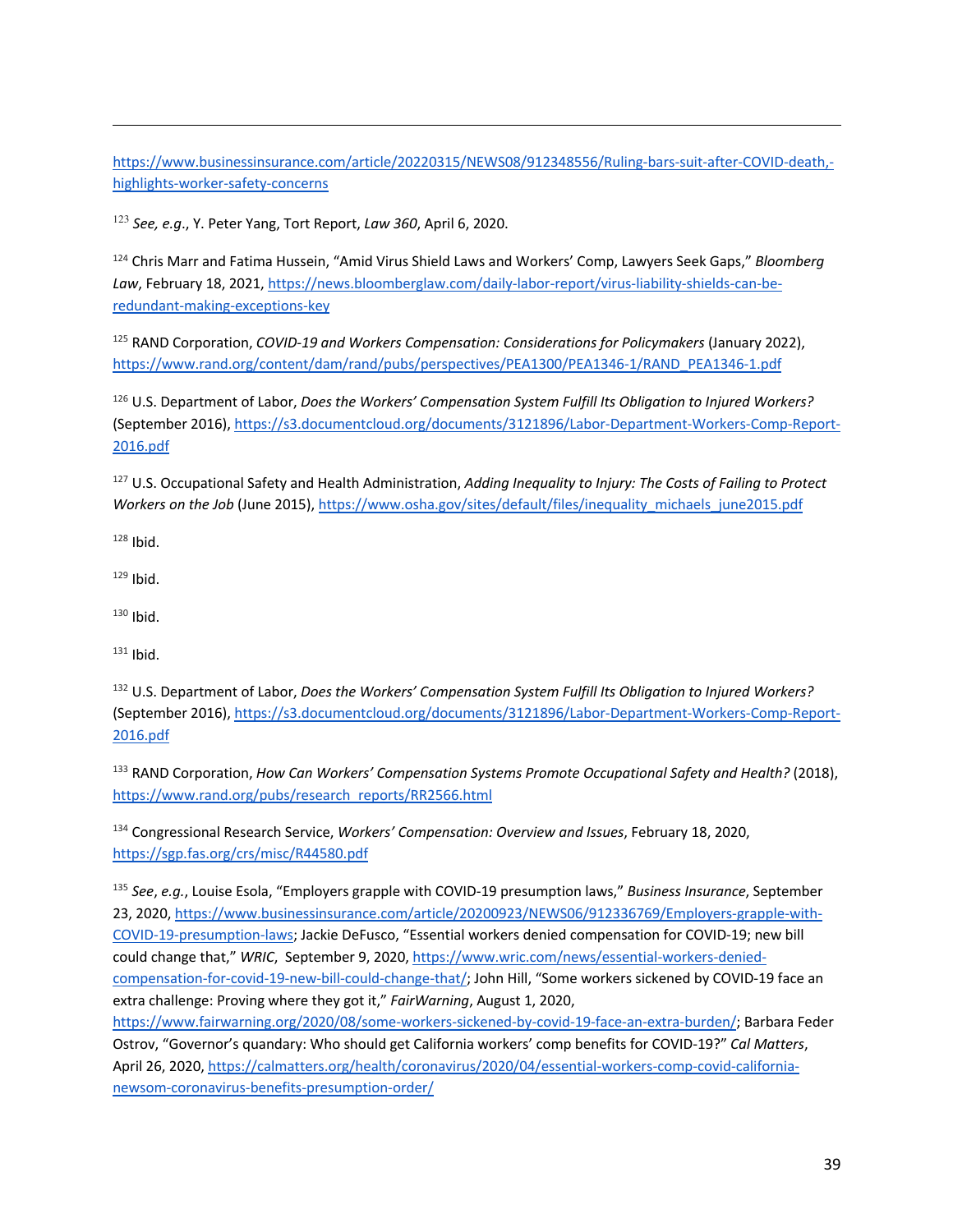<sup>136</sup> Lauren Weber, "Why So Many Covid-19 Workers' Comp Claims Are Being Rejected," *Wall Street Journal*, February 14, 2021, https://www.wsj.com/articles/why-so-many-covid-19-workers-comp-claims-are-beingrejected-11613316304

 $137$  Ibid.

 $138$  Ibid.

 $139$  Ibid.

<sup>140</sup> Indemnity claims "don't include medical costs and only support income while an affected worker is out recovering from the virus." Louise Esola, "Long COVID' presents comp conundrum," *Business Insurance*, September 1, 2021, https://www.businessinsurance.com/article/20210901/NEWS08/912344064/

<sup>141</sup> Steve Hallo, "Breaking down COVID's impact on workers' comp," *Property Casualty 360*, January 28, 2022, https://www.propertycasualty360.com/2022/01/28/breaking-down-covids-impact-on-workers-comp/, discussing National Council on Compensation Insurance, *COVID-19's Impact on Workers Compensation* (January 2022), https://www.ncci.com/Articles/Documents/Insights-COVID19-Impact-on-WC.pdf

<sup>142</sup> RAND Corporation, *COVID-19 and Workers Compensation: Considerations for Policymakers* (January 2022), https://www.rand.org/content/dam/rand/pubs/perspectives/PEA1300/PEA1346-1/RAND\_PEA1346-1.pdf

 $143$  Ibid.

<sup>144</sup> Lauren Weber, "Why So Many Covid-19 Workers' Comp Claims Are Being Rejected," *Wall Street Journal*, February 14, 2021, https://www.wsj.com/articles/why-so-many-covid-19-workers-comp-claims-are-beingrejected-11613316304

 $145$  Ibid.

 $146$  Ibid.

<sup>147</sup> Nate Morabito, 'Like he just never existed': Widow of NC officer who died of COVID says city denied workers' comp claim," WCNC, March 28, 2022, https://www.wcnc.com/article/money/wheres-the-money-charlotte-northcarolina-city-employees-covid-workers-comp-denied/275-e22ac3ca-0c63-46f5-9b8c-4818339b15bf

<sup>148</sup> Lauren Weber, "Why So Many Covid-19 Workers' Comp Claims Are Being Rejected," *Wall Street Journal*, February 14, 2021, https://www.wsj.com/articles/why-so-many-covid-19-workers-comp-claims-are-beingrejected-11613316304

<sup>149</sup> Tom Hals and Tom Polansek, "Meatpackers deny workers benefits for COVID-19 deaths, illnesses," *Reuters*, September 29, 2020, https://www.reuters.com/article/health-coronavirus-jbs-colorado/meatpackers-denyworkers-benefits-for-covid-19-deaths-illnesses-idUSKBN26K334

<sup>150</sup> Peter Callaghan, "Minnesota sees dramatic differences in acceptance of workers' comp claims under state's COVID-19 'presumption' law," *MinnPost*, August 25, 2021, https://www.minnpost.com/stategovernment/2021/08/minnesota-sees-dramatic-differences-in-acceptance-of-workers-comp-claims-under-statescovid-19-presumption-law/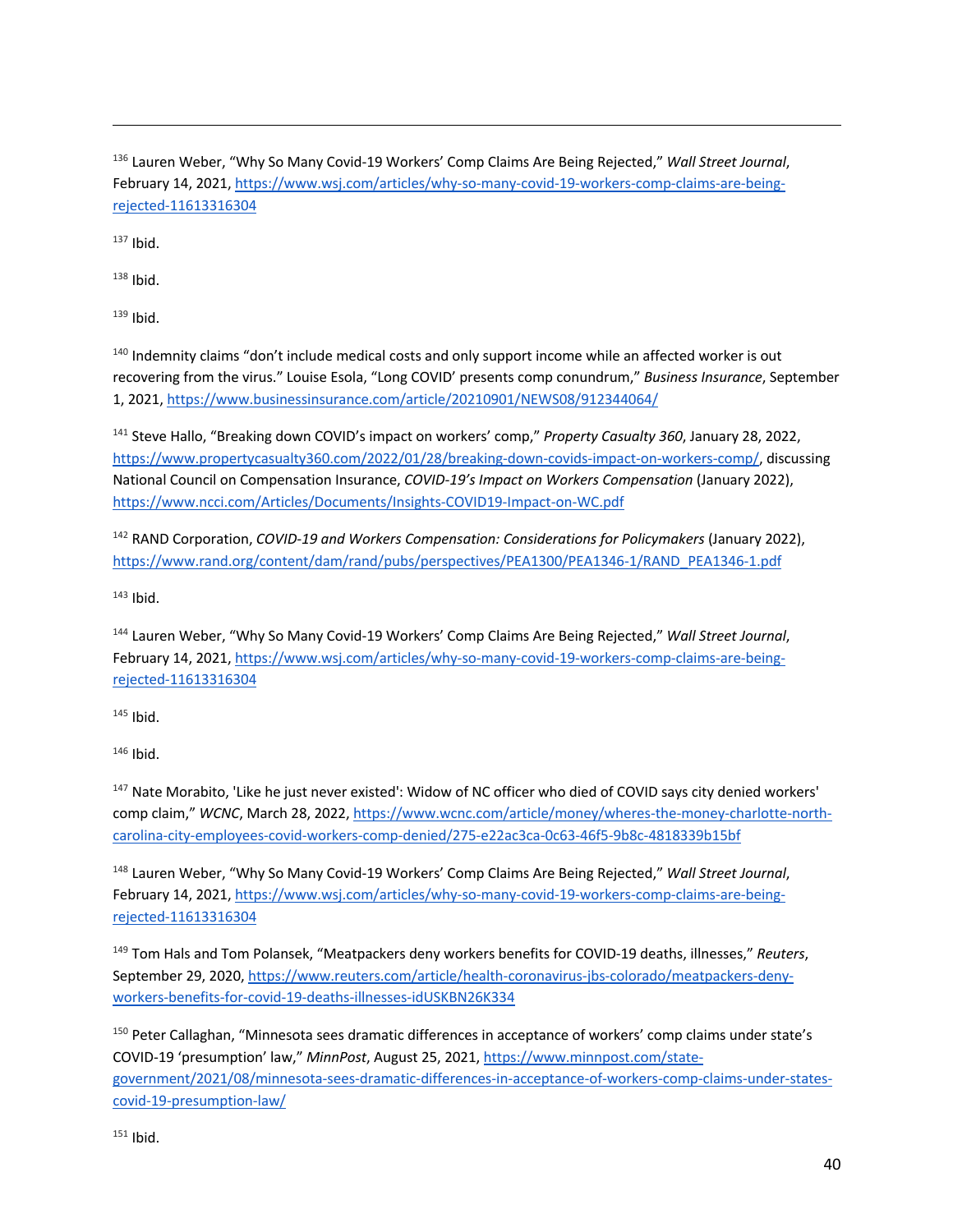#### $152$  Ibid.

<sup>153</sup> *See*, *e.g*., Jamie Goldberg, "Workers' compensation covers on-the-job COVID illness or death, but denials are common," *Oregonian*, March 2, 2022, https://www.oregonlive.com/business/2022/03/workers-compensationcovers-on-the-job-covid-illness-or-death-but-denials-are-common.html; Victor Ocasio, "Time running out for workers who caught COVID on the job," *Newsday*, February 23,2022,

https://www.newsday.com/business/workers-compensation-covid-19-injured-at-work-1.50517881; Joe Carlson, "No workers' comp paid so far at Minnesota meatpacking plants," *Minneapolis Star* Tribune, February 21, 2021, https://www.startribune.com/no-workers-comp-paid-so-far-at-minnesota-meatpacking-plants/600025831/; Lauren Weber, "Why So Many Covid-19 Workers' Comp Claims Are Being Rejected," *Wall Street Journal*, February 14, 2021, https://www.wsj.com/articles/why-so-many-covid-19-workers-comp-claims-are-being-rejected-11613316304

<sup>154</sup> Peter Callaghan, "Minnesota sees dramatic differences in acceptance of workers' comp claims under state's COVID-19 'presumption' law," *MinnPost*, August 25, 2021, https://www.minnpost.com/stategovernment/2021/08/minnesota-sees-dramatic-differences-in-acceptance-of-workers-comp-claims-under-statescovid-19-presumption-law/

<sup>155</sup> Josh Cunningham, "COVID-19: Workers' Compensation," National Conference of State Legislatures, January 24, 2022, https://www.ncsl.org/research/labor-and-employment/covid-19-workers-compensation.aspx

<sup>156</sup> Chris Walker, "Meatpacking Plants Deny Workers Comp to Thousands Who Contracted COVID-19," *Truthout*, September 29, 2020, https://truthout.org/articles/meatpacking-plants-deny-workers-comp-to-thousands-whocontracted-covid-19/

 $157$  Ibid.

<sup>158</sup> Beth Healy and Saurabh Datar, "'Health care heroes really got the shaft': Some workers with COVID had to fight for pay," *WBUR*, January 19, 2022, https://www.wbur.org/news/2022/01/19/covid-workers-compensationpandemic-massachusetts

 $159$  Ibid.

 $160$  Ibid.

 $161$  Ibid.

162 Jamie Goldberg, "Workers' compensation covers on-the-job COVID illness or death, but denials are common," *Oregonian*, March 2, 2022, https://www.oregonlive.com/business/2022/03/workers-compensation-covers-on-thejob-covid-illness-or-death-but-denials-are-common.html

<sup>163</sup> Jessica Wehrman, "Longshoremen seek workers' comp law change for COVID-19 coverage," *Roll Call*, March 24, 2022, https://rollcall.com/2022/03/24/longshoremen-seek-workers-comp-law-change-for-covid-19-coverage/

<sup>164</sup> John Hill, "Some workers sickened by COVID-19 face an extra challenge: Proving where they got it," *FairWarning*, August 1, 2020, https://www.fairwarning.org/2020/08/some-workers-sickened-by-covid-19-face-anextra-burden/

 $165$  Ibid.